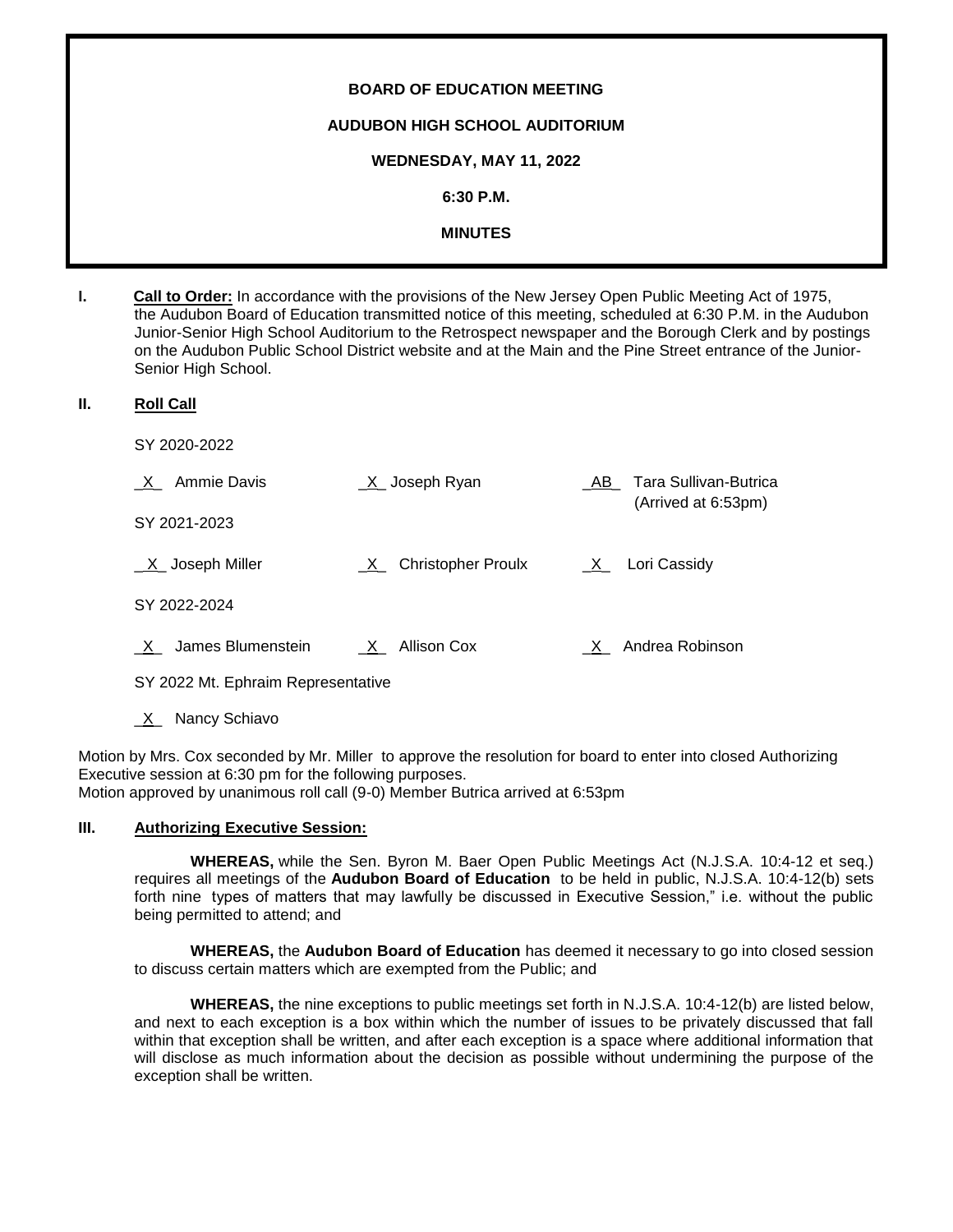**NOW, THEREFORE, BE IT RESOLVED** that the **Audubon Board of Education** will go into closed session for the following reason(s) as outlined in N.J.S.A. 10:4-12(b):

 $X$  Any matter which, by express provision of Federal Law, State Statute or Rule of Court shall be rendered confidential or excluded from discussion in public;

\_\_\_\_\_\_ Any matter in which the release of information would impair a right to receive funds from the federal government;

X Any material the disclosure of which constitutes an unwarranted invasion of individual privacy such as any records, data, reports, recommendations, or other personal material of any educational, training, social service, medical, health, custodial, child protection, rehabilitation, legal defense, welfare, housing, relocation, insurance and similar program or institution operated by a public body pertaining to any specific individual admitted to or served by such institution or program, including but not limited to information relative to the individual's personal and family circumstances, and any material pertaining to admission, discharge, treatment, progress or condition of nay individual, unless the individual concerned (or, in the case of a minor or incompetent, his guardian) shall request in writing that the same be disclosed publically;

Any collective bargaining agreement, or the terms and conditions of which are proposed for inclusion in any collective bargaining agreement, including the negotiation of terms and conditions with employees or representatives of employees of the public body

Any matter involving the purchase lease or acquisition of real property with public funds, the setting of bank rates or investment of public funds where it could adversely affect the public interest if discussion of such matters were disclosed;

Any tactics and techniques utilized in protecting the safety and property of the public provided that their disclosure could impair such protection;

 $X$  Any investigations of violations or possible violations of the law;

Any pending or anticipated litigation or contract negotiation in which the public body is or may become a party. Any matters falling within the attorney-client privilege, to the extent that confidentiality is required in order for the attorney to exercise his ethical duties as a lawyer;

 $X$  Any matter involving the employment, appointment, termination of employment, terms and conditions of employment, evaluation of the performance, promotion or disciplining of any specific prospective public officer or employee or current public officer or employee employed or appointed by the public body, unless all individual employees or appointees whose rights could be adversely affected request in writing that such matter or matters be discussed at a public; Specifically the evaluation of the **Superintendent** 

\_\_\_\_\_\_Any deliberation of a public body occurring after a public hearing that may result in the imposition of a specific civil penalty upon the responding party or the suspension or loss of a license or permit belonging to the responding party as a result of an act of omission for which the responding party bears responsibility;

**WHEREAS,** the length of the Executive Session is undetermined; however, the **Audubon Board of Education** will make every attempt to estimate the time of the session prior to convening the session after which the public meeting shall reconvene and the **Audubon Board of Education** will proceed with business.

**NOW, THEREFORE, BE IT RESOLVED,** that the **Audubon Board of Education** will go into Executive Session for only the above stated reasons;

**BE IT FURTHER RESOLVED** that the **Audubon Board of Education** hereby declares that its discussion of the aforementioned subject(s) may be made public at a time when the **Audubon Board of**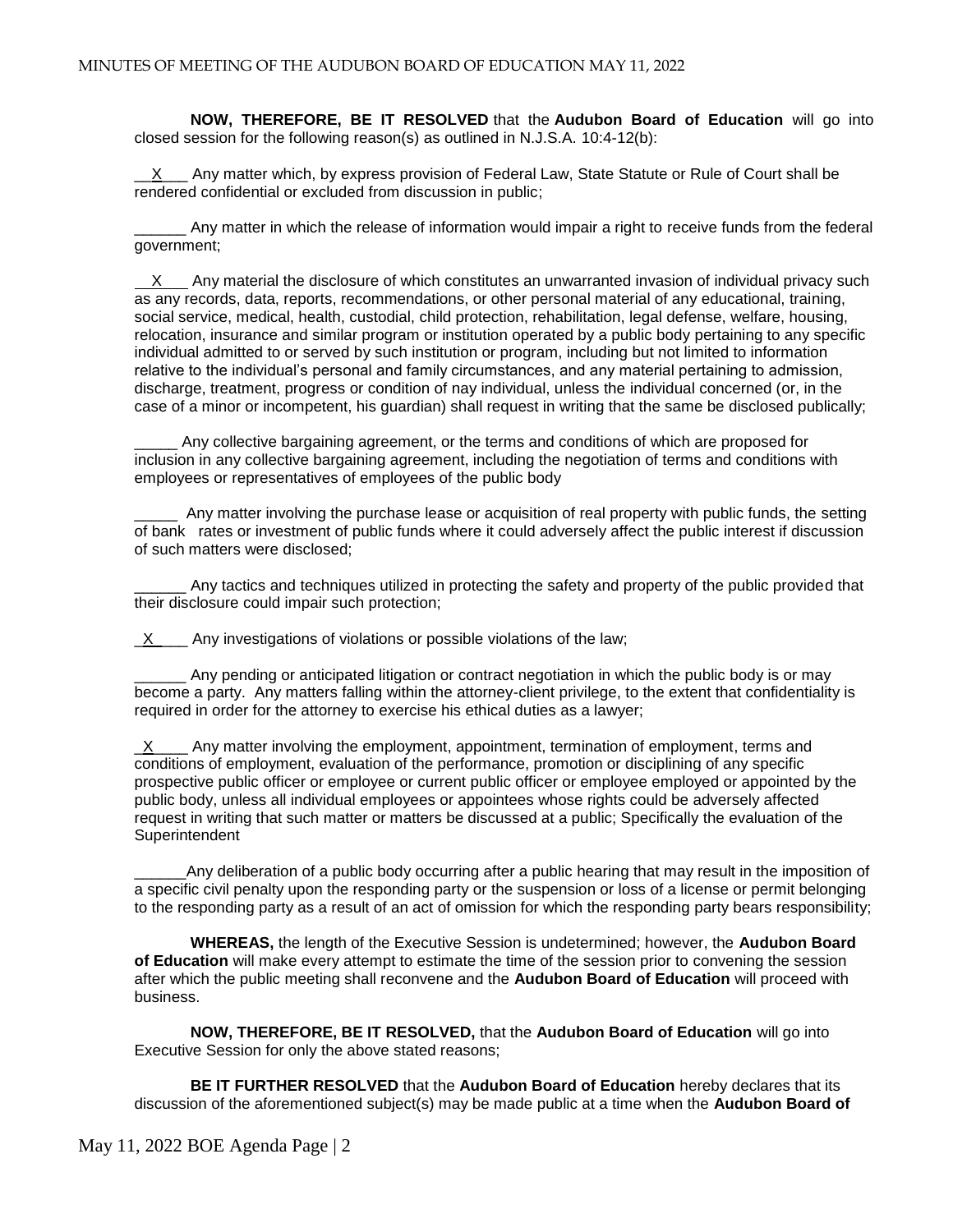**Education** attorney advises that the disclosure of the discussion will not detrimentally affect any right, interest or duty of the school district or any other entity with respect to said discussion.

**BE IT FURTHER RESOLVED** that the **Board of Education**, for the aforementioned reasons, hereby declares that the public is excluded from the portion of the meeting during which the above discussion shall take place and hereby directs the board secretary to take the appropriate action to effectuate the terms of this resolution.

Motion by Mrs. Cox seconded by Mr. Miller to adjourn closed Authorizing Executive session at 7:00 pm. Motion approved by unanimous roll call (10-0) Member Butrica arrived at 6:53pm

#### **IV. Call Meeting to Order**

- **V. Flag Salute**
- **VI. Student Council Report:** Natalie Sylvester, President Leah Grim, Vice-President

#### **VII. Spotlight Program:**

**THE AUDUBON BOARD OF EDUCATION SPOTLIGHT PROGRAM RECOGNIZES THE FOLLOWING STUDENTS OF THE MONTH FOR APRIL 2022:**

**Pre-Kindergarten Kindergarten Grade One** Weylin Scully **Melody Burton** Colin Howard Melody Burton Melody Burton

**Grade Two Grade Three Crade Three Grade Three Grade Four**<br> **Grade Two Grade Three** Charlotte Superinte Superinte Superinte Superinte Superinte Superinte Superinte Superinte

**Grade Five Grade Six Grade Seven** Grace Zizak Grayson Heller Grayson Heller Ryan Wynn

**Example 20 Charlotte Sullivan** 

**Grade Eight Freshman Class Sophomore Class** Morganna Makuszewski *Alexa Villarreal* Morganna Lillian Zimmerman

Janya Lugo Leah Grim

**Junior Class Senior Class** 

#### **VIII. Approval of Board Minutes:**

1. Motion by Mr. Proulx and seconded by Mrs. Davis to approve the following minutes:

April 7, 2022 Public Session April 7, 2022 Executive Session

April 13, 2022 Public Session April 13, 2022 Executive Session

Motion to Approve: C. Proulx\_\_\_\_\_\_\_\_ Second: A. Davis\_

May 11, 2022 BOE Agenda Page | 3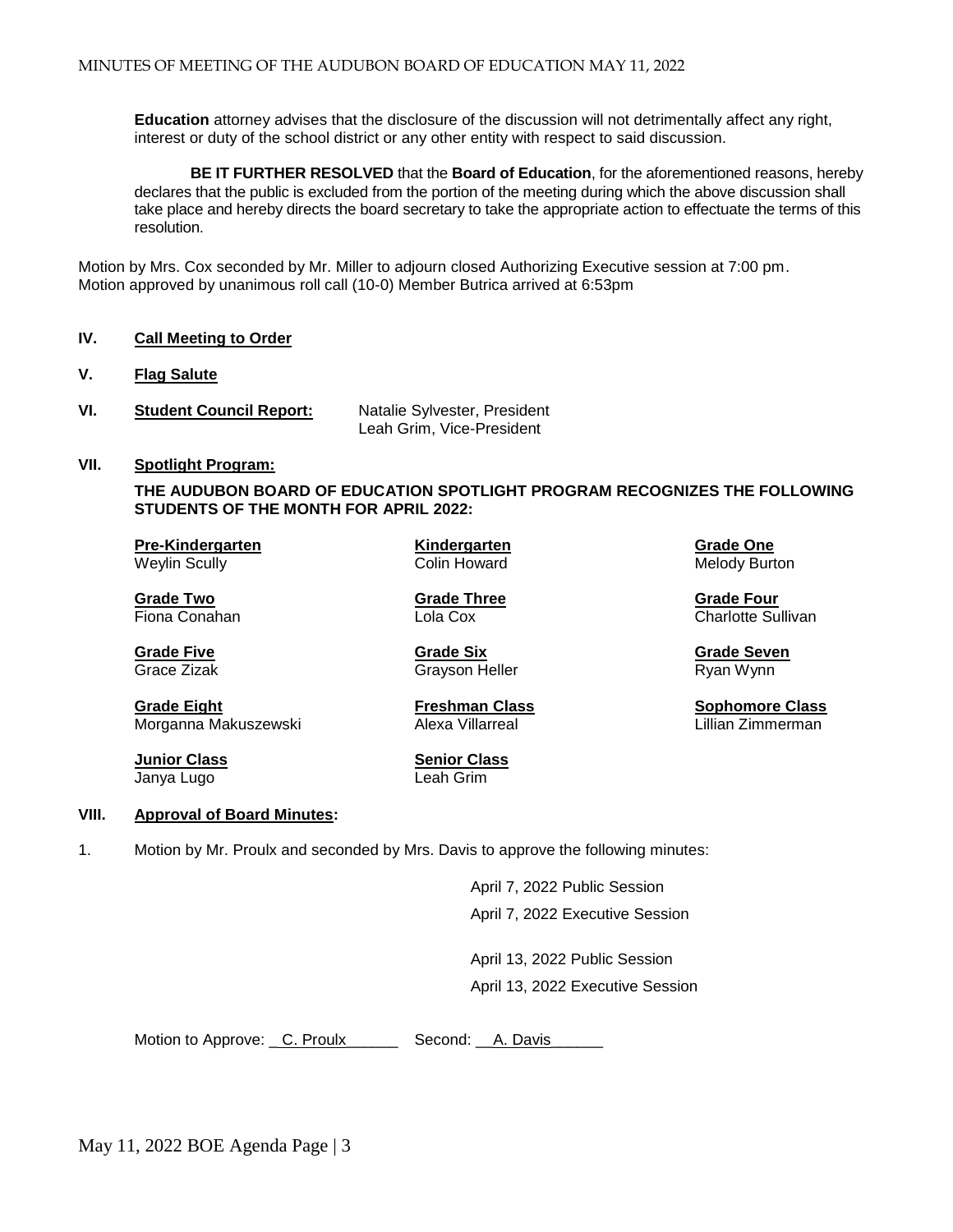#### **Roll Call**

| X Ammie Davis       | <u>X</u> _Joseph Ryan  | $X$ <sub>_</sub> Tara Butrica | _X_ Nancy Schiavo |
|---------------------|------------------------|-------------------------------|-------------------|
| X Joseph Miller     | _X_ Christopher Proulx | _X_ Lori Cassidy              |                   |
| X James Blumenstein | $X$ Allison Cox        | X Andrea Robinson             |                   |

#### **VOTE FOR ITEM 1**

Motion approved by unanimous roll call (10-0)

#### **IX. Participation:** (Agenda Items Only)

Staff member Tricia Martel, questioned the wording of "certificated" on item #20 under Human Resources.

AEA President, Eric Miller questioned the students being served for credit completion on items #71 and #72 under Human resources. Mr. Miller asked what kind of message does this send to other students and this motion affects the climate and culture of the Audubon Jr./Sr. High School.

The Board of Education recognizes the value of public comment on educational issues and the importance of allowing members of the public to express themselves on school matters of community interest.

In order to permit the fair and orderly expression of such comment, the Board has set aside two portions of this Board meeting for public comment on any school or school district issue that a member of the public feels may be of interest to the residents of the school district.

For the first portion, public comments are invited on matters pertaining only to the agenda for tonight's meeting. For the second portion, public comments are invited on all matters pertaining to the school district.

Participants should announce their name, address, and any group they may represent, if applicable. The Board reserves the right to limit public discussion. Public discussion of a topic will be limited to fifteen (15) minutes, and individual speakers will be limited to three (3) minutes. No participant may speak more than once on the same topic until all others who wish to speak on that topic have been heard. Reference bylaws #0167 of the Audubon Public Schools Board of Education Manual.

The Board uses the public comment period as an opportunity to listen to citizen. Not all issues brought to a Board meeting will be resolved at that particular meeting. Complaints stated or actions requested by the public may be taken under advisement by the Board for investigation, discussion, actions, or disposition at a later date or time. The public comments sessions are an opportunity for citizens to share their opinions and remarks with the Board; it is not a question and answer session. The Board may or may not respond to public comments at the time they are made and is under no obligation to do so.

The Board does not endorse public comments nor will the Board be held liable for comments made by members of the public. Any individuals who may be the subject of public comments, including district employees, shall retain all rights against defamation and slander according to the laws of New Jersey.

All motions are voted on by all members unless otherwise marked with a +.

#### **X. GOVERNANCE: Chairperson: Mr. Blumenstein – Committee Members: Ms. Butrica, Mr. Miller, Mr. Ryan and Alternate: Ms. Robinson**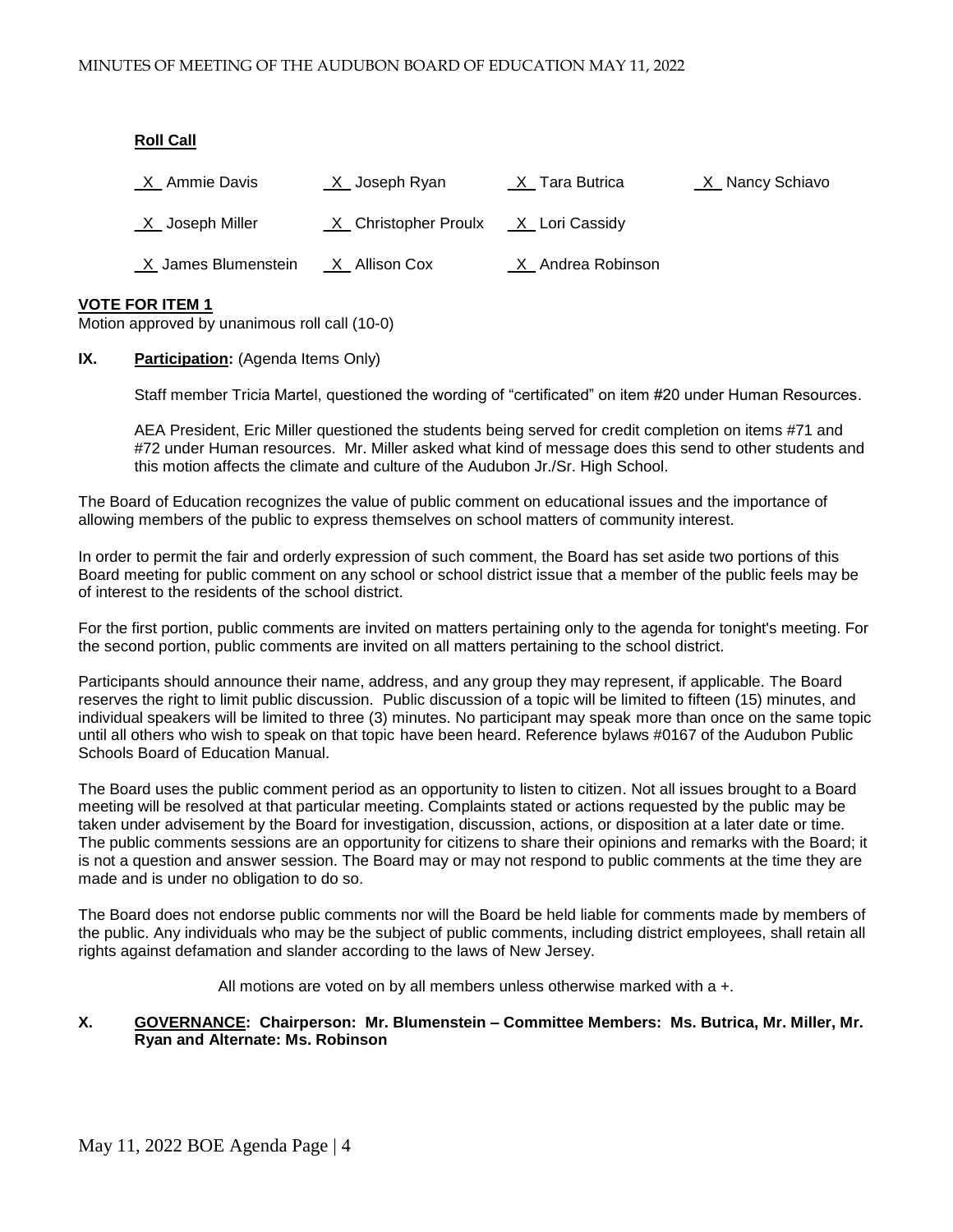# **Board of Education Goals**

- To continue to provide equitable access to a rigorous curriculum while focusing on improving student achievement and decreasing the achievement gaps.
- $\cdot \cdot$  To maintain a cost-effective budget that provides for educational resources, supports a preventative maintenance program, and encourages and facilitates long-range facility improvements.
- To foster a positive school climate and culture in order to positively impact student motivation, engagement, and achievement.

#### **MOTION TO APPROVE ITEM 1**

Motion by Mrs. Cox and seconded by Mr. Ryan

1. Motion to approve the second reading and adoption of the following policies and regulations as recommended by the full Governance Committee of the Board.

| <b>Regulation</b> | <b>Title</b>                                                                       | <b>New/Revised</b> |
|-------------------|------------------------------------------------------------------------------------|--------------------|
| 2431.4            | Prevention And Treatment Of Sports-Related Concussions And<br><b>Head Injuries</b> | Revised            |
| 2464              | <b>Gifted And Talented Pupils</b>                                                  | Revised            |
| 8465              | Crimes And Bias-Related Acts                                                       | Revised            |
| <b>Policy</b>     | Title                                                                              | <b>New/Revised</b> |
| 5460              | <b>High School Graduation</b>                                                      | Revised            |
| 2431.4            | Prevention And Treatment Of Sports-Related Concussions And<br><b>Head Injuries</b> | Revised            |
| 8465              | Crimes And Bias-Related Acts                                                       | Revised            |

Motion to Approve Item 1: A. Cox Second: J. Ryan

# **Roll Call**

| _X_ Ammie Davis     | _X_ Joseph Ryan        | _X_ Tara Butrica  | _X_ Nancy Schiavo |
|---------------------|------------------------|-------------------|-------------------|
| X Joseph Miller     | X Christopher Proulx   | X Lori Cassidy    |                   |
| X James Blumenstein | <u>_X_</u> Allison Cox | X Andrea Robinson |                   |

# **VOTE FOR ITEM 1**

Motion approved by unanimous roll call (10-0)

**XI. OPERATIONS: Chairperson: Mrs. Cox – Committee Members: Ms. Davis, Mr. Proulx, Mr. Ryan and Alternate: Mr. Miller**

# **Board of Education Goals**

 To continue to provide equitable access to a rigorous curriculum while focusing on improving student achievement and decreasing the achievement gaps.

May 11, 2022 BOE Agenda Page | 5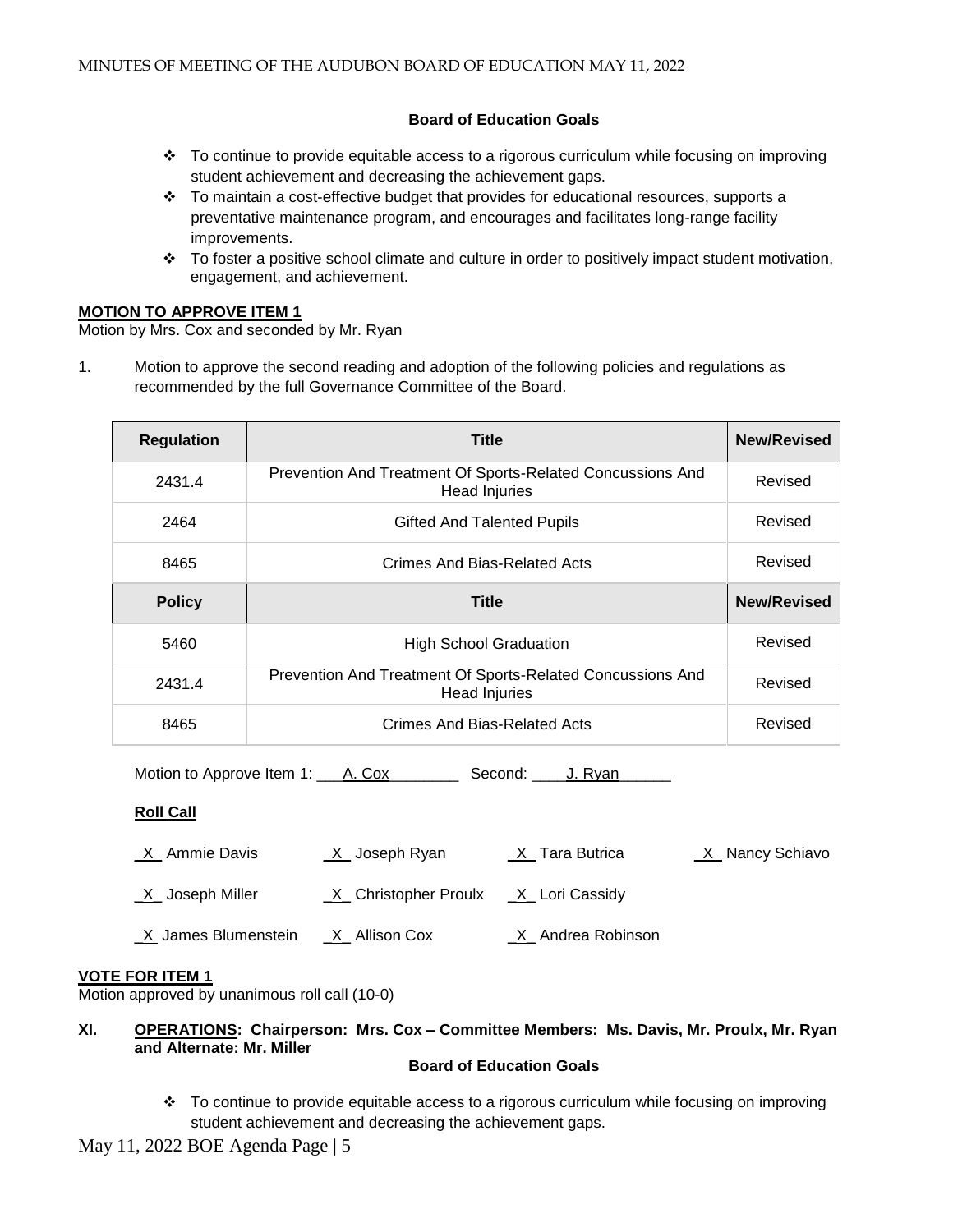- To maintain a cost-effective budget that provides for educational resources, supports a preventative maintenance program, and encourages and facilitates long-range facility improvements.
- $\div$  To foster a positive school climate and culture in order to positively impact student motivation, engagement, and achievement.

#### **MOTION TO APPROVE ITEM 1- 36**

Motion by Mrs. Cassidy and seconded by Mr. Proulx

1. Board Secretary's Report in accordance with 18A: 17-36 and 18A: 17-9 for the month of March 2022. The Board Secretary certifies that no line item account has been over expended in violation of N.J.A.C. 6A: 23A – 16.10 (c) 3 and that sufficient funds are available to meet the district's financial obligations for the remainder of the fiscal year.

#### [March Board Secretary's Report](https://docs.google.com/a/audubonschools.org/viewer?a=v&pid=sites&srcid=YXVkdWJvbnNjaG9vbHMub3JnfGJvYXJkLWFnZW5kYXxneDpkOTY2NTQ0YjNhYWUzY2M)

2. Cash Reconciliation Report in accordance with 18A:17-36 and 18A:17-9 for the month of March 2022. The Cash Reconciliation Report and Secretary's reports are in agreement for the month of March 2022.

#### [March Cash Reconciliation Report](https://docs.google.com/a/audubonschools.org/viewer?a=v&pid=sites&srcid=YXVkdWJvbnNjaG9vbHMub3JnfGJvYXJkLWFnZW5kYXxneDo2ZjQwZTNlZTY2ZjIyOTdl)

- 3.Board Secretary in accordance with N.J.A.C. 6A:23A 16.10 (c) 2 certifies that there are no changes in anticipated revenue amounts or revenue sources.
- 4. Board of Education Certification pursuant to N.J.A.C. 6A:23A 16.10 (c) 4 We certify that after review of the secretary's monthly financial report (appropriations section) and upon consultation with the appropriate district officials, that to the best of our knowledge no major accounts or fund has been over expended in violation of N.J.A.C. 6A:23A – 16.10 (b) and that sufficient funds are available to meet the district's financial obligations for the remainder of the fiscal year.
- 5. Motion to approve line item transfers for the month of March 2022.

#### **[March Transfers](https://docs.google.com/a/audubonschools.org/viewer?a=v&pid=sites&srcid=YXVkdWJvbnNjaG9vbHMub3JnfGJvYXJkLWFnZW5kYXxneDo2ZmRjODVmZTgzZDU5ZTRm)**

6. Motion to approve the bills payable list for May 2022 in the amount of \$271,318.18 when certified.

#### [May Bill List](https://docs.google.com/a/audubonschools.org/viewer?a=v&pid=sites&srcid=YXVkdWJvbnNjaG9vbHMub3JnfGJvYXJkLWFnZW5kYXxneDo3ODViNTg2MzdiYzM0YTdj)

7. Motion to acknowledge Safety conducted in the District Schools:

 **Audubon Park Preschool**

# April, 27, 2022 Lock Down Drill April 29, 2022 Fire Drill **Haviland Avenue School**  April 26, 2022 Evacuation Drill April 29, 2022 Fire Drill **Mansion Avenue School** April 4, 2022 **Bus Evacuation Drill**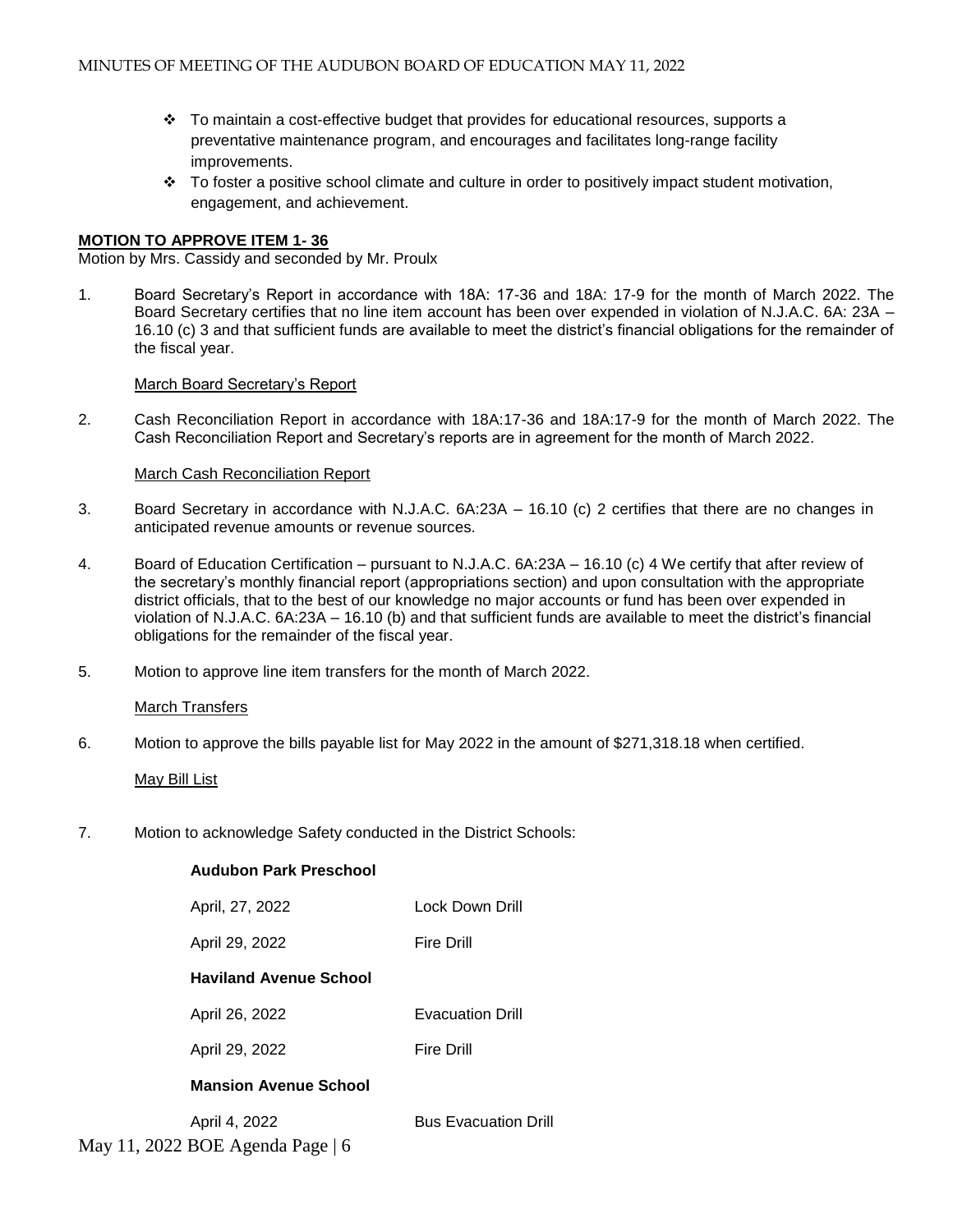| April 26, 2022 | <b>Fire Drill</b>       |
|----------------|-------------------------|
| April 29, 2022 | <b>Shelter in Place</b> |

#### **Audubon High School**

| April 4, 2022  | <b>Bus Evacuation Drill</b> |
|----------------|-----------------------------|
| April 8, 2022  | <b>Evacuation Drill</b>     |
| April 12, 2022 | <b>Fire Drill</b>           |

- 8. Motion to approve Inverso and Stewart, LLC as auditors for the 2022/2023 school year at a fee of \$25,200.00. A fee increase of \$500.00 from 2021/2022 school year.
- 9. Motion to approve Garrison Architects as architect of record for the 2022/2023 school year as per fee schedule on file. No fee increase from 2021/2022 school year.
- 10. Motion to approve the firm Parker McCay as Solicitor for the 2022/2023 school year as per fee schedule on file. A fee increase of \$10.00/hour from 2021/2022 school year
- 11. Motion to approve the following Physicians of Record for the 2022/2023 school year at a fee of \$6,000.00 each: Dr. James J. Runfola

Rothman Institute

- 12. Motion to approve Plan Connect as 403 B (Tax Sheltered) Administrator for the 2022/2023 school year at a fee of \$1.50 per month per participant with active account.
- 13. Motion to approve 1st Colonial Bank and William Penn Bank as depositories of record for the 2022/2023 school year.
- 14. Motion to approve authorized signatories on following accounts:

Warrant - Superintendent, Business Administrator Payroll - Superintendent, Business Administrator Agency - Superintendent, Business Administrator Student Activities - Superintendent, Business Administrator Unemployment Trust - Superintendent, Business Administrator Community Education - Business Administrator, Coordinator Athletic Officials - Superintendent, Business Administrator, Supervisor of Athletics Capital Project – Superintendent, Business Administrator

- 15. Motion to approve the Retrospect as the designated official newspaper of the Audubon Board of Education for releases and that the Courier Post be designated as an alternate, all in accordance with the Open Public Meetings Act.
- 16. Motion to establish Petty cash amounts for the 2022-2023 school year as follows:

| Board Office -   | \$200.00 |
|------------------|----------|
| Superintendent - | \$100.00 |
| Maintenance -    | \$100.00 |
| Mansion Ave -    | \$100.00 |
| Haviland Ave -   | \$100.00 |
| Keys Program -   | \$100.00 |
|                  |          |

May 11, 2022 BOE Agenda Page | 7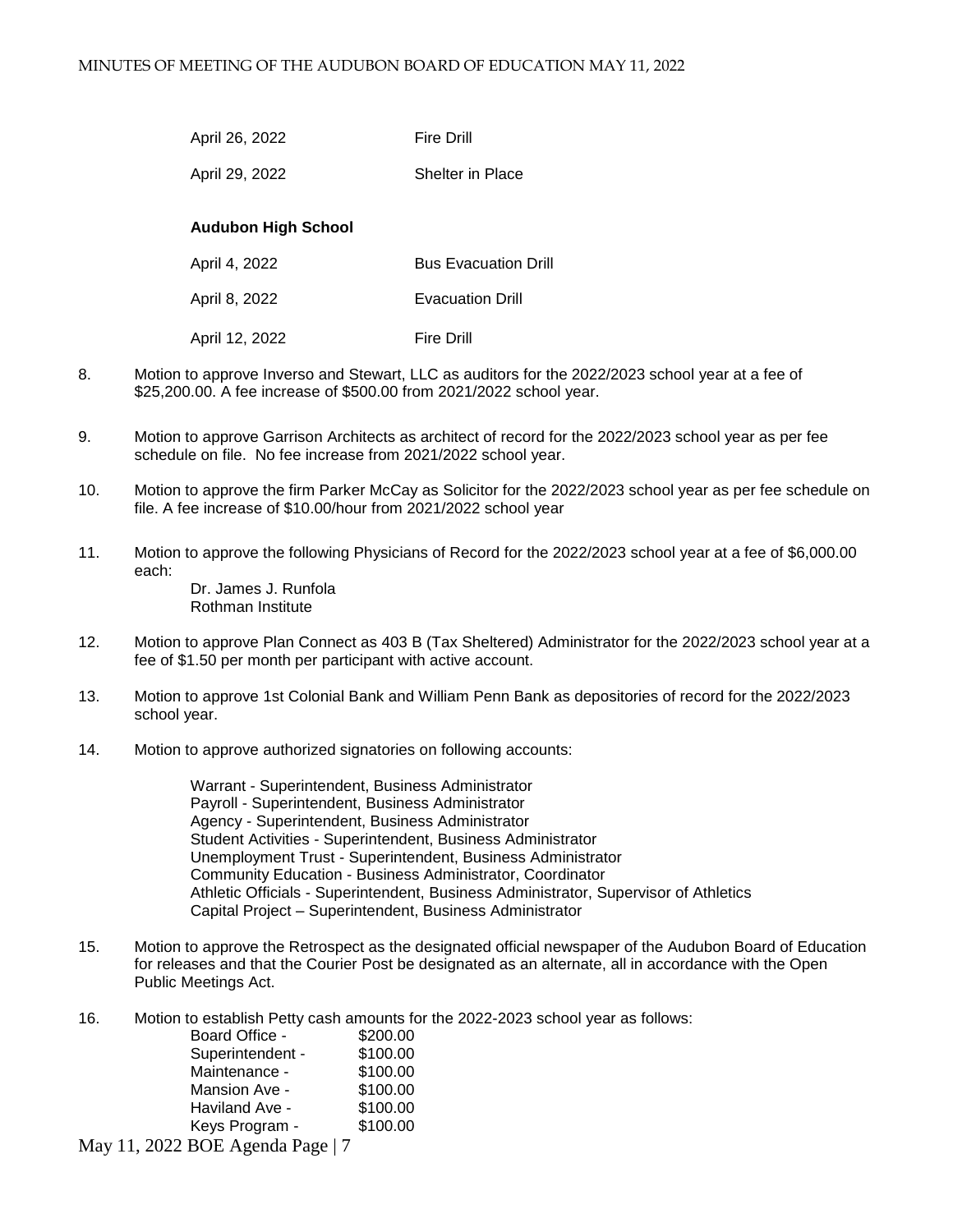17. Motion to approve the agreement with Camden County Educational Services Commission to provide the following services on an as needed basis at an administrative fee of 5% for the 2022/2023 school year:

Transportation Services Non-public School Services CST and Professional Services Related Services Public School Certificated staff services Communications and Public Relations Services

18. Motion to approve the Risk Management Consultant Agreement with the Burlington County Insurance Pool Joint Insurance Fund (BCIP JIF) for the 2022/2023 school year.

[Risk Management Consultant Agreement](https://docs.google.com/a/audubonschools.org/viewer?a=v&pid=sites&srcid=YXVkdWJvbnNjaG9vbHMub3JnfGJvYXJkLWFnZW5kYXxneDozNGM5OGUxYjFiYzIxNmU2)

19. Motion to approve the Resolution appointing a Risk Management Consultant with the Burlington County Insurance Pool Joint Insurance Fund (BCIP JIF) for the 2022/2023 school year.

[Resolution Appointing A Risk Management Consultant](https://docs.google.com/a/audubonschools.org/viewer?a=v&pid=sites&srcid=YXVkdWJvbnNjaG9vbHMub3JnfGJvYXJkLWFnZW5kYXxneDo0OTBjZWYxY2Y2OTdiYWRk)

- 20. Motion to approve the food service management company cost reimbursable contract renewal with Nutri-Serve at a cost of \$33,750.00 for the 2022/2023 school year. Increase by \$2,250.00 from the 2021-2022 school year.
- 21. Motion to approve the following cafeteria prices for the 2022/2023 school year (Prices increase of \$.10 from 2021-2022 school year).

| <b>Student</b>      | <b>Price</b> |
|---------------------|--------------|
| Lunch - High School | \$3.40       |
| Lunch - Elementary  | \$2.95       |
| Lunch - Reduced     | \$0.40       |

| <b>Price</b> |
|--------------|
|              |
| \$1.80       |
| \$1.40       |
| \$0.30       |
|              |

| Adult            | Price  |
|------------------|--------|
| '_unch           | \$4.25 |
| <b>Breakfast</b> | よつ つら  |

- 22. Motion to approve the agreement between the Collingswood Board of Education and the Audubon Board of Education whereas the Collingswood School District will provide maintenance services to the Audubon Public School District effective July 1, 2022 through June 30, 2023.
- 23. Motion to approve the Superintendent and the Business Administrator to perform all necessary transfers and adjustments to close out the 2021/2022 school year budget and present the same to the Board at the next available meeting.
- 24. Motion to approve the establishing of a portion of every meeting of the Board of Education as a closed session of the meeting to discuss any legally approved topics when such topics need discussion.
- 25. Motion to approve the agreement between the Audubon Board of Education and Bellmawr Board of Education to provide technology services to the Bellmawr School District effective July 1, 2022 through June 30, 2023.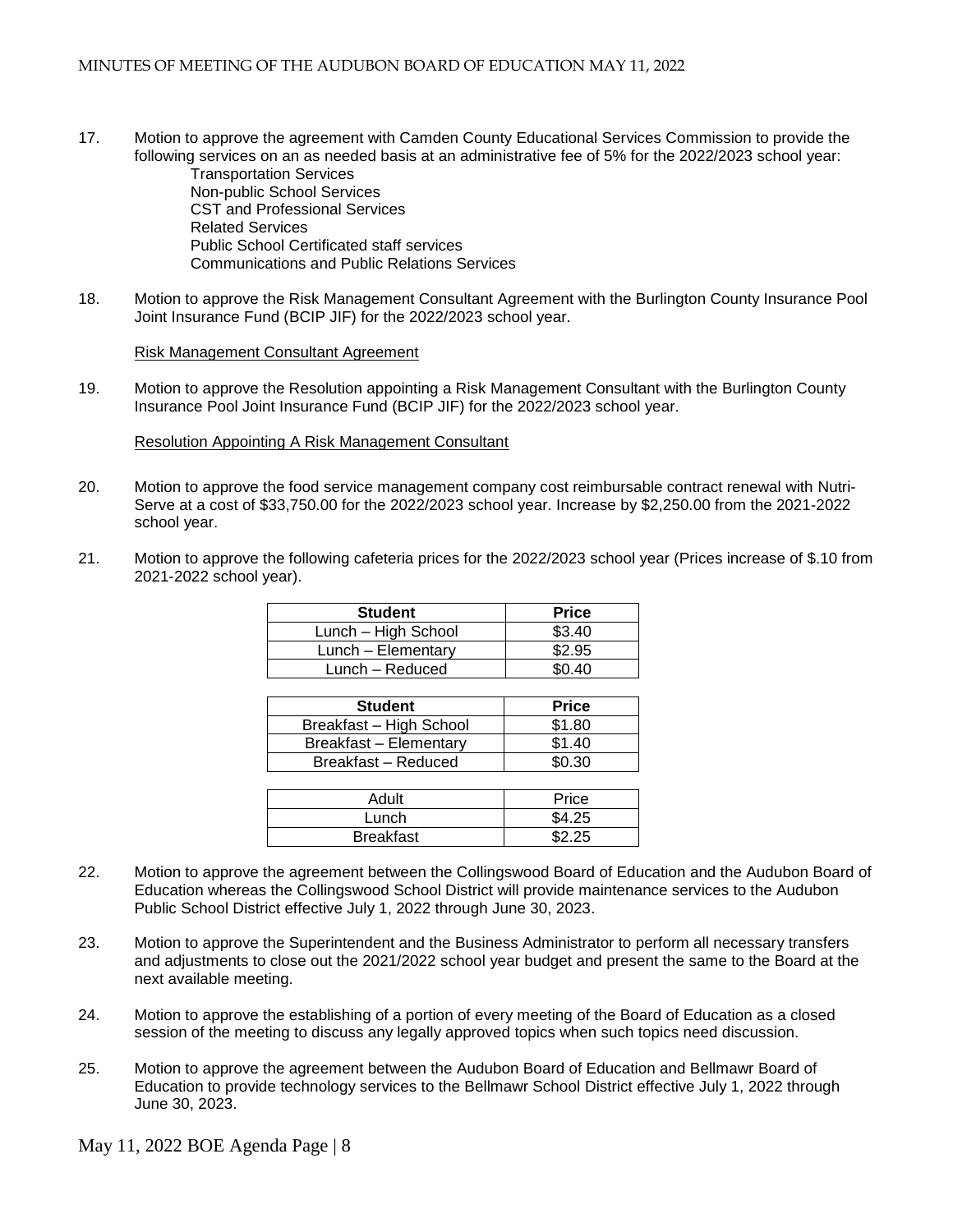- 26. Motion to approve the agreement between the Audubon Board of Education and Haddon Township Board of Education to provide technology services to the Haddon Township School District effective July 1, 2022 through June 30, 2023.
- 27. Motion to approve the agreement between the Audubon Board of Education and Collingswood Board of Education to provide technology services to the Collingswood School District effective July 1, 2022 through June 30, 2023.
- 28. Motion to approve Phoenix Advisors as Continuing Disclosure Agent and Independent Registered Municipal Advisor for the 2022/2023 school year as per fee schedule on file. No fee increase from 2021/2022 school year.
- 29. Motion to approve the Audubon School District to provide busing, if available, for field trips for the Brooklawn and Mount Ephraim School Districts for the 2022–2023 school year at the below rate:

| Driver            | \$35.00/hour   |  |
|-------------------|----------------|--|
| Fuel              | \$0.585/miles  |  |
| Tolls             | If Applicable  |  |
| Additional charge | 25% above cost |  |

30. Motion to approve the salaries charged to the ESEA Grant for the 21-22 school year:

| Instructional Staff:         |                      |                     |            |
|------------------------------|----------------------|---------------------|------------|
| Teachers                     | Salary from<br>Grant | <b>Total Salary</b> | Percentage |
| <b>Christine Karageorgis</b> | 11,250.00            | 90,000.00           | 13%        |
| Patricia Marsh               | 45,240.00            | 45,240.00           | 100%       |
| Sharon McLaren               | 57,104.00            | 57,104.00           | 100%       |

| <b>Instructional Aides</b> | Salary from<br>Grant | <b>Total Salary</b> | Percentage |
|----------------------------|----------------------|---------------------|------------|
| Lisa Kappel                | 24.384.00            | 24.384.00           | 100%       |

31. Motion to submit and accept the SDA FY2022 Funding for Return of Students in the amount of \$36,800.00 for emergent needs and capital maintenance in school districts.

#### [Certification of SDA FY2022 Funding](https://docs.google.com/a/audubonschools.org/viewer?a=v&pid=sites&srcid=YXVkdWJvbnNjaG9vbHMub3JnfGJvYXJkLWFnZW5kYXxneDoyNWI1OTQ5ODk0YzdmYjIz)

32. Motion to approve participation on the Title III Consortium with Lindenwold Public Schools serving as the Lead Education Association for the 2022-2023 school year.

#### [ESEA-ESSA FY 2023 Consortium Designation Form](https://docs.google.com/a/audubonschools.org/viewer?a=v&pid=sites&srcid=YXVkdWJvbnNjaG9vbHMub3JnfGJvYXJkLWFnZW5kYXxneDoxNmU0MjUwMDM1OTljZTA1)

33. Motion to approve the Student Support Service Agreement between the Family First Counseling, LLC (Elizabeth L. Scotto Di Perta) and the Audubon Board of Education in the Borough of Audubon supported through ESSER funds from September 1, 2022 through June 30, 2023 at an annual fee of \$36,610.00, payable in ten (10) monthly installments of \$3,661.00 commencing on September 1, 2022 due on the first day of each month.

# [Student Support Services Agreement](https://docs.google.com/a/audubonschools.org/viewer?a=v&pid=sites&srcid=YXVkdWJvbnNjaG9vbHMub3JnfGJvYXJkLWFnZW5kYXxneDo2Y2JkNzlhZjBmNzNjZDdj)

May 11, 2022 BOE Agenda Page | 9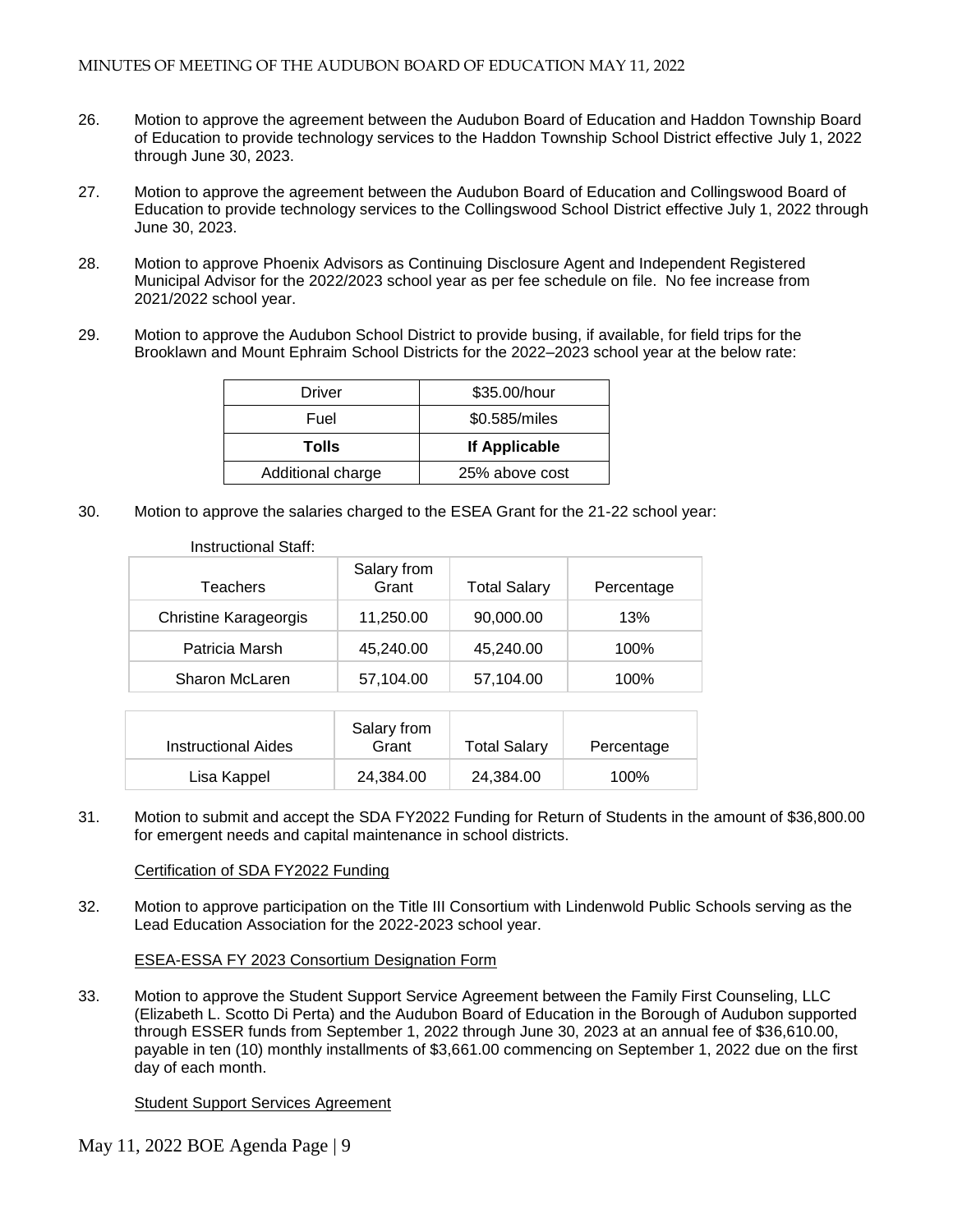- 34. Motion to accept the \$2,500.00 donation from the ACME Markets Foundation's Nourishing Neighbors campaign to be used to support the Audubon Public School District food pantries.
- 35. Motion to accept the bid price of \$1,823.00 for sale of 2001 Thomas Built bus to Car Country USA.
- 36. Motion to authorize the Audubon Little League to investigate (overseeing permits and inspections, receiving zoning board approval, etc.) and to fully financially support the replacement of batting cages on the Audubon Board of Education property.

| Motion to Approve Item(s) 1 through 36: L.Cassidy |  | Second: C. Proulx |
|---------------------------------------------------|--|-------------------|
|---------------------------------------------------|--|-------------------|

#### **Roll Call**

| _X_ Ammie Davis                        | _X_ Joseph Ryan                         | _X_ Tara Butrica            | _X_ Nancy Schiavo |
|----------------------------------------|-----------------------------------------|-----------------------------|-------------------|
| _X_ Joseph Miller                      | $X$ Christopher Proulx $X$ Lori Cassidy |                             |                   |
| _X_ James Blumenstein __X_ Allison Cox |                                         | <u>_X</u> _ Andrea Robinson |                   |

#### **VOTE FOR ITEMS 1-36**

Motion 1-9 & 11-36 approved by unanimous roll call (10-0), Motion #10 approved by majority roll call (9-1-0) Member Miller voted No

#### **XII. EDUCATION: Chairperson: Ms. Schiavo - Committee Members: Mr. Blumenstein, Mr. Proulx, Ms. Robinson and Alternate: Ms. Cassidy**

#### **Board of Education Goals**

- $\div$  To continue to provide equitable access to a rigorous curriculum while focusing on improving student achievement and decreasing the achievement gaps.
- $\div$  To maintain a cost-effective budget that provides for educational resources, supports a preventative maintenance program, and encourages and facilitates long-range facility improvements.
- $\cdot \cdot$  To foster a positive school climate and culture in order to positively impact student motivation, engagement, and achievement.

#### **MOTION TO APPROVE ITEM 1- 7**

Motion by Mr. Proulx and seconded by Mrs. Cox

1. Motion to approve the issuance of written decisions affirming, rejecting, or modifying the Superintendent's determination in regard to incident(s) reported at the April 13, 2022 meeting of the Board of Education.

| School      | Incident Report Number | <b>Board Determination</b> |
|-------------|------------------------|----------------------------|
| <b>AHS</b>  | 8443                   | Not HIB                    |
| <b>AHS</b>  | 8457                   | Not HIB                    |
| <b>MAS</b>  | N/A                    | N/A                        |
| <b>MAS</b>  | N/A                    | N/A                        |
| <b>HAS</b>  | N/A                    | N/A                        |
| <b>APPS</b> | N/A                    | N/A                        |

2. + Student Statistics May 1, 2022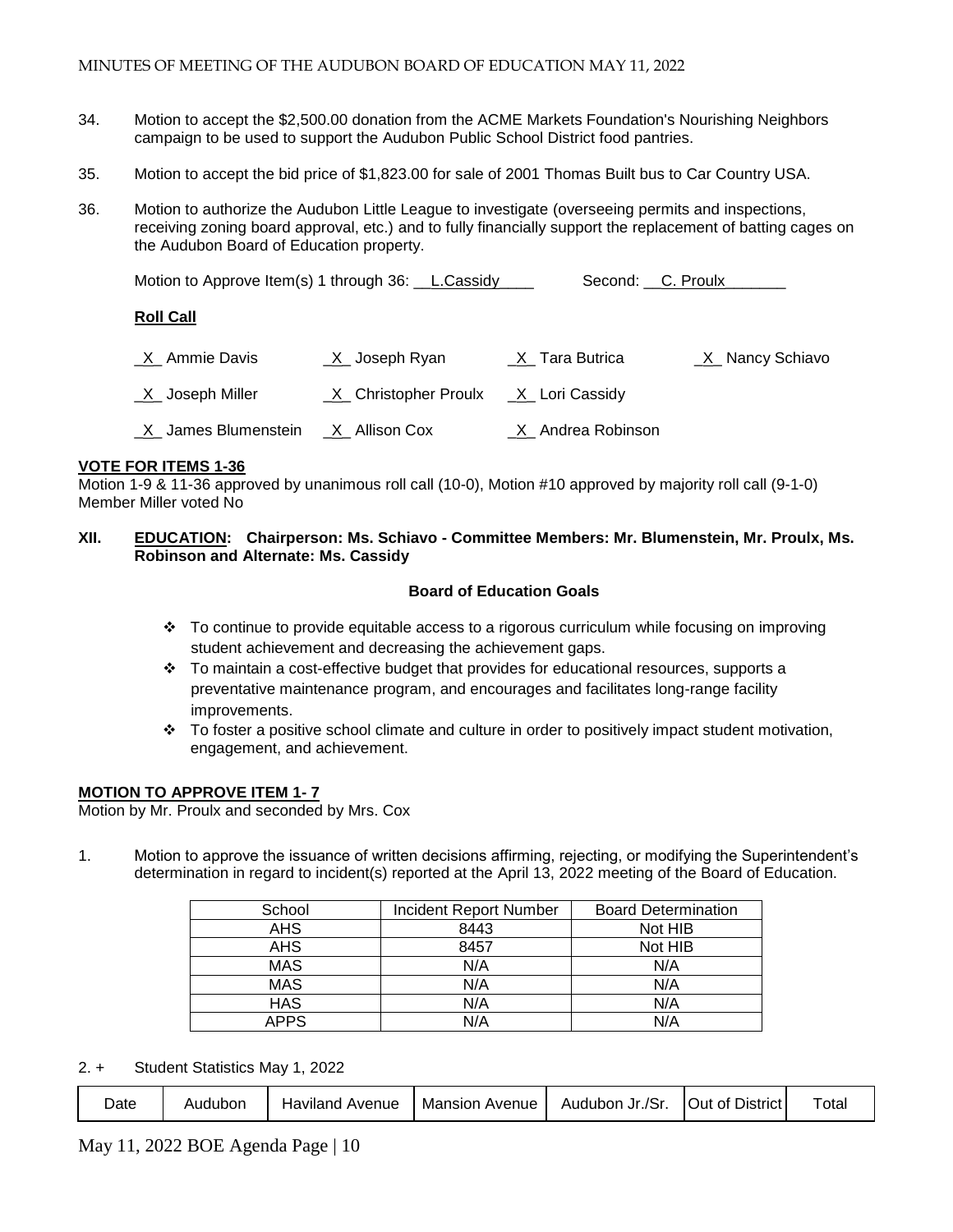|          | Preschool |     |     | <b>HS</b> |    |       |
|----------|-----------|-----|-----|-----------|----|-------|
| 5/1/2022 | 28        | 246 | 359 | 782       | 21 | 1,436 |
| 4/1/2022 | 28        | 247 | 359 | 780       | 21 | 1,435 |
| 5/3/2021 | N/A       | 247 | 370 | 804       | 20 | 1,441 |

# 3. **Approval of Attendance at Conferences and Workshops for the 2021-2022 School Year**

 **WHEREAS**, certain **Audubon Public School District employees** have requested authorization to attend the conference(s)/Workshop(s) listed below, and

**WHEREAS**, the attendance of each employee at the specified conference/workshop is educationally necessary, fiscally prudent and 1) directly related to and within the scope of the employee's current responsibilities and the **District's Professional Learning Plan**, and 2) critical to the instructional needs of the District or furthers the efficient operation of the District;

**NOW, THEREFORE BE IT RESOLVED**, that the **Audubon Board of Education** authorizes the attendance of the employees at the specified conferences/workshops listed below, and be it

**FURTHER RESOLVED**, that the **Board** hereby determines that the estimated expenses related to the authorized travel listed below are justified and

**THEREFORE**, authorizes payment of any registration fees and statutorily authorized travel expenditures to the designated employees, not to exceed District budgetary limitations and to be in accordance with the provisions of *N.J.S.A. 18A:11-12*, the District's travel policy and procedures, State travel payment guidelines established by the Department of Treasury in NJOMB circular letter 08-13-OMB, and with the guidelines established by the federal Office of Management and Budget:

| Participant                         | Conference Title & Location                                                                                | Date(s)      | Cost                                 |
|-------------------------------------|------------------------------------------------------------------------------------------------------------|--------------|--------------------------------------|
| <b>Christine Fox-</b><br>Kasilowski | Help! They Don't know their facts!"<br>Moving Beyond Memorization by<br>Developing Fact Fluency<br>Virtual | N/A          | Conference Cost<br>\$129.00          |
| Molly Fleming                       | <b>Trauma Sensitive Schools</b><br>Virtual                                                                 | May 19, 2022 | No Cost                              |
| Scott LaPayover                     | Management of Shoulder Injury<br>Old Bridge, NJ                                                            | June 2, 2022 | Conference Cost<br>\$80.00<br>Travel |

#### 4. + Motion to approve the following use of facilities requests:

| School     | Location                          | Activity                                                       | Start/End<br>Date(s)                         | Time(s)                | Contact     |
|------------|-----------------------------------|----------------------------------------------------------------|----------------------------------------------|------------------------|-------------|
| <b>AHS</b> | <b>Varsity Baseball</b><br>Field  | Audubon<br>Baseball<br><b>Boosters</b><br><b>Baseball Camp</b> | $6/20 - 6/23/22$                             | $9:30$ am $-1:00$ pm   | Rich Horan  |
| <b>AHS</b> | Outdoor<br>* Basketball<br>Courts | <b>Basketball</b><br>Camps                                     | Week #1: $8/1 -$<br>8/5/22<br>Week #2: 8/8 - | $9:00$ AM $-$ 12:00 PM | Tim Lenahan |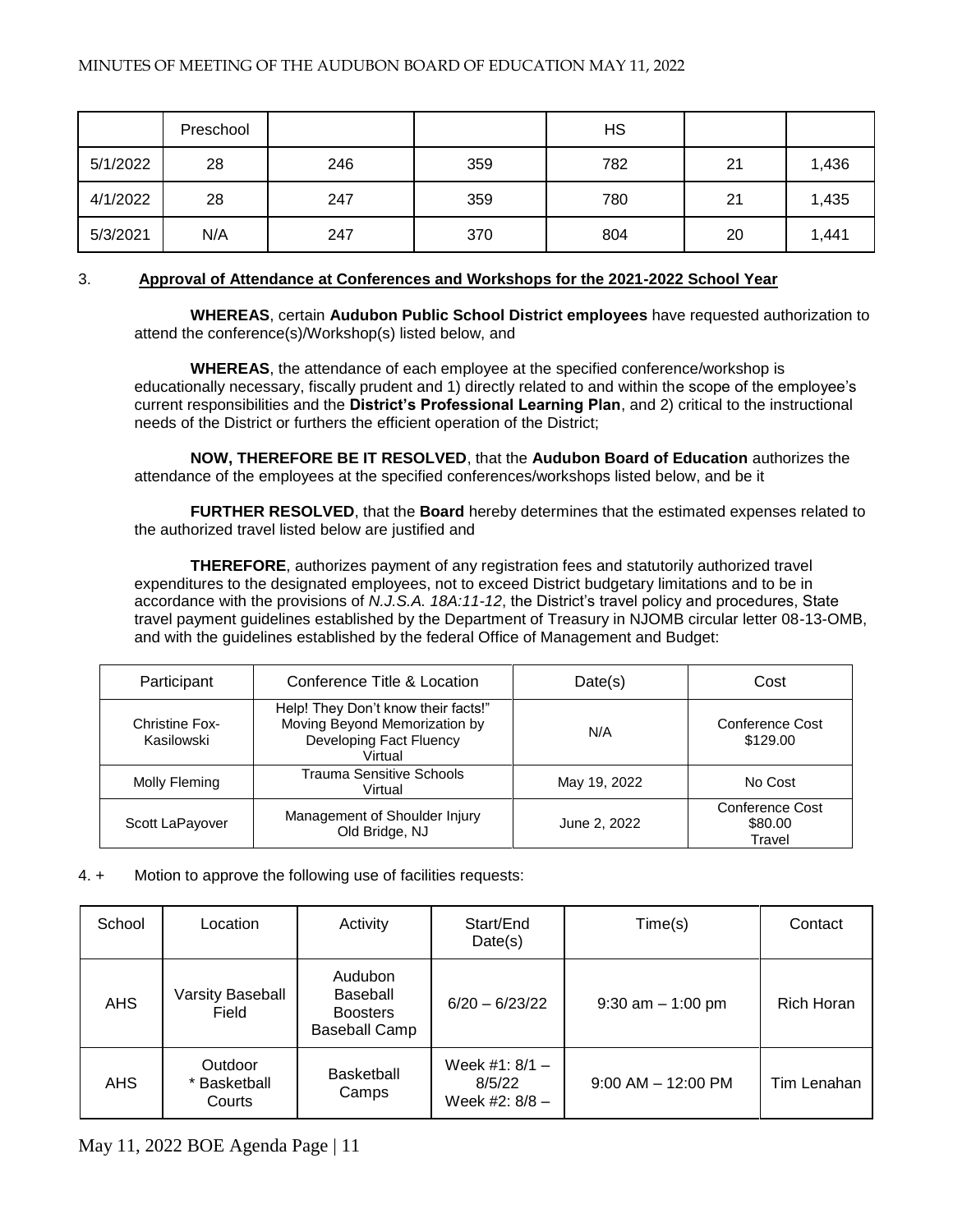|            |                                                    |                                     | 8/12/22 |                    |             |
|------------|----------------------------------------------------|-------------------------------------|---------|--------------------|-------------|
| <b>HAS</b> | Blacktop,<br>Cafeteria, & 1 <sup>st</sup><br>Floor | End of Year<br><b>Blacktop Bash</b> | 6/10/22 | 12:00 PM - 9:00 PM | Raye Martin |

\* Location may need to change, date(s) may need to change and/or the camp may be cancelled as a result of referendum work.

# 5. + Motion to approve the following field trip requests for the 2021-2022 school year:

| School      | Destination of Trip/<br>Staff in charge                         | Date    | Time(s)                             | Chaperones &<br><b>Students</b>                                 | Purpose of Trip                                                   | <b>Bus Cost</b> |
|-------------|-----------------------------------------------------------------|---------|-------------------------------------|-----------------------------------------------------------------|-------------------------------------------------------------------|-----------------|
| <b>MAS</b>  | Mt. Laurel<br>Flunplex<br>M. Meehan                             | 5/12/22 | Depart: 9:15 am<br>Return: 2:30 pm  | 13 chaperones,<br>89 students                                   | 6 <sup>th</sup> grade end of year<br>celebration                  | \$323.14        |
| <b>APPS</b> | <b>Haviland Avenue</b><br>School<br>G. Morris, M.<br>McCutcheon | 6/3/22  | Depart: 9:00 am<br>Return: 11:00 am | 4 chaperones<br>24 students                                     | <b>School Visit</b>                                               | \$65.75         |
| <b>HAS</b>  | Storybook Land<br>C. McNellis                                   | 6/8/22  | Depart: 8:30 am<br>Return: 2:30 pm  | 43 chaperones,<br>43 students                                   | Relating language<br>Arts topics in a fun<br>and safe environment | \$220.64        |
| <b>AHS</b>  | Six Flags Great<br>Adventure<br>M. Tomasetti                    | 6/13/22 | Depart: 9:00 am<br>Return: 6:00 pm  | 1 chaperone<br>per 15 students<br>attending; Final<br>count TBD | Senior Trip                                                       | \$697.31        |
| <b>MAS</b>  | <b>Recreation Center</b><br>Park<br>A. Beebe, E.<br>McCurdy     | 6/13/22 | Depart: 8:45 am<br>Return: 12:30 pm | 16 chaperones,<br>161 students                                  | $3^{rd}$ & $4^{th}$ grade end of<br>year celebration              | No Cost         |
| <b>MAS</b>  | <b>Recreation Center</b><br>Park<br>C. McFetridge               | 6/15/22 | Depart: 9:00 am<br>Return: 10:30 am | 11 chaperones,<br>110 students                                  | 5 <sup>th</sup> grade end of year<br>celebration                  | No Cost         |
| <b>MAS</b>  | <b>Recreation Center</b><br>Park<br>M. Meehan                   | 6/17/22 | Depart: 9:00 am<br>Return: 10:30 am | 9 chaperones,<br>89 students                                    | 6 <sup>th</sup> grade end of year<br>celebration                  | No Cost         |
| <b>AHS</b>  | Audubon Fire<br>House<br>E. Willis                              | 5/21/22 | Depart: 1:00 pm<br>Return: 4:00 pm  | 2 chaperones,<br>15 students                                    | Car Wash to raise<br>money for the people<br>of Ukraine           | No Cost         |
| <b>AHS</b>  | <b>Mansion Avenue</b><br>School                                 | 5/26/22 | Depart: 2:00 pm<br>Return: 3:00 pm  | 1 chaperones,<br>10 students                                    | 7 & 8 grade Interact<br>Students share club<br>experience         | No Cost         |

# 6. Motion to approve homebound instruction for the following student(s):

| <b>STUDENT ID#</b> | <b>DATE</b>                                                                    |
|--------------------|--------------------------------------------------------------------------------|
| 44674              | Home instruction effective retroactive to April 25, 2022 through June 17, 2022 |

- 7. Motion to authorize the Audubon Board of Education to collect and maintain the following pupil records by authorized and certificated personnel:
	- a. Attendance Reports
	- b. Class Rank and Grade Point Average
	- c. Counselor Notes of Parent/Student/Teacher Conferences

May 11, 2022 BOE Agenda Page | 12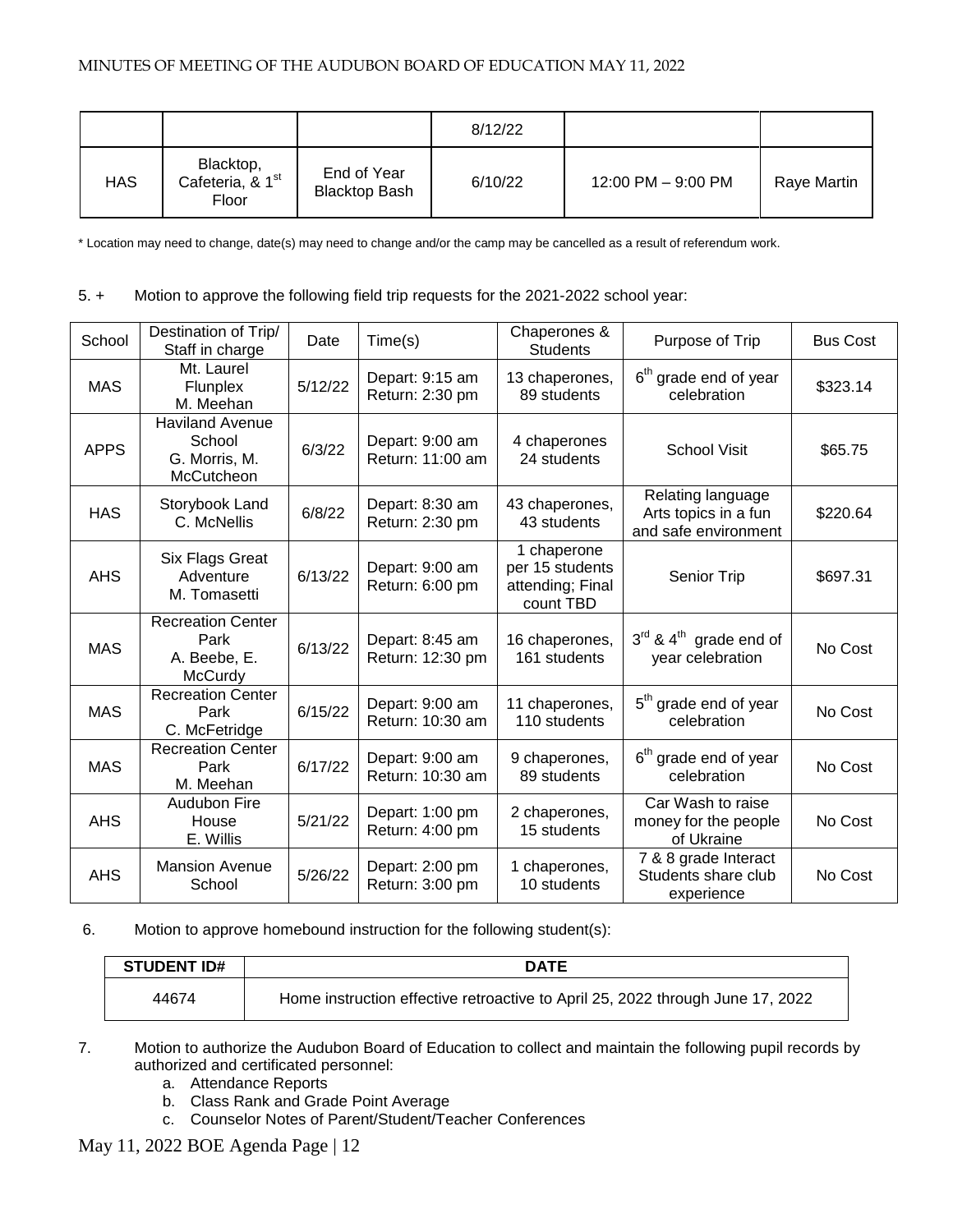- d. Child Study Team Information
- e. Discipline Violations
- f. Driver Education Course Verification
- g. Grade Reports
- h. Health Records
- i. HIB Investigations & Correspondence
- j. Listing of Participants in Clubs and Activities
- k. New Jersey SMART Data (various)
- l. Progress Reports
- m. Recommendation Letters
- n. Registration Information and Proof of Residency (including Transfer Students)
- o. Sports Participation including Health Records
- p. Suspension Notices
- q. Transcripts 9 through 12
- r. Test Results including but not limited to Access for ELLs, ACT, AP Exams, ASVAB, DLM, DRA, PSAT, NJSLA (PARCC), NWEA MAP, SAT I, SAT II, Student Growth Objectives.

Motion to Approve Items 1 through 7: C. Proulx\_\_\_\_\_\_ Second: A. Cox\_\_\_\_\_\_

#### **Roll Call**

| <u>X</u> Ammie Davis       | _ <u>X</u> _ Joseph Ryan | _X_ Tara Butrica            | _X_ Nancy Schiavo |
|----------------------------|--------------------------|-----------------------------|-------------------|
| <u>_X</u> _ Joseph Miller  | _X_ Christopher Proulx   | _X_ Lori Cassidy            |                   |
| <u>X</u> James Blumenstein | _ <u>X</u> _ Allison Cox | <u>_X</u> _ Andrea Robinson |                   |

#### **VOTE FOR ITEMS 1-7**

Motions approved by unanimous roll call (10-0)

#### **XIII. HUMAN RESOURCES: Chairperson: Mrs. Davis, Committee Members: Ms. Cassidy, Ms. Cox, and Mrs. Schiavo, Alternate: Ms. Butrica**

# **Board of Education Goals**

- To continue to provide equitable access to a rigorous curriculum while focusing on improving student achievement and decreasing the achievement gaps.
- \* To maintain a cost-effective budget that provides for educational resources, supports a preventative maintenance program, and encourages and facilitates long-range facility improvements.
- $\clubsuit$  To foster a positive school climate and culture in order to positively impact student motivation, engagement, and achievement.

# **MOTION TO APPROVE ITEMS 1-30**

Motion by Mrs. Schiavo and seconded by Mr. Miller

- 1. Motion to approve the 12 month (FTE 1.0) Student Personnel Services Administrative Assistant contract for Heather Weil for the 2021-2022 school year at Step 7, effective May 23, 2022, at the recommendation of the Superintendent of Schools.
- 2. Motion to approve the 12 month (FTE 1.0) Secretary to the Supervisor of Special Education Services contract for Francine Silverman for the 2021-2022 school year at Step 9, effective June 13, 2022, at the recommendation of the Superintendent of Schools.

May 11, 2022 BOE Agenda Page | 13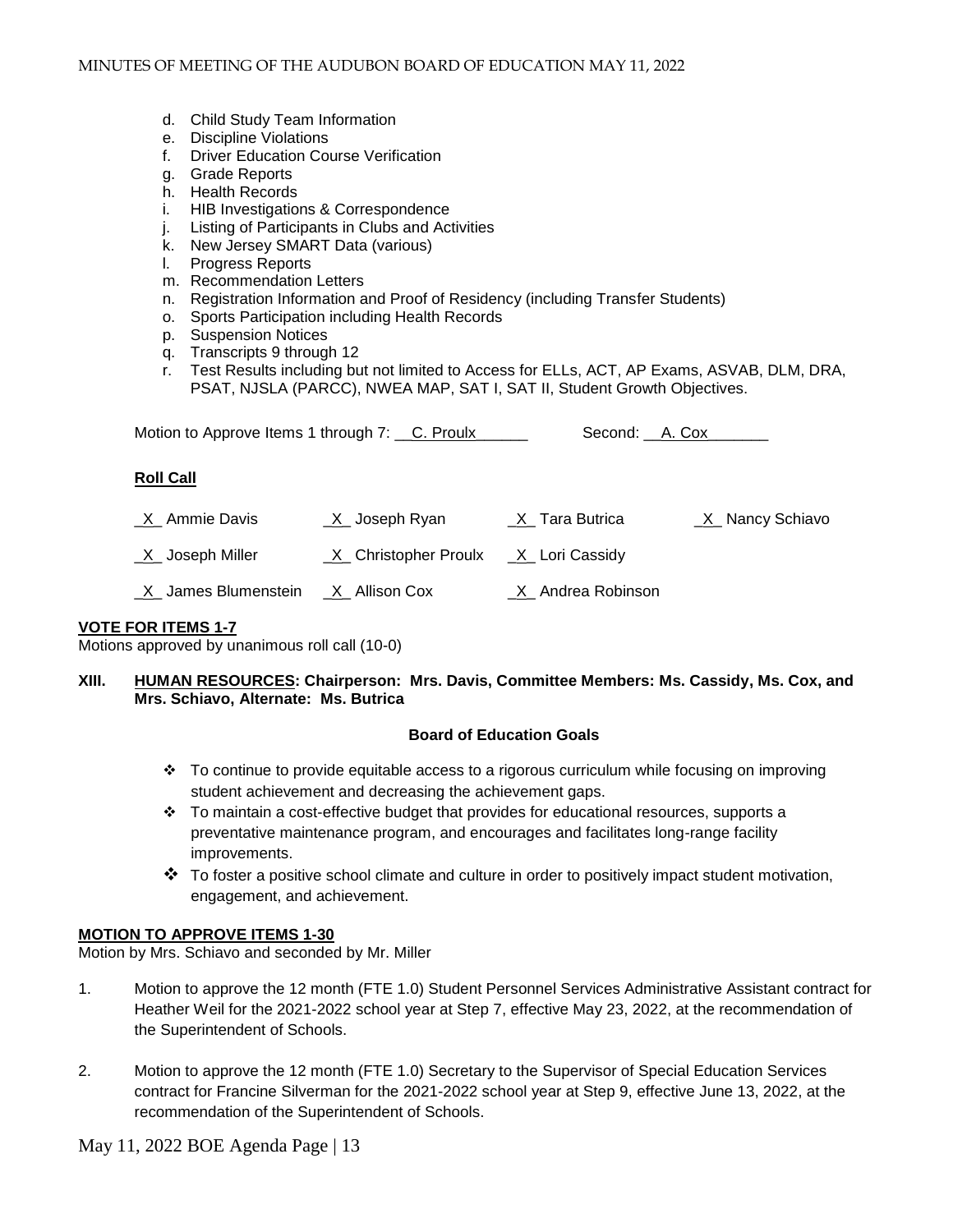- 3. Motion to approve the Long Term Substitute Nurse agreement for Donna Coakley at the Audubon Junior/Senior High School, effective retroactive to May 9, 2022 through June 17, 2022, in accordance with the negotiated 2021-2024 contract between the Audubon Board of Education and the Audubon Education Association at \$260.00 per diem, no benefits; time worked does not count towards the acquisition of tenure. Final approval is pending the completion of all Audubon Board of Education and New Jersey Department of Education requirements at the recommendation of the Superintendent of Schools.
- 4. Motion to revise a request from employee #1710, to extend an Unpaid Leave of Absence, effective December 10, 2021 to May 20, 2022:
- 5. Motion to revise the Long Term Substitute Teacher of Art agreement for Nadia Koltsoon at the Audubon Jr. /Sr. High School, effective retroactive to March 10, 2022 through May 20, 2022, in accordance with the negotiated 2021-2024 contract between the Audubon Board of Education and the Audubon Education Association at \$260.00 per diem, no benefits; time worked does not count towards the acquisition of tenure. Final approval is pending the completion of all Audubon Board of Education and New Jersey Department of Education requirements at the recommendation of the Superintendent of Schools.
- 6. Motion to approve the nursing staff members to complete duties as assigned and preapproved by their building principal in coordination with all district nurses for up to 30 hours at the non-instructional rate of \$30.00 per hour from July 1, 2022 through August 31, 2022 with executed time sheets:

Haviland Avenue – Ann Alston Mansion Avenue – Monica Ochal Audubon Junior-Senior High School – Donna Coakley

- 7. + Motion to accept, with best wishes, the letter of resignation from Pauline Ike, Special Education Aide at Haviland Avenue School, effective retroactively to May 10, 2022.
- 8. + Motion to accept, with best wishes, the letter of resignation with intent to retire, from Beth Evans-Crosby, Special Education Teacher at Haviland Avenue School, effective July 1 2022.
- 9. + Motion to accept, with best wishes, the letter of resignation with intent to retire, from Lester Jones, part time Custodian at Mansion Avenue School, effective June 30, 2022.
- 10. Motion to approve a request from employee #1867, to invoke the Federal Family Medical Leave Act, effective June 21, 2022 to July 1, 2022:

| June 21, 2022 through July 1, 2022  | Paid Leave (9 sick days) |
|-------------------------------------|--------------------------|
| June 21, 2022 through July 1, 2022_ | Federal FMLA             |

11. + Motion to approve a request from employee #1651, for a Unpaid Leave of Absence, effective May 20, 2022 through December 1, 2022.

May 20, 2022 through December 1, 2022 Unpaid Leave

- 12. + Motion to revise a request from employee #1287, to extend an Unpaid Leave of absence, effective September 1, 2022 to June 30, 2023.
- 13. + Motion to revise the part-time Special Education Aide contract for Mikayla Lavecchio, at the Mansion Avenue Elementary School, Step 2, 60 credits, \$14.49 per hour, 2 days per week, 5.9 hours per day, not to include benefits, effective May 7, 2022 through June 17, 2022, with executed timesheets, in accordance with the 2021-2024 negotiated contract between the Audubon Board of Education and the Audubon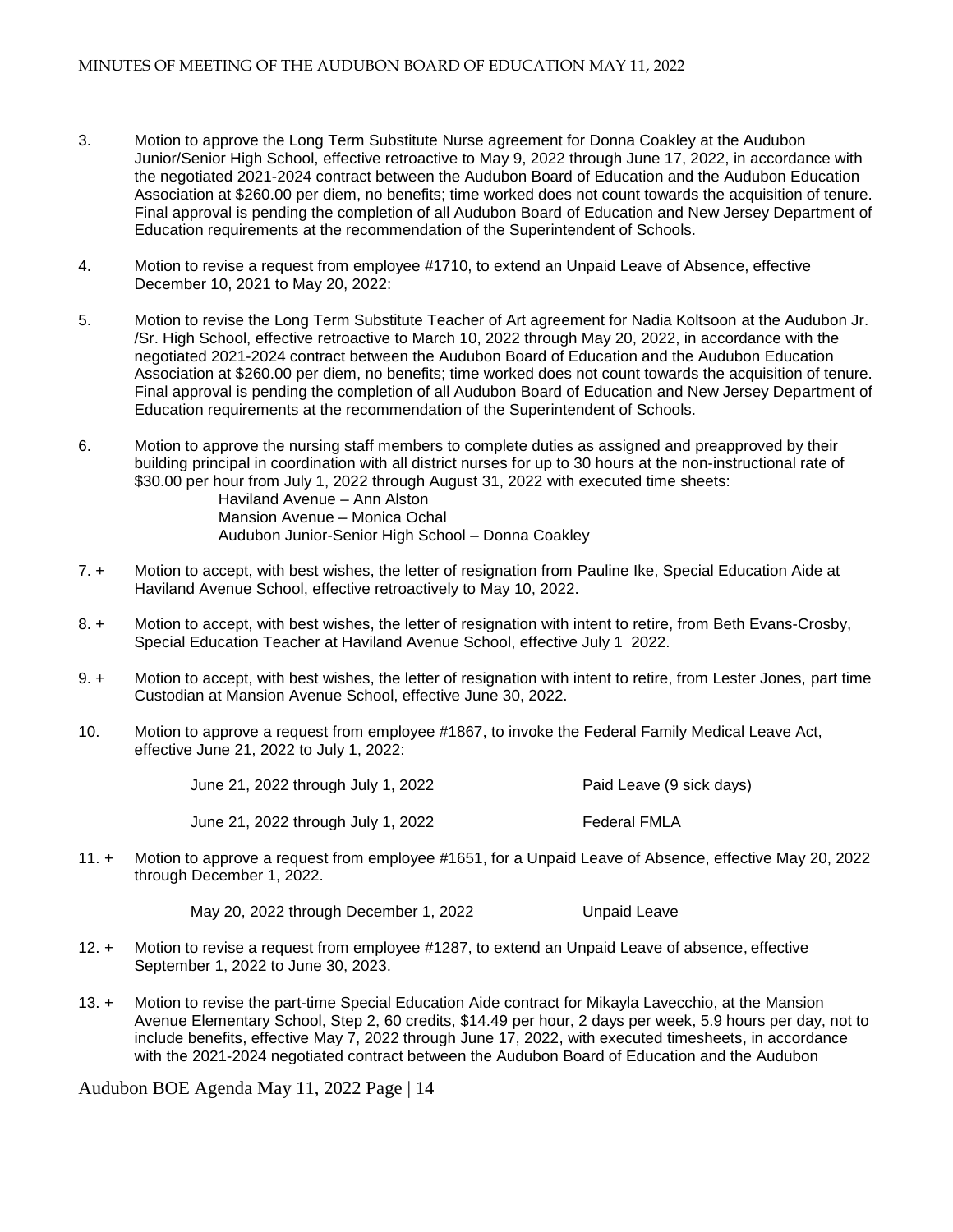Administrator's Association pending the completion of all Audubon Board of Education and New Jersey Department of Education requirements, at the recommendation of the Superintendent of Schools.

- 14. Motion to revise the part-time Special Education Aide contract for Nicholas May, at the Audubon Jr./Sr. High School, Step 3, BA, \$14.91 per hour, FTE 0.87 (29.5 hours per week), not to include benefits, effective May 6 , 2022 through June 16, 2022, in accordance with the 2021-2024 negotiated contract between the Audubon Board of Education and the Audubon Administrator's Association pending the completion of all Audubon Board of Education and New Jersey Department of Education requirements, at the recommendation of the Superintendent of Schools.
- 15. Motion to abolish a part time (0.74) Administrative Assistant position at the Audubon Jr. /Sr. High School.
- 16. Motion to abolish a part time (0.87) Special Education Teacher position at Mansion Avenue School.
- 17. Motion to create a full time (1.0), 10 month Administrative Assistant position at the Audubon Jr. /Sr. High School.
- 18. + Motion to create a full time (1.0), Special Education Teacher position at Mansion Avenue School.
- 19. Motion to approve Johanna Urban or Barbara Swain, part time General Aides, to work summer hours, July 1, 2022 through August 30, 2022, Monday through Thursday 8:00-3:30 (Individual hours not to exceed 29.5 hours weekly) at their contractual rate at the recommendation of the Superintendent of Schools.
- 20. Motion to approve the following compensation guides for certificated paraprofessional substituting for certificated staff members, in addition to their hourly rate, for the 2022-2023 school year: \$25.00 for 1 period to up to  $\frac{1}{2}$  day \$50.00 per full day coverage
- 21. + Motion to authorize the re-appointment of the following non-tenured certificated personnel for the 2022- 2023 school year in accordance with the negotiated 2021-2024 contract between the Audubon Board of Education and the Audubon Education Association at the recommendation of the Superintendent of **Schools**

| 1 <sup>st</sup> Year Personnel | Date of Tenure | <b>Degree</b> | <b>Step</b>    | FTE.       |
|--------------------------------|----------------|---------------|----------------|------------|
| Valeria Henkel                 | 3/18/26        | $BA + 30$     | $\overline{2}$ | 1.0        |
| 2 <sup>nd</sup> Year Personnel | Date of Tenure | <b>Degree</b> | <b>Step</b>    | <b>FTE</b> |
| Palak Arora                    | 9/2/25         | MA            | 13             | 0.948      |
| Susan Amorosi                  | 9/2/25         | BA.           | 10             | 1.0        |
| Stephanie Berenato             | 1/28/26        | <b>BA</b>     | 2              | 0.87       |
| <b>Brittany Green</b>          | 9/2/25         | BA.           | 2              | 0.87       |
| Brianna Henderson              | 9/14/25        | BA            | $\overline{2}$ | 1.0        |
| Ryan Latini                    | 9/2/25         | МA            | 3              | 1.0        |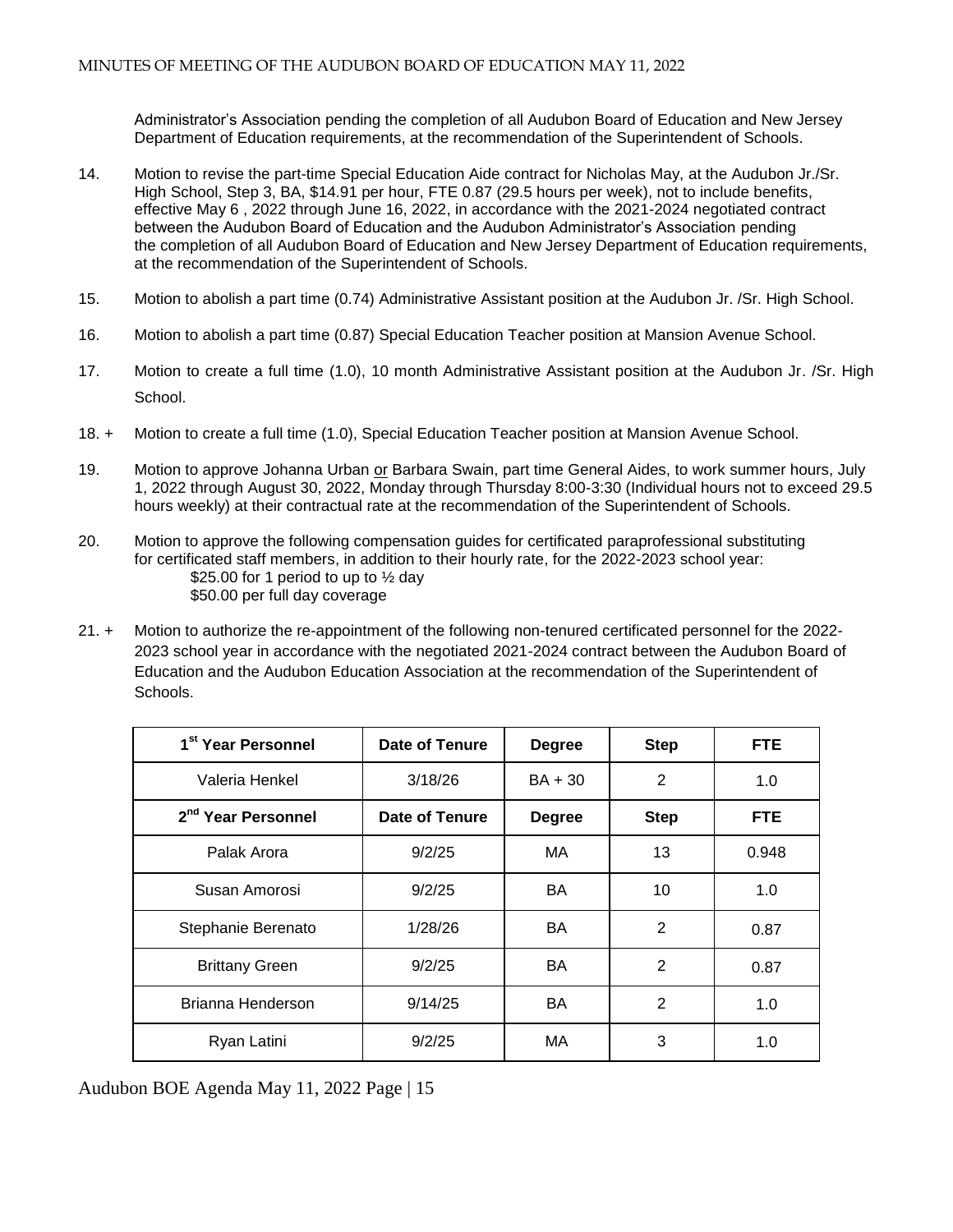| Patricia Marsh                 | 9/2/25                | <b>BA</b>     | $\overline{2}$ | 0.87       |
|--------------------------------|-----------------------|---------------|----------------|------------|
| Silveria Mastalsz              | 3/8/26                | BA            | 8              | 1.0        |
| Kristin Murphy-Slaton          | 11/19/25              | $BA + 30$     | 3              | 1.0        |
| Linda Rizzo                    | 12/7/25               | <b>BA</b>     | 8              | 1.0        |
| Devon Schwab                   | 9/2/25                | MA            | $\overline{2}$ | 1.0        |
| 3rd Year Personnel             | <b>Date of Tenure</b> | <b>Degree</b> | <b>Step</b>    | <b>FTE</b> |
|                                |                       |               |                |            |
| Ryan Boland                    | 10/27/24              | BA            | 6              | 1.0        |
| Jessica Bruck                  | 9/2/24                | MA            | 5              | 1.0        |
| Carly Burton                   | 9/2/24                | MA            | 4              | 1.0        |
| Carlina Fuscellaro             | 9/2/24                | BA.           | 3              | 1.0        |
| Lauren Grady                   | 9/2/24                | <b>BSN</b>    | 6              | 1.0        |
| Monica Ochal                   | 9/2/24                | <b>BSN</b>    | 6              | 1.0        |
| 4 <sup>th</sup> Year Personnel | <b>Date of Tenure</b> | <b>Degree</b> | <b>Step</b>    | <b>FTE</b> |
| Tayler Lebakken                | 9/2/23                | <b>BA</b>     | 6              | 1.0        |
| Yael Shemesh Lewandowski       | 9/2/23                | $MA + 30$     | 11             | 1.0        |

22. + Motion to approve the following tenure contracts for the following certificated personnel for the 2022-2023 school year in accordance with the negotiated 2021-2024 contract between the Audubon Board of Education and the Audubon Education Association at the recommendation of the Superintendent of Schools.

| <b>Name</b>            | Date of Tenure | <b>Degree</b> | <b>Step</b> | FTE.  |
|------------------------|----------------|---------------|-------------|-------|
| Zachary Bentley        | 9/2/22         | BA            | 4           | 1.0   |
| Carl Ellinwood         | 9/2/22         | $MA + 30$     | 7           | 1.0   |
| Rebecca Gilbert        | 9/2/22         | <b>BA</b>     | 4           | 1.0   |
| <b>Krista Little</b>   | 9/2/22         | BA            | 4           | 1.0   |
| Jillian Long           | 9/2/22         | <b>BA</b>     | 9           | 0.615 |
| Maria McCutcheon       | 12/18/22       | MA            | 11          | 1.0   |
| <b>Bianca Saunders</b> | 9/2/22         | BA            | 5           | 1.0   |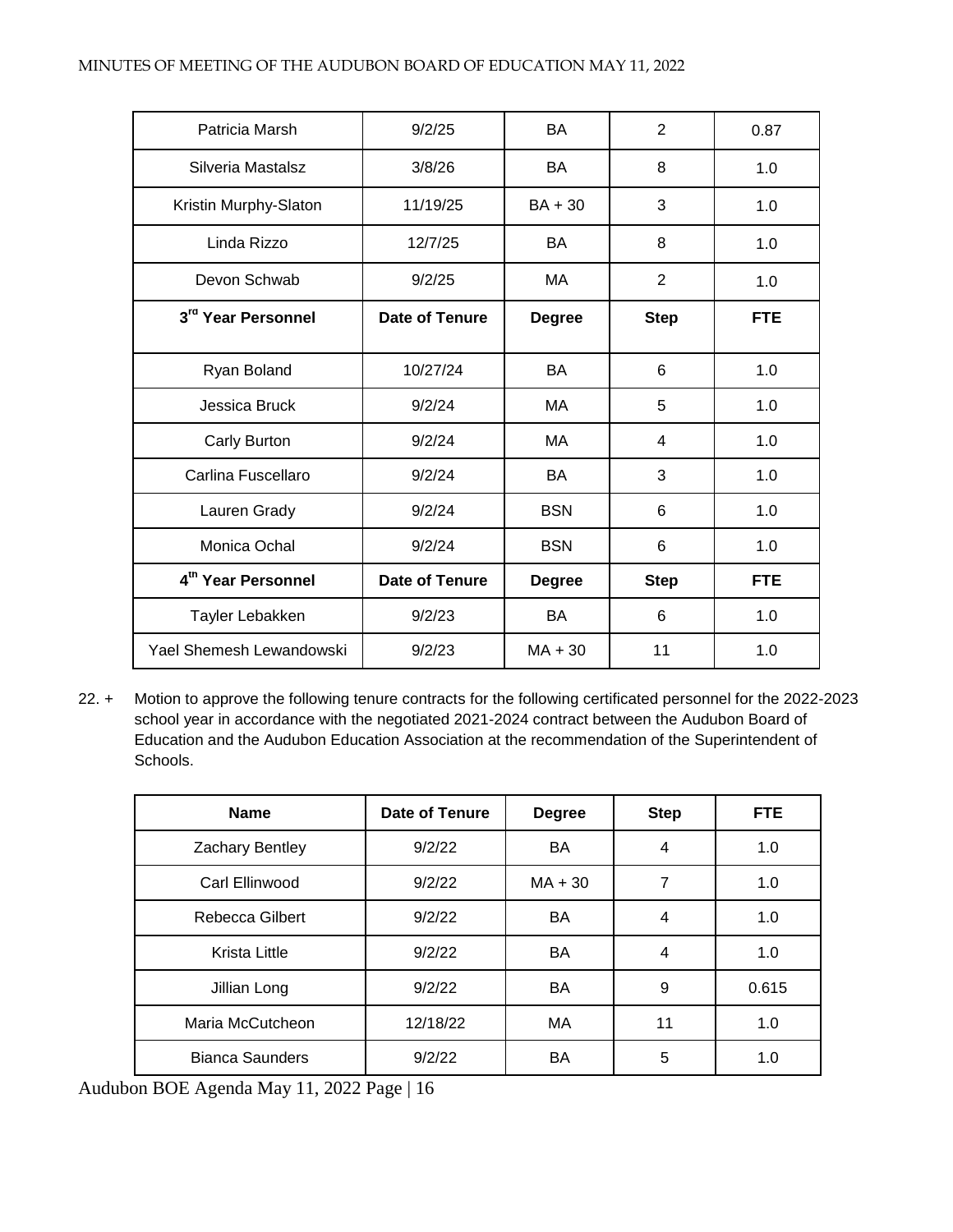| Kyle Shireman | 6/2/22 | $MA + 30$ | 11 | 1.0 |
|---------------|--------|-----------|----|-----|
| John Walsh    | 9/2/22 | МA        | 15 | 1.0 |
| Erica Wenzel  | 9/2/22 | $MA + 30$ |    | 1.0 |

23. Motion to authorize the re-appointment of the following tenured junior-senior high school certificated personnel for the 2022-2023 school year in accordance with the negotiated 2021-2024 contract between the Audubon Board of Education and the Audubon Education Association at the recommendation of the Superintendent of Schools.

| <b>NAME</b>              | <b>DEGREE</b> | <b>STEP</b>    | <b>LONGEVITY</b>         | <b>FTE</b> |
|--------------------------|---------------|----------------|--------------------------|------------|
| Denise Allman            | BA            | 15             |                          | 1.0        |
| Dennis Bantle            | <b>BA</b>     | 16             |                          | 1.0        |
| Amy Bulskis              | BA            | 16             |                          | 1.0        |
| <b>Stacy Caltagirone</b> | BA            | 6              |                          | 1.0        |
| <b>Daniel Carter</b>     | MA            | 6              |                          | 1.0        |
| Melissa Cecchini         | BA            | 12             |                          | 1.0        |
| Andrea Collazzo          | MA            | 16             | \$4,000.00               | 1.0        |
| Luke Collazzo            | <b>BA</b>     | 16             |                          | 1.0        |
| Daniel Cosenza           | BA            | 6              |                          | 1.0        |
| Adam Cramer              | <b>BS</b>     | 8              |                          | 1.0        |
| Lee DeLoach              | <b>BA</b>     | 16             | \$4,000.00               | 1.0        |
| Angela DiFilippo         | MA            | 9              |                          | 1.0        |
| Larae Drinkhouse         | MA            | $\overline{7}$ |                          | 1.0        |
| <b>Bruce Dyer</b>        | $BS + 30$     | 16             | \$4,000.00<br>\$5,000.00 | 1.0        |
| Dawn Ewing               | MA            | 16             | \$4,000.00               | 1.0        |
| Wilma Fitzpatrick        | BA+30         | 16             |                          | 1.0        |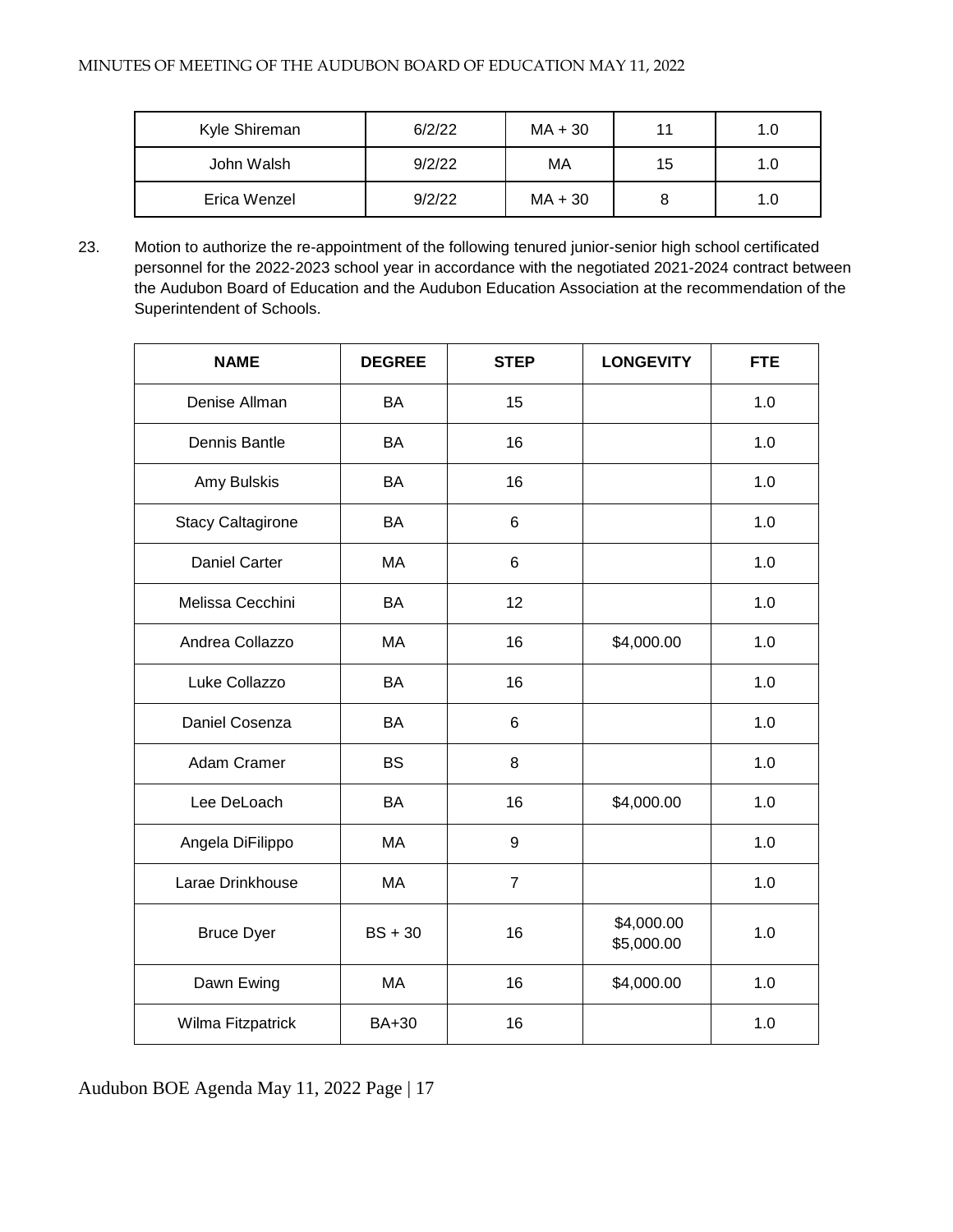| Laurie Georgel            | <b>BA</b> | 13 |            | 1.0   |
|---------------------------|-----------|----|------------|-------|
| Catherine Gidjunis        | BA        | 6  |            | 1.0   |
| <b>Brenda Gifford</b>     | BA        | 6  |            | 1.0   |
| Roberta Hanson-Swinney    | MA        | 8  |            | 1.0   |
| <b>Christopher Harris</b> | BA        | 16 |            | 1.0   |
| <b>Matthew Harter</b>     | BA        | 9  |            | 1.0   |
| Steven Ireland            | <b>BA</b> | 11 |            | 1.0   |
| Ryan Knaul                | BA        | 8  |            | 1.0   |
| Mary Knoll                | MA        | 10 |            | 1.0   |
| Alvina LaCasse            | MA        | 16 |            | 1.0   |
| Scott LaPayover           | BA        | 16 | \$4,000.00 | 1.0   |
| Ronald Latham             | BA        | 10 |            | 1.0   |
| Kathleen Lin              | BA        | 16 | \$4,000.00 | 1.0   |
| Dirk Manskopf             | MA        | 13 |            | 1.0   |
| Sebastian Marino          | MA        | 16 | \$4,000.00 | 1.0   |
| <b>Ashley McGuire</b>     | BA        | 16 |            | 1.0   |
| <b>Carly Meyer</b>        | МA        | 8  |            | 1.0   |
| Erika Miliaresis          | MA        | 11 |            | 1.0   |
| <b>Eric Miller</b>        | MA        | 16 |            | 1.0   |
| Patrick Moran             | BA        | 5  |            | 1.0   |
| Andria Morrison           | BA        | 6  |            | 1.0   |
| Janelle Mueller           | BA        | 10 |            | 1.0   |
| Patty Myers-Griffith      | BA        | 16 | \$4,000.00 | 1.0   |
| David Niglio              | MA+30     | 16 |            | $1.0$ |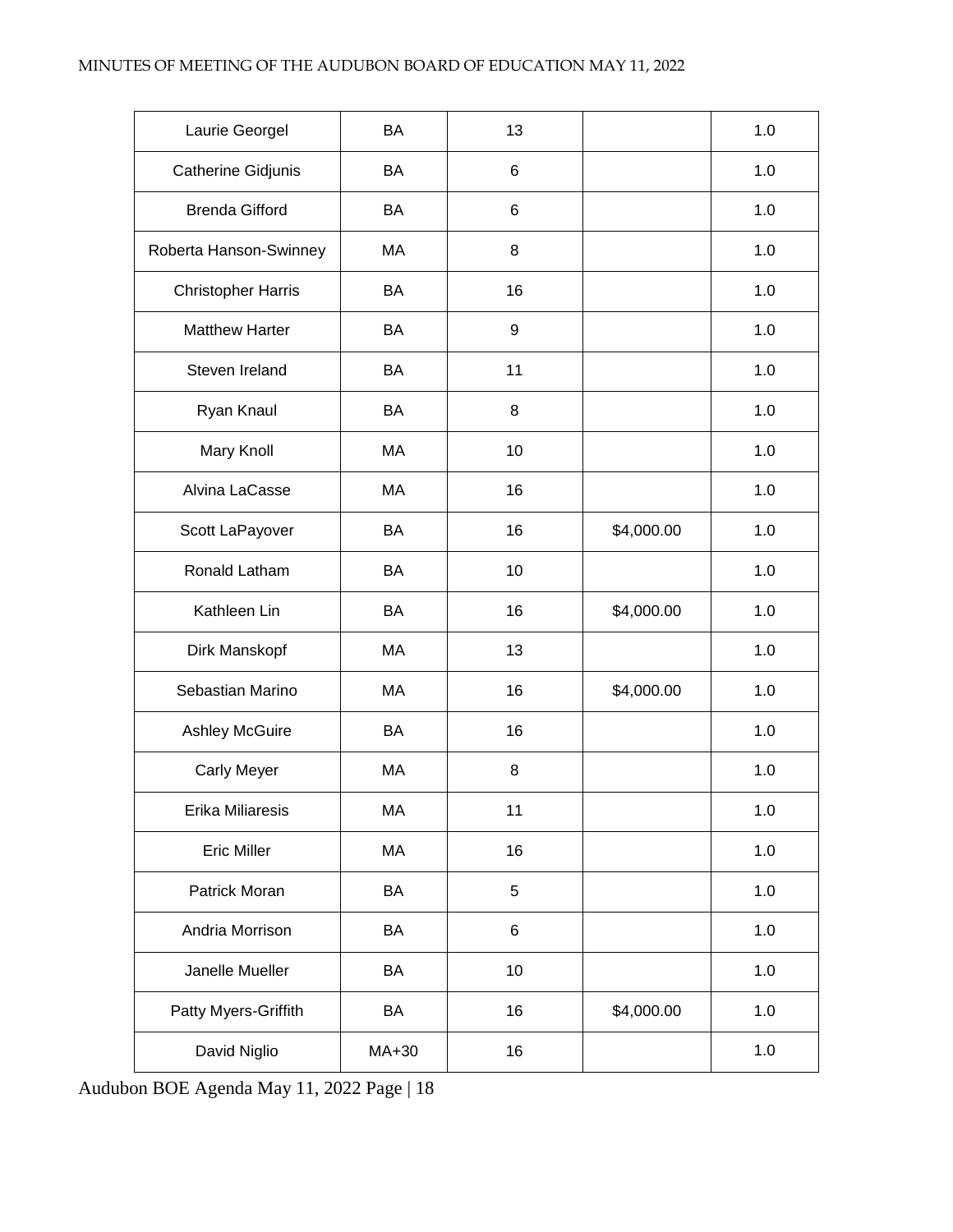| Daniel Reed           | <b>BA</b>    | $\overline{7}$ |            | 1.0 |
|-----------------------|--------------|----------------|------------|-----|
| Thea Ricci            | BA           | 16             |            | 1.0 |
| <b>Elaine Root</b>    | BA           | 9              |            | 1.0 |
| Daniel Rowan          | MA           | 16             |            | 1.0 |
| Nancy Scully          | MA+30        | 16             |            | 1.0 |
| William Scully        | BA           | 16             |            | 1.0 |
| Sharon Selby          | <b>BA</b>    | 16             | \$4,000.00 | 1.0 |
| Donna Stack           | BA           | 14             |            | 1.0 |
| <b>Dustin Stiles</b>  | BA           | 8              |            | 1.0 |
| <b>Michael Stubbs</b> | BA           | 16             |            | 1.0 |
| Christopher Sylvester | BA           | 10             |            | 1.0 |
| Lori Tanenbaum        | BA           | $\overline{7}$ |            | 1.0 |
| Virginia Tappin       | BA           | 16             |            | 1.0 |
| Michael Tiedeken      | <b>BA+30</b> | 16             |            | 1.0 |
| Michael Tomasetti     | MA           | 16             |            | 1.0 |
| Wendy VanFossen       | MA           | 16             | \$4,000.00 | 1.0 |
| Deborah Waite         | BA           | 14             |            | 1.0 |
| <b>Emily Warren</b>   | MA           | 6              |            | 1.0 |
| Matthew Webb          | BA           | 16             |            | 1.0 |
| Eileen Willis         | BA           | 16             |            | 1.0 |
| Katherine Wilson      | BA           | 16             |            | 1.0 |
| Nancy Wolgamot        | MA           | 16             |            | 1.0 |

24. + Motion to authorize the re-appointment of the following tenured elementary school certificated personnel for the 2022-2023 school year in accordance with the negotiated 2021-2024 contract between the Audubon Board of Education and the Audubon Education Association at the recommendation of the Superintendent of Schools.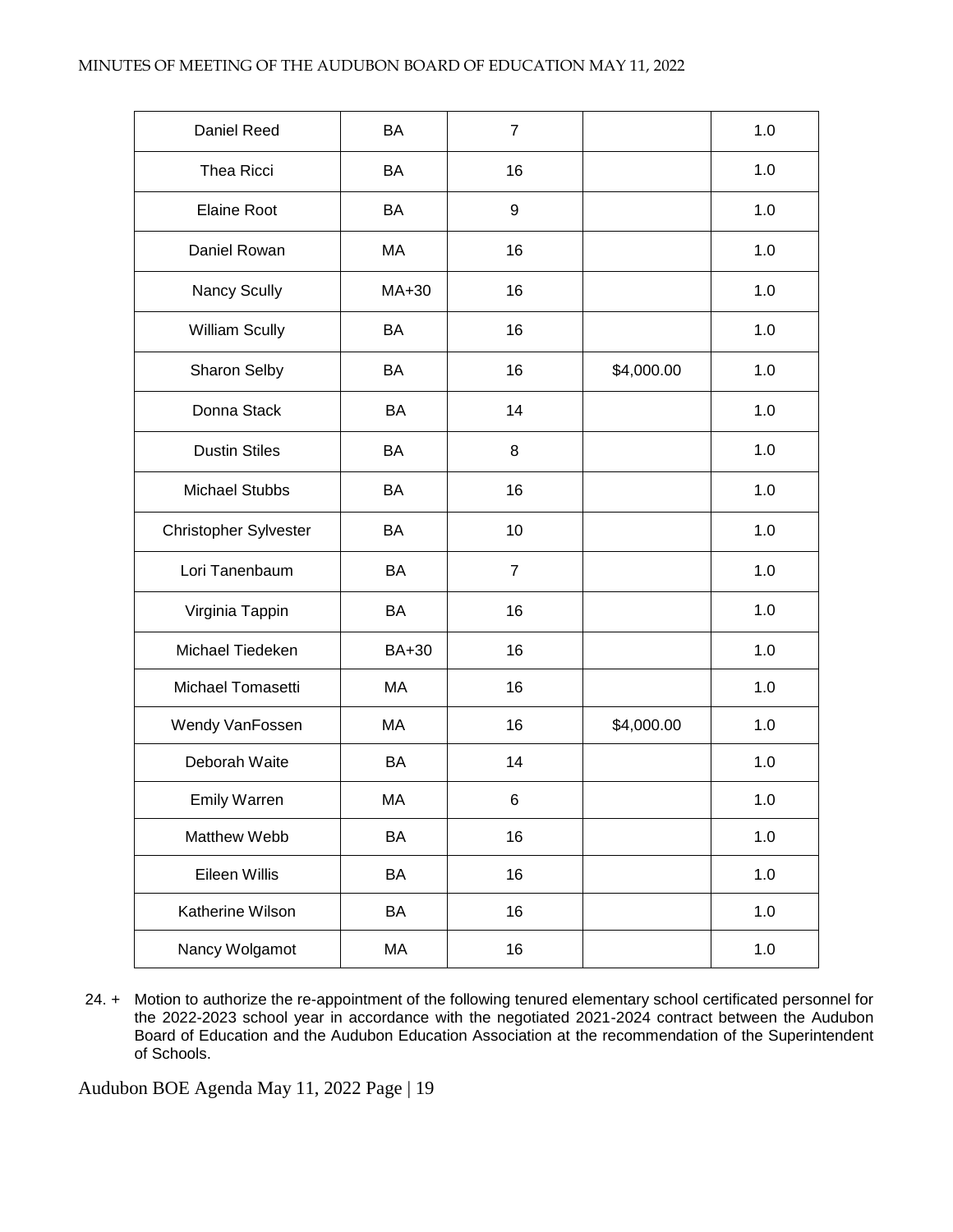| <b>NAME</b>                | <b>DEGREE</b> | <b>STEP</b>    | <b>LONGEVITY</b> | <b>FTE</b> |
|----------------------------|---------------|----------------|------------------|------------|
| Ilana Ablon                | MA            | 16             |                  | 1.0        |
| Ann Rossi - Alston         | <b>BSN</b>    | 16             |                  | 1.0        |
| Kelly Angelone             | BA            | 9              |                  | 1.0        |
| <b>Christine Batra</b>     | MA            | 14             |                  | 0.664      |
| <b>Francine Bechtel</b>    | MA            | 9              |                  | 1.0        |
| Jennifer Beebe             | BA            | 15             |                  | 1.0        |
| Patricia Bevelheimer       | MA            | 16             |                  | 0.474      |
| Bridget Bialecki           | MA            | 6              |                  | 1.0        |
| Pennie Bigelow             | $MA + 30$     | 16             |                  | 1.0        |
| Kim Brach                  | BA            | 13             |                  | 1.0        |
| <b>Christine Brady</b>     | BA            | 16             |                  | 1.0        |
| Amanda Brown               | BA            | 10             |                  | 1.0        |
| Jane Byrne                 | МA            | 15             |                  | 1.0        |
| Jenna Casey                | MA            | 6              |                  | 1.0        |
| <b>Shelly Chester</b>      | BA            | 13             |                  | 1.0        |
| Christie Cochran           | BA            | 8              |                  | 1.0        |
| Alycia Colucci             | BA            | 14             |                  | 1.0        |
| Debra Costello             | BA + 30       | 10             |                  | 1.0        |
| Eunice DeJesus - Englehart | MA            | 8              |                  | 1.0        |
| Jordan Daminger            | BA            | 5              |                  | 1.0        |
| Melissa Falkowski          | BA            | 15             |                  | 1.0        |
| Carrie Figueroa            | МA            | 8              |                  | 1.0        |
| Christine Fox - Kasilowski | $MA + 30$     | $\overline{7}$ |                  | 1.0        |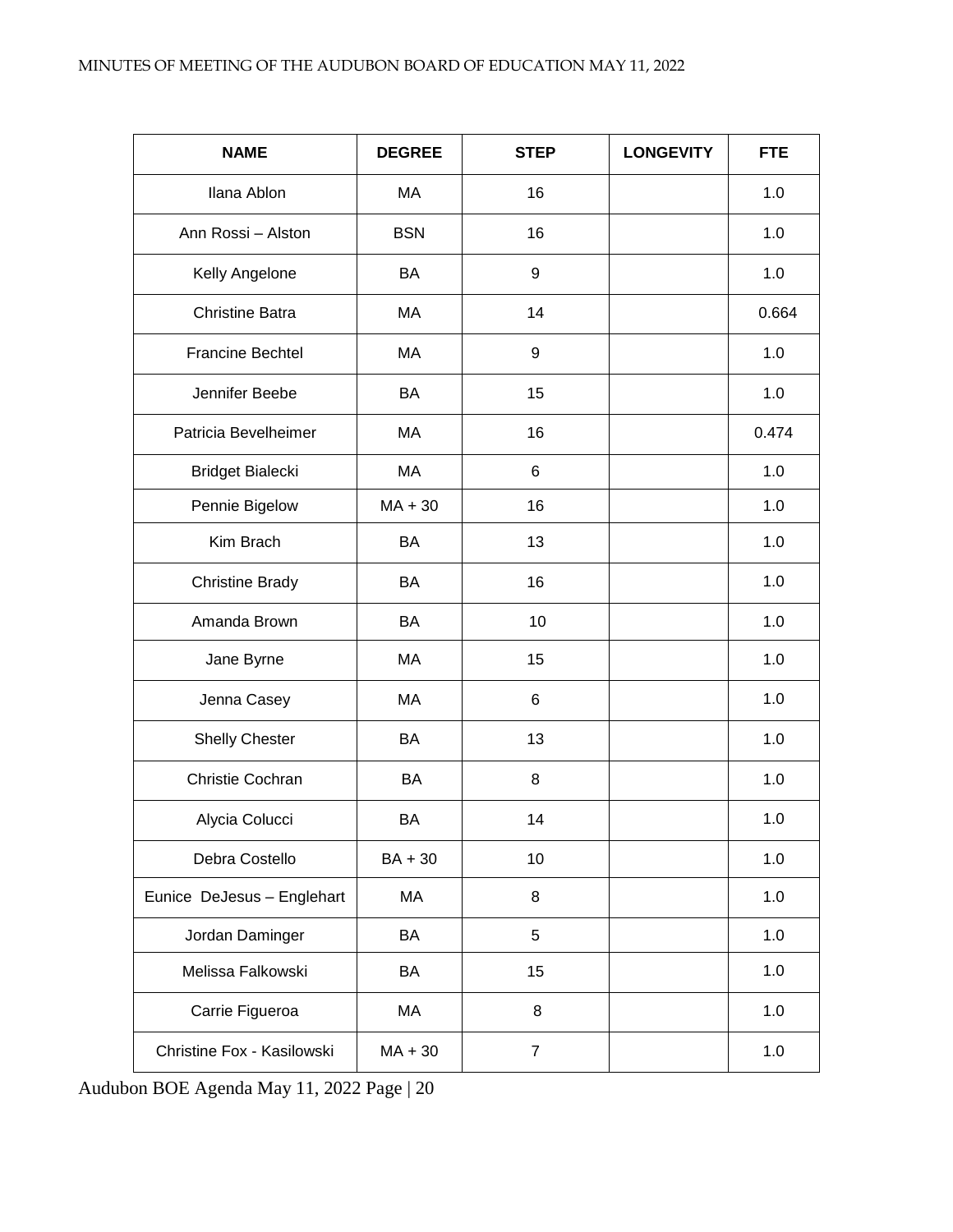| Shannon Horan                | MA        | 10 |            | 1.0   |
|------------------------------|-----------|----|------------|-------|
| Katie Hueber                 | BA        | 16 |            | 1.0   |
| Roberta Ignaczewski          | BA        | 13 |            | 1.0   |
| Sue Jenkinson                | <b>BA</b> | 16 | \$4,000.00 | 1.0   |
| <b>Christine Karageorgis</b> | BA        | 16 |            | 1.0   |
| Rose Lang                    | MA        | 15 |            | 1.0   |
| Patricia Martel              | MA        | 16 |            | 1.0   |
| Jillian Matysik              | $MA + 30$ | 12 |            | 1.0   |
| JoAnne McCarty               | BA        | 11 |            | 1.0   |
| Jennifer McClellan           | MA        | 16 |            | 1.0   |
| Elizabeth McCurdy            | MA        | 10 |            | 1.0   |
| Colleen McFetridge           | MA        | 8  |            | 1.0   |
| Lisa McGilloway              | MA        | 16 | \$4,000.00 | 1.0   |
| Sharon McLaren               | $MA + 30$ | 15 |            | 0.664 |
| <b>Cherie McNellis</b>       | BA        | 11 |            | 1.0   |
| Maddy Meehan                 | BA        | 12 |            | 1.0   |
| <b>Kelly Miller</b>          | BA        | 14 |            | 1.0   |
| Kim Monteleone               | BA        | 16 |            | 1.0   |
| Susan Moore                  | MA        | 16 |            | 1.0   |
| Denise Murphy                | MA        | 15 |            | 1.0   |
| Pamela Niglio                | BA        | 8  |            | 1.0   |
| Cara Novick                  | МA        | 16 |            | $1.0$ |
| Catherine Olivieri           | BA        | 12 |            | 0.664 |
| Judy Ottiano                 | BA        | 16 | \$4,000.00 | $1.0$ |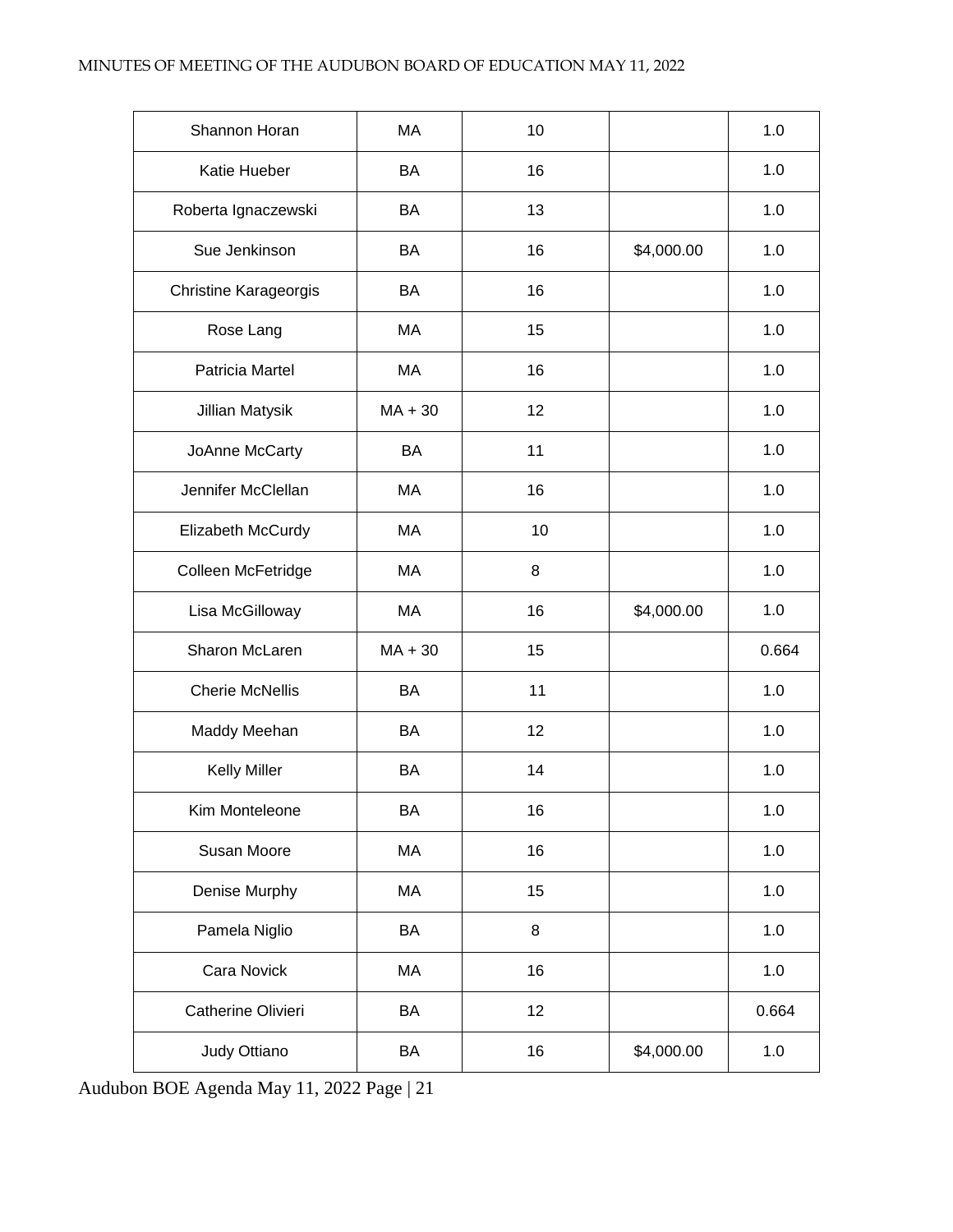| Amy Phillips            | BA + 30   | 8              | 1.0  |
|-------------------------|-----------|----------------|------|
| Nicole Racite           | МA        | 6              | 1.0  |
| <b>Bradley Rehn</b>     | BA        | 8              | 1.0  |
| Christy Rehn            | <b>BA</b> | 14             | 1.0  |
| Chelsea Rohner          | $BA + 30$ | 6              | 1.0  |
| Kristen Rosenberg       | MA        | $\overline{7}$ | 1.0  |
| Leslie Rybacki          | МA        | 11             | 1.0  |
| <b>Theresa Salamone</b> | MA        | 15             | 1.0  |
| Ralph Schiavo           | BA        | 16             | 1.0  |
| <b>Theresa Sims</b>     | MA        | $\overline{7}$ | 1.0  |
| Jaclyn Sloan            | MA        | 16             | 0.20 |
| Nicole Szymanski        | МA        | 14             | 1.0  |
| Natalie Thorndike       | MA        | 6              | 1.0  |
| <b>Blake Zetusky</b>    | <b>BA</b> | 12             | 1.0  |

25. Motion to authorize the re-appointment of the following maintenance/grounds staff for the 2022-2023 school year in accordance with the negotiated 2021-2024 contract between the Audubon Board of Education and the Audubon Education Association at the recommendation of the Superintendent of Schools.

| <b>Name</b>     | <b>Months</b>   | <b>Position</b>               | <b>Step</b>    | License(s)                                          | Longevity                                                                                                   |
|-----------------|-----------------|-------------------------------|----------------|-----------------------------------------------------|-------------------------------------------------------------------------------------------------------------|
| Joe Constantino | 12 <sup>2</sup> | Maintenance<br>Mechanic       | $\overline{4}$ | \$600.00 Boiler<br>\$550.00 Refrigeration           |                                                                                                             |
| Luke Difilippo  | 12 <sup>2</sup> | Maintenance<br><b>Grounds</b> | 4              | \$600.00 Core & Turf<br>\$550.00 Pesticide          |                                                                                                             |
| James Hollander | 12              | Maintenance<br>Mechanic       | 11             | \$600,00 Boiler<br>\$600.00 HVAC<br>\$550.00 LIC    |                                                                                                             |
| Jeffrey Vilardo | 12              | Maintenance<br><b>Grounds</b> | 11             | \$600,00 Boiler<br>\$2700.00 Head<br>Grounds Keeper | $$600.00 - Long. 5$ Yr.<br>\$800.00 - Long. 10 Yr.<br>$$1000.00 - Long. 15$ Yr.<br>\$1200.00 - Long. 20 Yr. |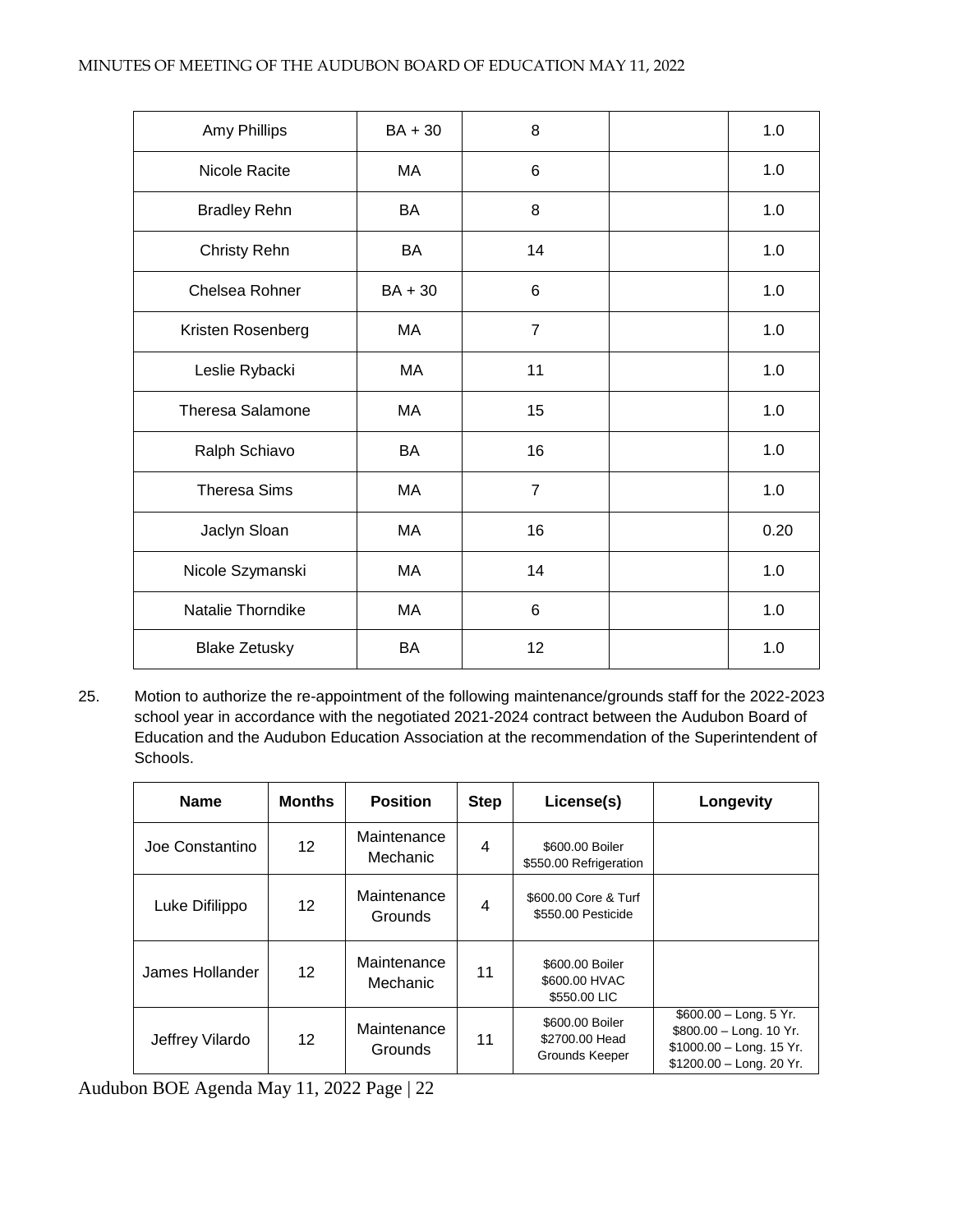26. Motion to authorize the re-appointment of the following custodial staff for the 2022-2023 school year in accordance with the negotiated 2021-2024 contract between the Audubon Board of Education and the Audubon Education Association at the recommendation of the Superintendent of Schools.

| <b>Name</b>           | <b>Months/H</b><br>ours | <b>Step</b> | License(s)                                    | Longevity                                                                                                  | <b>FTE</b> |
|-----------------------|-------------------------|-------------|-----------------------------------------------|------------------------------------------------------------------------------------------------------------|------------|
| <b>Philip Batista</b> | 12                      | 6           |                                               | \$600.00 - Long 5 Yr.                                                                                      | 1.0        |
| <b>Hector Castro</b>  | 12                      | 11          | $$600.00 - Boiler$                            | \$600.00 - Long. 5 Yr.<br>\$800.00 - Long. 10 Yr.                                                          | 1.0        |
| Doretta<br>Geserick   | 12                      | 5           |                                               |                                                                                                            | 1.0        |
| <b>Richard Horan</b>  | 10                      | 5           |                                               |                                                                                                            | 0.5        |
| Theodore<br>Jenkinson | 12                      | 16          | \$600.00 Boiler<br>\$4000.00 -- Lead<br>Cust. | \$600.00 - Long. 5 Yr.<br>\$800.00 - Long. 10 Yr.<br>\$1000.00 - Long. 15 Yr.<br>\$1200.00 - Long. 20 Yr.- | 1.0        |
| Robin Jones           | 12                      | 3           |                                               |                                                                                                            | 1.0        |
| Genevieve Kube        | 12                      | 14          | \$600.00 Boiler                               | \$600.00 - Long. 5 Yr.<br>\$800.00 - Long. 10 Yr.<br>\$1000.00 - Long. 15 Yr.                              | 1.0        |
| Sonia<br>Laracuente   | 12                      | 13          | \$600.00 Boiler                               | $$600.00 - Long. 5 Yr.$<br>\$800.00 - Long. 10 Yr.                                                         | 1.0        |
| Ronald<br>Lippincott  | 12                      | 16          | $$600.00 - Boiler$                            | \$600.00 - Long. 5 Yr.<br>\$800.00 - Long. 10 Yr.<br>\$1000.00 - Long. 15 Yr.<br>\$1200.00 - Long. 15 Yr.  | 1.0        |
| James<br>O'Donnell    | 12                      | 16          | \$600.00 Boiler<br>\$4000.00 - Lead Cust.     | \$600.00 - Long. 5 Yr.<br>\$800.00 - Long. 10 Yr.<br>\$1000.00 - Long. 15 Yr.                              | 1.0        |
| Denise Pooley         | 12                      | 7           |                                               | \$600.00 - Long. 5 Yr.<br>10/15/20                                                                         | 1.0        |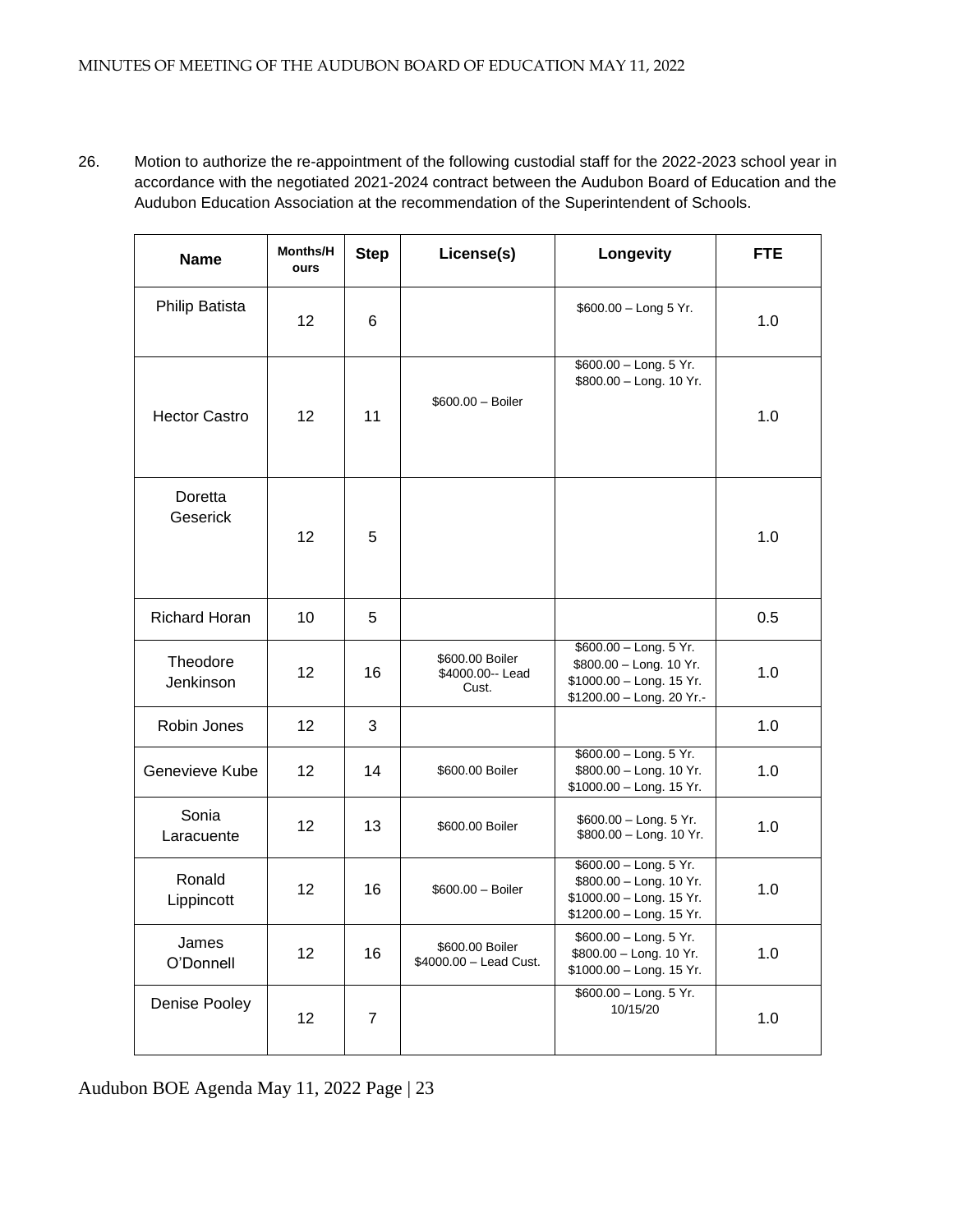| Stephen<br>Slashinski | 12              | 2  |                    |                                                                                                            | 0.74 |
|-----------------------|-----------------|----|--------------------|------------------------------------------------------------------------------------------------------------|------|
| Thomas<br>VanFossen   | 12              | 16 | $$600.00 - Boiler$ | $$600.00 - Long. 5$ Yr.<br>\$800.00 - Long. 10 Yr.<br>\$1000.00 - Long. 15 Yr.<br>\$1200.00 - Long. 20 Yr. | 1.0  |
| Chuck Robinson        | $2 D - 16$<br>н | 6  |                    |                                                                                                            | 0.4  |

27. Motion to authorize the re-appointment of the following non- tenured secretarial staff for the 2022-2023 school year in accordance with the negotiated 2021-2024 contract between the Audubon Board of Education and the Audubon Education Association at the recommendation of the Superintendent of Schools.

| <b>1st Year Personnel</b>      | Date of<br><b>Tenure</b> | <b>Title</b>                                                                  | <b>Month</b>    | <b>Step</b>    | <b>FTE</b> |
|--------------------------------|--------------------------|-------------------------------------------------------------------------------|-----------------|----------------|------------|
| Francine Silverman             | 6/13/26                  | Secretary to the<br><b>Supervisor of Special</b><br><b>Education Services</b> | 12              |                | 1.0        |
| <b>Heather Weil</b>            | 5/24/26                  | <b>Student Personnel</b><br>12<br>Services Administrative<br>Assistant        |                 | $\overline{7}$ | 1.0        |
| 2 <sup>nd</sup> Year Personnel | Date of<br><b>Tenure</b> | <b>Title</b>                                                                  | <b>Month</b>    | <b>Step</b>    | <b>FTE</b> |
| Ana Carvajal                   | 5/18/25                  | Secretary to the Principal<br>AHS 10-12                                       | 12              | 3              | 1.0        |
| Melissa Chisholm               | 12/17/25                 | Secretary to the Principal<br><b>HAS</b>                                      | 12 <sup>2</sup> | 3              | 1.0        |
| Carrie Fegley                  | 6/2/25                   | Secretary to the<br>Supervisor of Buildings &<br>Grounds                      | 12              | 3              | 1.0        |

28. Motion to authorize the re-appointment of the following tenured secretarial staff for the 2022-2023 school year in accordance with the negotiated 2021-2024 contract between the Audubon Board of Education and the Audubon Education Association at the recommendation of the Superintendent of Schools.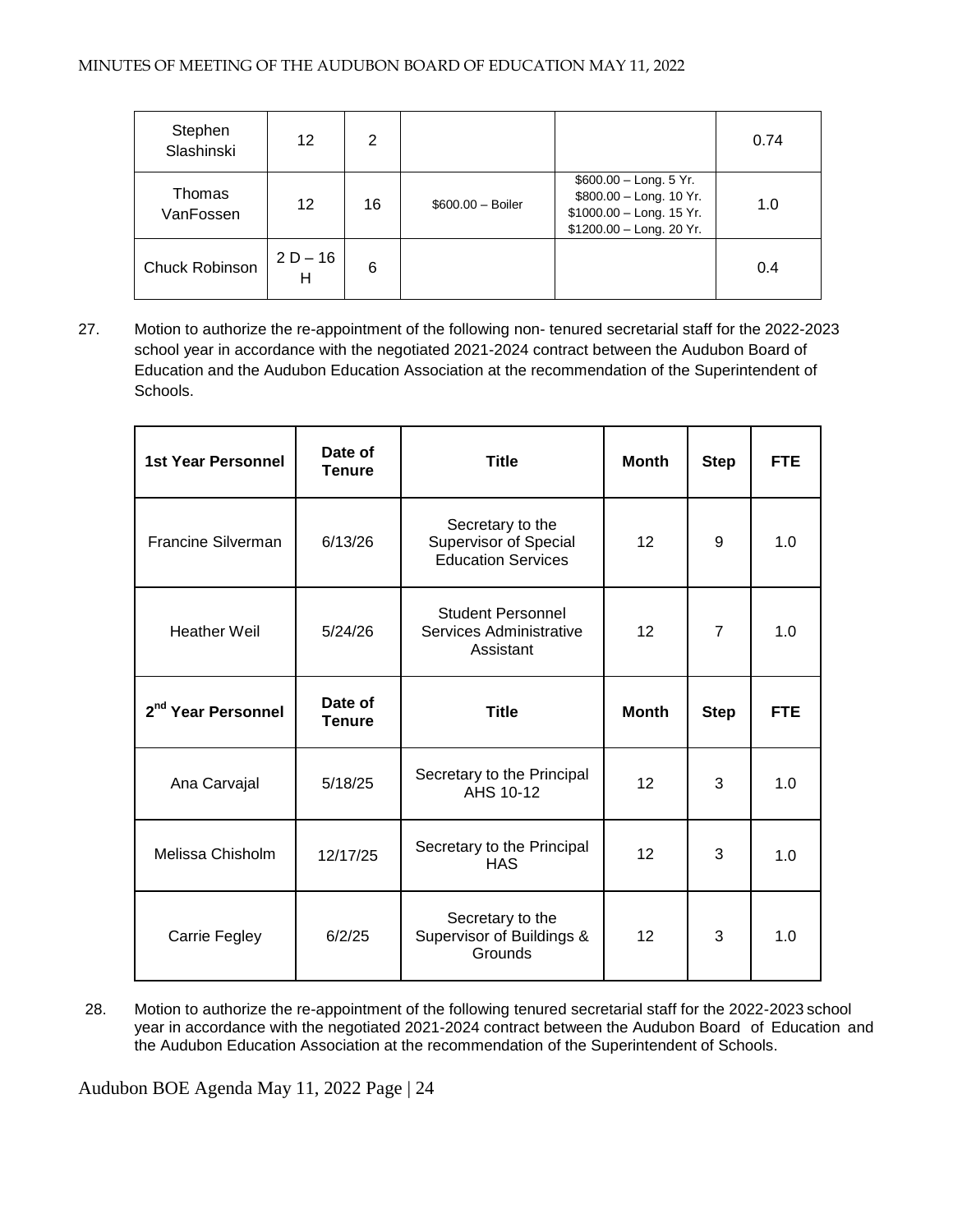| <b>Name</b>         | <b>Month</b>    | <b>Step</b> | Longevity                                                        | <b>FTE</b> |
|---------------------|-----------------|-------------|------------------------------------------------------------------|------------|
| Dawn Bentley        | 12 <sup>2</sup> | 15          |                                                                  | 1.0        |
| Melani Borodziuk    | 12              | 8           |                                                                  | 1.0        |
| Michela Carr        | 10              | 8           |                                                                  | 0.74       |
| Patricia Coyle      | 12              | 16          | $$500.00 - 10$ Yr.<br>$$600.00 - 15$ Yr.<br>$$1,000.00 - 20$ Yr. | 1.0        |
| <b>Luanne Cross</b> | 12              | 8           | $$500.00 - 10$ Yr.<br>$$600.00 - 15$ Yr.<br>$$1,000.00 - 20$ Yr. | 1.0        |
| Jill Greway         | 10              | 11          |                                                                  | 1.0        |
| Cheryl Kane         | 12              | 16          | $$500.00 - 10$ Yr.                                               | 1.0        |
| Meg Murray          | 10              | 10          | $$500.00 - 10$ Yr.<br>$$600.00 - 15$ Yr.<br>$$1,000.00 - 20$ Yr. | 1.0        |

29. + Motion to authorize the re-appointment of the following part-time (not to exceed 29.5 hours per week) nontenured aides (general, instructional, special education) for the 2022-2023 school year in accordance with the negotiated 2021-2024 contract between the Audubon Board of Education and the Audubon Education Association at the recommendation of the Superintendent of Schools.

| 1st Year Personnel | Date of Tenure | <b>Title</b>                  | <b>Step</b> | <b>Degree</b> | <b>Hours Per Week</b> |
|--------------------|----------------|-------------------------------|-------------|---------------|-----------------------|
| Linda Ayala        | 3/1/26         | <b>Special Education Aide</b> | 5           | 60 Credits    | 29.5                  |
| Brianna Brown      | 2/18/26        | <b>Special Education Aide</b> | 6           | BA            | 29.5                  |
| <b>Starr Cole</b>  | 2/16/26        | <b>Instructional Aide</b>     | 7           | BA/MA         | 29.5                  |
| Amy Conahan        | 2/18/26        | <b>Instructional Aide</b>     | 5           | BA            | 29.5                  |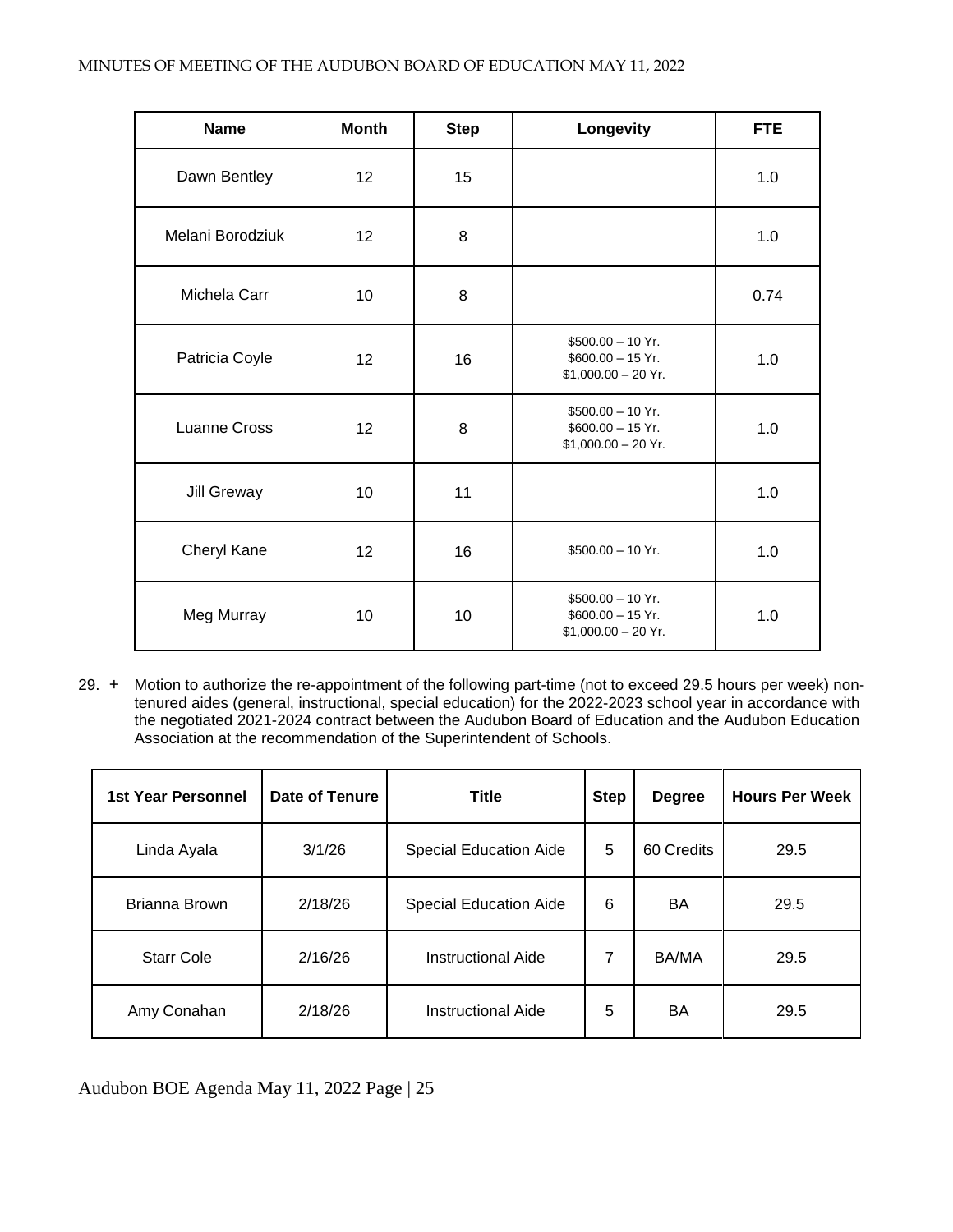| Dan Nicholson             | 3/31/26               | Hallway/Bathroom Monitor      | $\overline{7}$ |               | 29.5                  |
|---------------------------|-----------------------|-------------------------------|----------------|---------------|-----------------------|
| Samantha Wallace          | 4/15/26               | <b>Special Education Aide</b> | 4              | 60 Credits    | 29.5                  |
| Angela Watkins            | 2/22/26               | <b>Special Education Aide</b> | 5              |               | 29.5                  |
| Stacy Williamson          | 3/29/26               | Hallway/Bathroom Monitor      | $\overline{7}$ | BA            | 29.5                  |
| 2nd Year Personnel        | Date of Tenure        | <b>Title</b>                  | <b>Step</b>    | <b>Degree</b> | <b>Hours Per Week</b> |
| Mikayla Lavecchio         | 6/2/25                | <b>Special Education Aide</b> | 3              | <b>BA</b>     | 29.5                  |
| Nicholas May              | 9/2/25                | <b>Special Education Aide</b> | 4              | <b>BA</b>     | 29.5                  |
| <b>Grace Morris</b>       | 12/10/25              | <b>Instructional Aide</b>     | 5              | BA            | 29.5                  |
| Theresa Murray-Smith      | 9/2/25                | <b>Special Education Aide</b> | 4              | BA            | 29.5                  |
| Diebra Newman             | 11/9/25               | <b>Instructional Aide</b>     | 4              | 60 Credits    | 29.5                  |
| Cynthia Staab             | 11/9/25               | <b>Special Education Aide</b> | 5              | 60 Credits    | 29.5                  |
| Johanna Urban             | 6/2/25                | <b>General Education Aide</b> | 15             |               | 29.5                  |
| <b>Jessica Wells</b>      | 9/23/25               | <b>Instructional Aide</b>     | 4              | BA            | 29.5                  |
| 3rd Year Personnel        | <b>Date of Tenure</b> | <b>Title</b>                  | <b>Step</b>    | <b>Degree</b> | <b>Hours Per Week</b> |
| Barbara Swain             | 8/25/24               | <b>General Education Aide</b> | 3              |               | 29.5                  |
| <b>4th Year Personnel</b> | <b>Date of Tenure</b> | <b>Title</b>                  | <b>Step</b>    | <b>Degree</b> | <b>Hours Per Week</b> |
| Lisa Buzby                | 9/5/23                | <b>Instructional Aide</b>     | 5              | BA            | 29.5                  |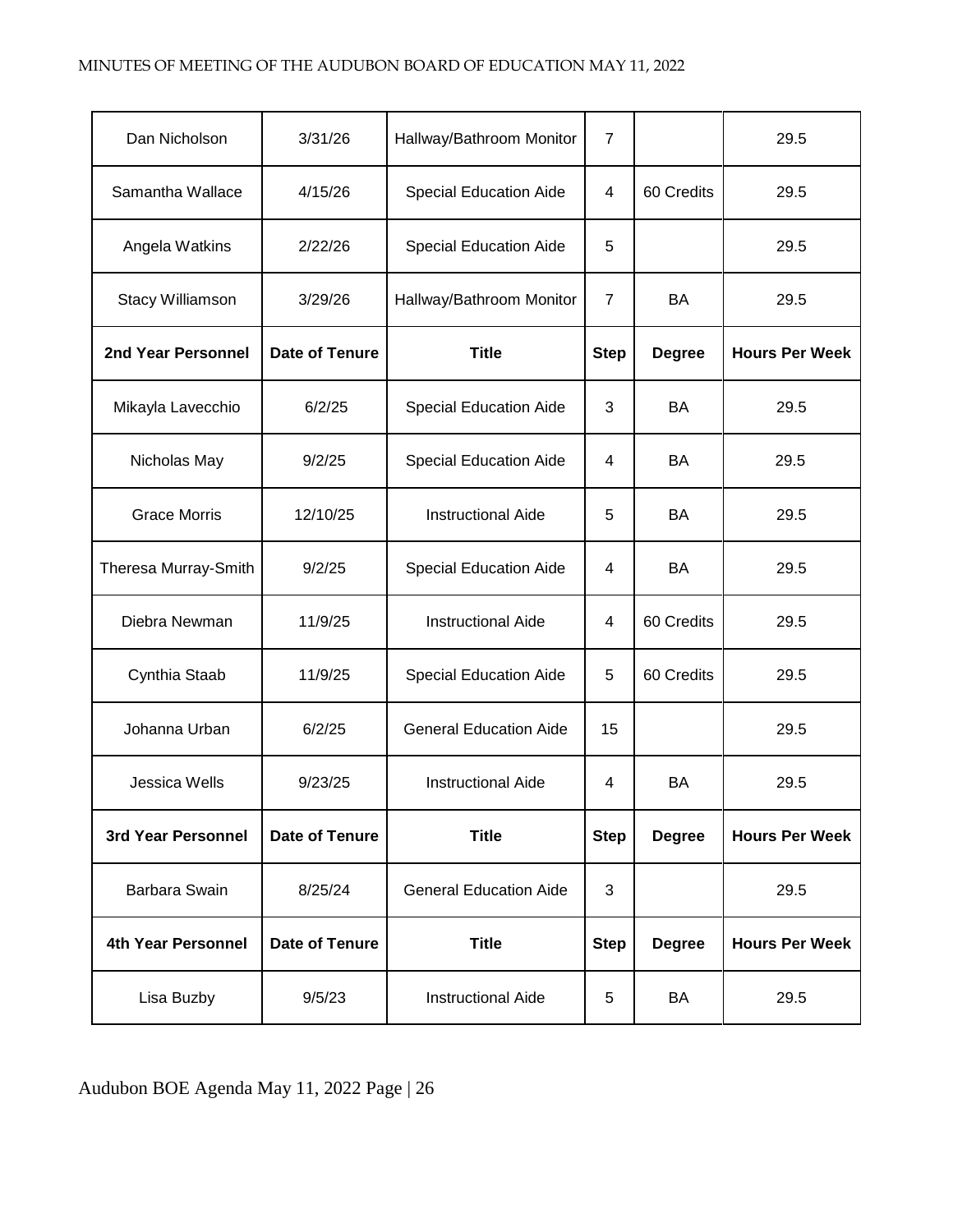30. + Motion to authorize and issue a tenure contract to the following part-time (not to exceed 29.5 hours per week) aide (general, instructional, special education) for the 2022-2023 school year in accordance with the negotiated 2021-2024 contract between the Audubon Board of Education and the Audubon Education Association at the recommendation of the Superintendent of Schools.

| <b>Name</b>        | Date of Tenure | Title                         | <b>Step</b> | <b>Degree</b> | <b>Hours Per Week</b> |
|--------------------|----------------|-------------------------------|-------------|---------------|-----------------------|
| Kristina Filachek  | 12/7/22        | <b>Instructional Aide</b>     | 5           | 60 Credits    | 29.5                  |
| Patrice Kilvington | 11/15/22       | <b>Special Education Aide</b> | 9           | 60 Credits    | 29.5                  |

| Motion to Approve Items 1 through 30: N. Schiavo | Second: J. Miller |  |
|--------------------------------------------------|-------------------|--|
|--------------------------------------------------|-------------------|--|

# **Roll Call**

| <u>X</u> Ammie Davis                  | _X_ Joseph Ryan                         | _ <u>X</u> _ Tara Butrica | _X_ Nancy Schiavo |
|---------------------------------------|-----------------------------------------|---------------------------|-------------------|
| <u>X</u> _Joseph Miller               | $X$ Christopher Proulx $X$ Lori Cassidy |                           |                   |
| $X$ James Blumenstein $X$ Allison Cox |                                         | _X_ Andrea Robinson       |                   |

# **VOTE FOR ITEMS 1-30**

Motions approved by unanimous roll call (10-0)

# **MOTION TO APPROVE ITEMS 31-73**

Motion by Mrs. Schiavo and seconded by Jim Miller

31. Motion to authorize the re-appointment of the following tenured aide (general, instructional, special education) for the 2022-2023 school year in accordance with the negotiated 2021-2024 contract between the Audubon Board of Education and the Audubon Education Association at the recommendation of the Superintendent of Schools.

| <b>Name</b>            | Title                         | <b>Step</b> | <b>Degree</b> | Longevity | <b>FTE</b> |
|------------------------|-------------------------------|-------------|---------------|-----------|------------|
| <b>Barbara McNulty</b> | <b>Special Education Aide</b> | 17          |               | \$900.00  | 1.0        |

32. Motion to authorize the re-appointment of the following part-time (not to exceed 29.5 hours per week) tenured aides (general, instructional, special education) for the 2022-2023 school year in accordance with the negotiated 2021-2024 contract between the Audubon Board of Education and the Audubon Education Association at the recommendation of the Superintendent of Schools.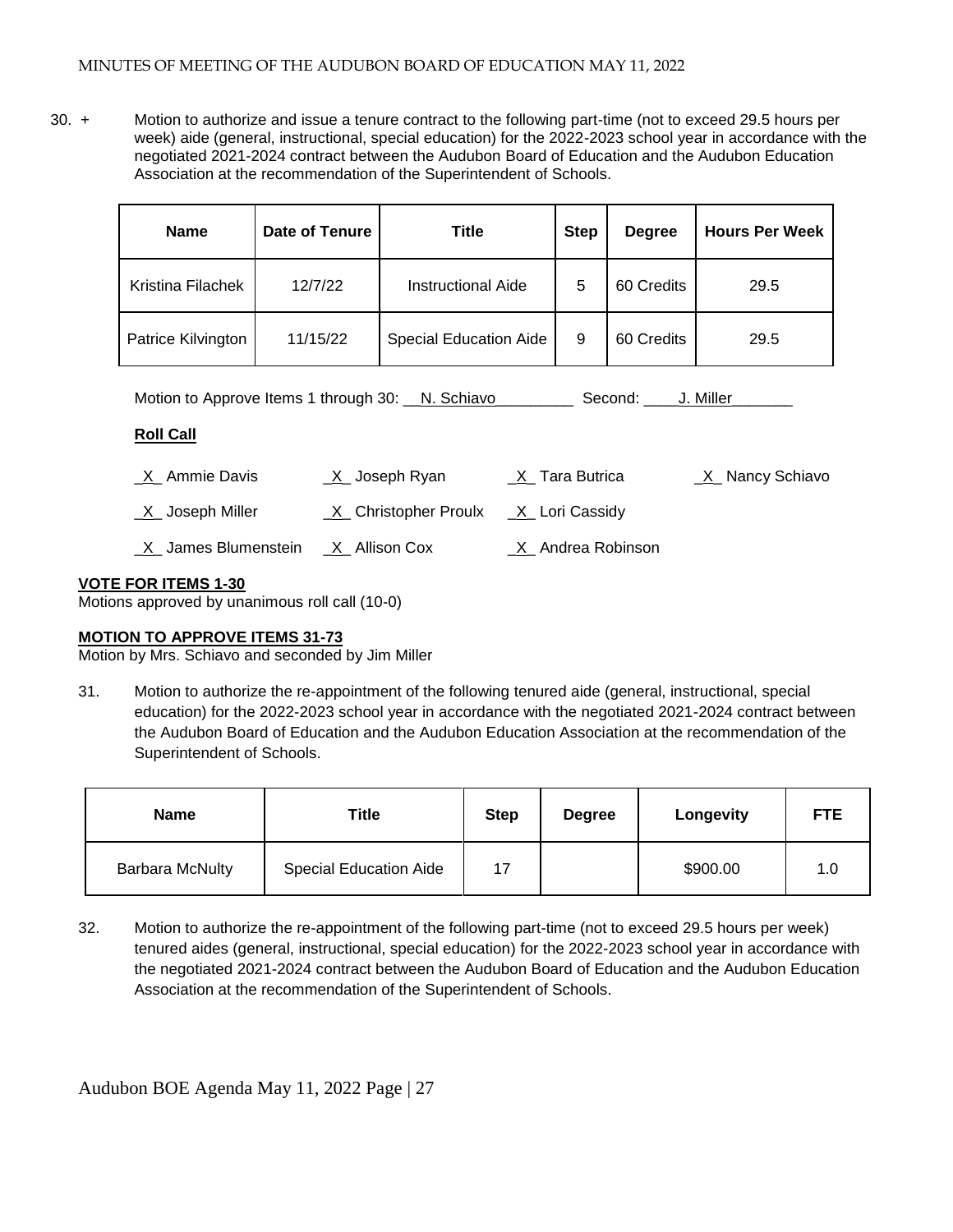| <b>Name</b>                 | <b>Title</b>                  | <b>Step</b> | <b>Degree</b> | Longevity | <b>Hours Per</b><br>Week |
|-----------------------------|-------------------------------|-------------|---------------|-----------|--------------------------|
| Diane Geissler              | <b>Special Education Aide</b> | 13          | BA            | \$783.00  | 29.5                     |
| Janine Gilbrook             | <b>Special Education Aide</b> | 8           |               |           | 29.5                     |
| Jessica Holland             | <b>Instructional Aide</b>     | 8           | <b>BA</b>     |           | 29.5                     |
| Lisa Kappel                 | <b>Instructional Aide</b>     | 13          | 60 Credits    |           | 29.5                     |
| <b>Catherine Marshall</b>   | <b>General Education Aide</b> | 13          | 60 Credits    | \$783.00  | 29.5                     |
| Sandra Masciantonio         | <b>General Education Aide</b> | 13          |               | \$783.00  | 29.5                     |
| Robin Quinn                 | <b>Special Education Aide</b> | 13          | 60 Credits    | \$783.00  | 29.5                     |
| Danielle Reich              | <b>Instructional Aide</b>     | 12          | <b>BA</b>     |           | 29.5                     |
| <b>Christine Smialowski</b> | <b>General Education Aide</b> | 13          |               |           | 29.5                     |
| Lisa Terlingo               | <b>Instructional Aide</b>     | 8           | 60 Credits    |           | 29.5                     |

- 33. Motion to approve Laurie Crea as a 12 month Secretary to the Superintendent at a salary of \$56,400.00 effective July 1, 2022 through June 30, 2023, as recommended by the Superintendent of Schools.
- 34. Motion to approve Debra Horan as a 12 month Accounts Payable Clerk at a salary of \$69,448.00 plus longevity \$2,100.00 effective July 1, 2022 through June 30, 2023, as recommended by the Superintendent of Schools.
- 35. Motion to approve Christina Flynn as a 12 month Payroll/Benefits Clerk at a salary of \$69,448.00 plus longevity \$2,100.00 effective July 1, 2022 through June 30, 2023, as recommended by the Superintendent of Schools.
- 36. Motion to approve Michele Marchiano as 12 month Secretary to the Business Administrator at a salary of \$58,400.00 plus longevity \$2,100.00 effective July 1, 2022 through June 30, 2023, at the recommendation of the Superintendent of Schools.
- 37. Motion to approve Michele Marchiano as Director of Community Education at a salary of \$15,690.00 effective July 1, 2022 through June 30, 2023, at the recommendation of the Superintendent of Schools.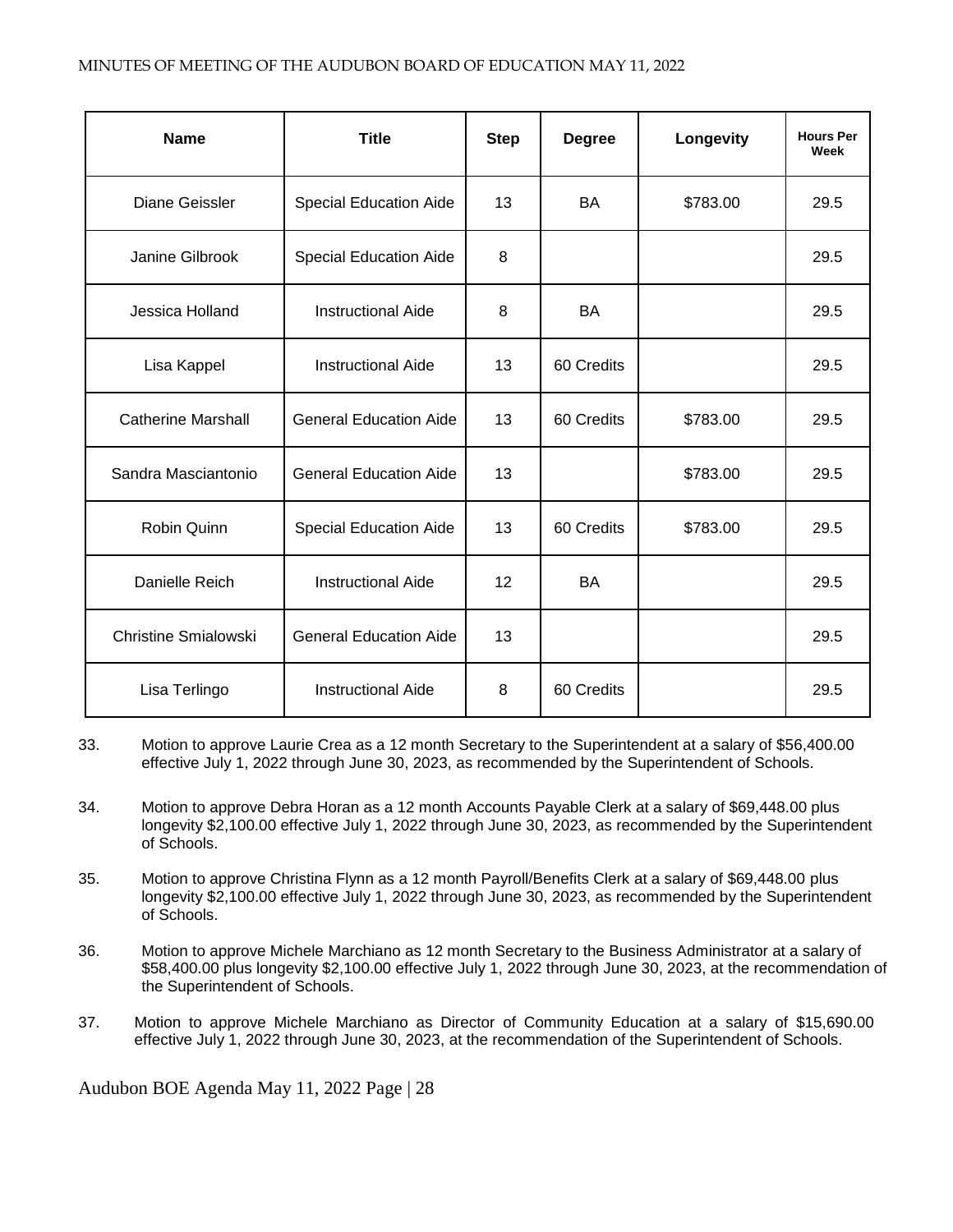- 38. Motion to approve Michael Chisholm, as a 12 month Technology Coordinator, for the 2022-2023 School Year at a salary of \$107,224.00, at the recommendation of the Superintendent of Schools.
- 39. Motion to approve Gregory Smith as a Computer Systems Specialist at a salary of \$61,189.00 effective July 1, 2022 through June 30, 2023, at the recommendation of the Superintendent of Schools.
- 40. Motion to approve Joseph Furlong as a 180 day In-School Suspension Monitor at a salary of \$41,262.00 effective September 1, 2022 through June 30, 2023, as recommended by the Superintendent of Schools.
- 41. Motion to approve the part-time Computer Technician contract for Bella KoKocha for FTE 0.87, 29.5 hours per week, at \$18.50 per hour for the 2022-2023 school year pending the completion of all Audubon Board of Education and New Jersey Department of Education requirements, at the recommendation of the Superintendent of Schools.
- 42. Motion to authorize the re-appointment of the following non-tenured administrators for the 2022-2023 school year in accordance with the negotiated 2021-2024 contract between the Audubon Board of Education and the Audubon Administrators Association at the recommendation of the Superintendent of **Schools**

| 2nd Year              | Date of<br>Tenure | <b>Title</b>                                           | <b>Months</b> | <b>Salary</b> |
|-----------------------|-------------------|--------------------------------------------------------|---------------|---------------|
| <b>Barbie Ledyard</b> | 8/2/2025          | <b>Haviland Avenue</b><br>Principal                    | 12            | \$111,348.00  |
| John McMichael        | 1/19/2026         | <b>Assistant Principal</b><br><b>Student Personnel</b> | 12            | \$118,565.00  |
| Michael Nicholson     | 11/09/2025        | <b>HS Principal</b><br>Grades 10-12                    | 12            | \$124,751.00  |

43. Motion to authorize the re-appointment of the following tenured administrators for the 2021-2024 school year in accordance with the negotiated 2021-2024 contract between the Audubon Board of Education and the Audubon Administrators Association at the recommendation of the Superintendent of Schools.

| <b>Name</b>            | Title                                              | <b>Months</b> | <b>Salary</b> | Longevity  |
|------------------------|----------------------------------------------------|---------------|---------------|------------|
| Noelle Bisinger        | Supervisor of Special<br><b>Education Services</b> | 12            | \$122,823.00  | O          |
| <b>Shamus Burke</b>    | Supervisor of Curriculum<br>and Instruction        | 12            | \$126,299.00  |            |
| Anthony Carbone        | <b>Supervisor of Athletics</b>                     | 12            | \$140,907.00  | \$1,250.00 |
| <b>Kelly Reising</b>   | Audubon Jr,/Sr. HS Co-<br>Principal (7-9)          | 12            | \$130,213.00  | 0          |
| <b>Bonnie Smeltzer</b> | <b>Mansion Avenue Principal</b>                    | 12            | \$153,462.00  | \$1,250.00 |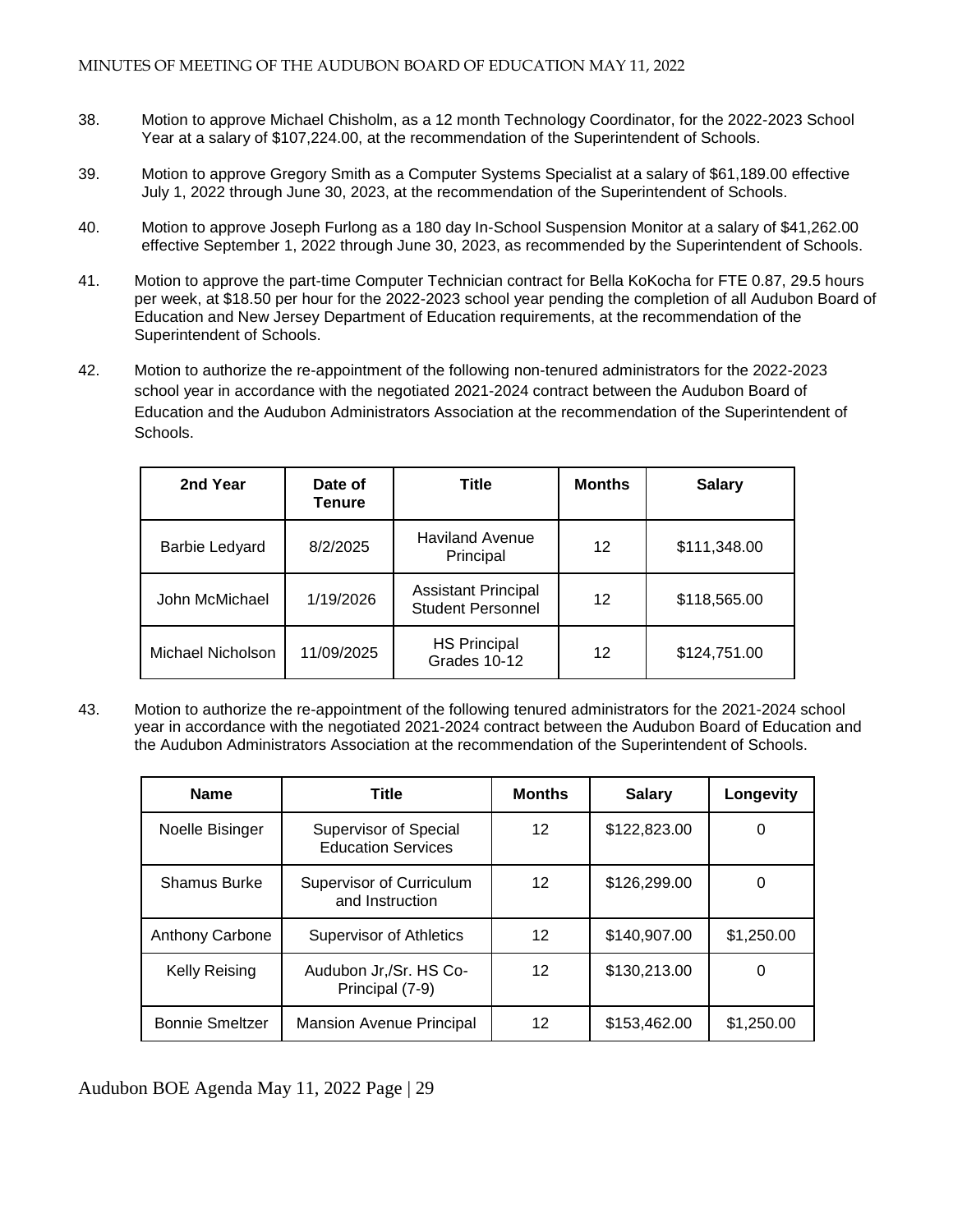- 44. Motion to authorize the re-appointment of Harry Rutter as the 12 month Director of Facilities for the 2022- 2023 School Year at salary of \$152,450.00 plus longevity \$1,250.00, at the recommendation of the Superintendent of Schools.
- 45. Motion to authorize the re-appointment of Michael Jenkinson as a 12 month Maintenance Department Evening Supervisor for the 2022-2023 School Year, at the salary of \$76,239.00 plus longevity \$3,600.00 and certificates \$600.00, at the recommendation of the Superintendent of Schools.
- 46. Motion to approve the following additional staff member to facilitate the School Gardening Club at Mansion Avenue School. The program will run 7 days. Student contact time 3:00pm – 4:30pm (\$40.00/hour); Preparation time (One hour per day of program @ \$30.00/hour).The dates of the program are April 19, May 6, 13, 20, 27, June 3, 10, 2022. Each staff member will receive up to \$490.00; Substitutes do not receive preparation pay. Paid through the ARP-ESSER Grant. Full motion at the recommendation of the Superintendent of Schools:
	- Sandra Masciantonio
- 47. Motion to approve the following as district substitute teachers, secretaries, and custodians for the 2021- 2022 school year, on an emergent basis, pending completion of all district and state requirements, at the recommendation of the Superintendent of Schools.
	- Kevin Chau Substitute Teacher
	- Danielle Powers Substitute Nurse
	- Eleanor Wyckoff Substitute Teacher
	- Angela Scola Substitute Teacher
	- Jena Imperiale Substitute Teacher
- 48. + Motion to approve the following staff members as Summer Bridge Program Instructors supported through Title I and ESSER funds for fifteen (15) days over the summer, at the instructional rate of \$40.00 for 3 hours each day and at the daily planning rate of \$30 for 1 hour each day. Each instructors will be compensated for pre-planning (6 hours) and debriefing & data collation (2 hours) at the planning rate of \$30.00 per hour, at the recommendation of the Superintendent of Schools:

| <b>Position</b> | Name           |
|-----------------|----------------|
| Teacher         | Danielle Reich |

- 49. Motion to approve 100 summer hours (collective) for Child Study Team members, with duties assigned and pre-approved by the Supervisor of Special Education Services, for the purposes of case management, completion of student class schedules, transfer IEPs, and other summer responsibilities paid at the per diem rate of each team member per the negotiated agreement, with executed timesheets, from July 1, 2022 through August 30, 2022, at the recommendation of the Superintendent of Schools.
- 50. Motion to approve all Child Study Team members, Speech/Language Specialists, Occupational Therapists and Physical Therapist to perform summer per-case evaluation on an as-needed basis and assigned at the standard rate of \$250 per evaluation, effective July 1, 2022 through August 30, 2022 with executive time sheets, at the recommendation of the Superintendent of Schools.
- 51. Motion to approve Suzanne McMaster, Long Term Substitute School Psychologist, for inclusion with other Child Study Team members in summer hours for the purposes of case management and summer evaluations.
- 52. Motion to appoint Bonnie Smeltzer, Mansion Avenue Principal, as the Harassment, Intimidation, and Bullying District Coordinator for a term commencing July 1, 2022 through June 30, 2023, as recommended by the Superintendent of Schools.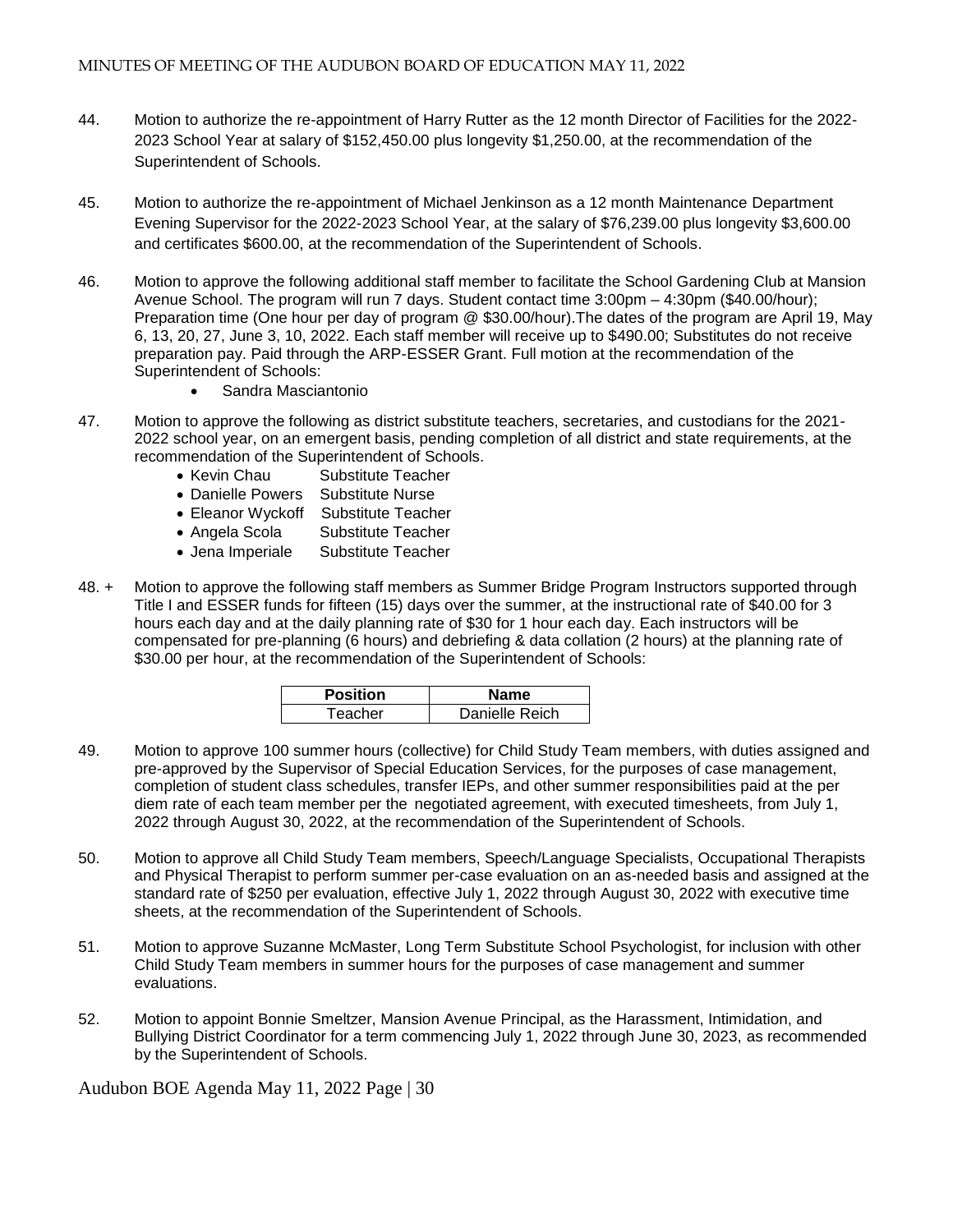- 53. + Motion to appoint the following individuals as building-based Anti-bullying Specialists for a term commencing July 1, 2022 through June 30, 2023:
	- i. Haviland Avenue Elementary School Maria McCutcheon +
	- ii. Mansion Avenue Elementary School Cara Novick +
	- iii. Mansion Avenue Elementary School Christine Batra +
	- iv. Audubon Junior-Senior High School Devon Schwab +
	- v. Audubon Junior-Senior High School Michael Tomasetti
	- vi. Audubon Junior-Senior High School Wendy VanFossen
	- vii. Audubon Junior-Senior High School Emily Warren
- 54. + Motion to appoint the following individuals as Section 504 Compliance Representatives for a term commencing July 1, 2022 through June 30, 2023:
	- i. Haviland Avenue Elementary School Barbie Ledyard, Principal +
	- ii. Mansion Avenue Elementary School Bonnie Smeltzer, Principal +
	- iii. Audubon-Junior Senior High School 7-9 Kelly Reising, Principal
	- iv. Audubon Junior-Senior High School 10-12 Mike Nicholson, Principal
- 55. Motion to approve Deborah J. Roncace, Business Administrator/Board Secretary for the following appointments for the 2022/2023 school year:
	- a. Board Secretary
	- b. Designated Employer Representative
	- c. Public Agency Compliance Officer as required
	- d. Qualified Purchasing Agent to award contracts up to bid threshold
	- e. Custodian of School Records
- 56. + Motion to appoint the following individuals as members of the School Counseling Team for a term commencing July 1, 2022 through June 30, 2023:
	- i. John McMichael, Director of Guidance (Lead)
	- ii. Christine Batra, School Counselor MAS +
	- iii. Devon Schwab, School Counselor AHS (7-8) +
	- iv. Maria McCutcheon, School Counselor, HAS
	- v. Cara Novick, School Counselor, MAS +
	- vi. Michael Tomasetti, School Counselor AHS (9-12)
	- vii. Wendy VanFossen, School Counselor AHS (9-12)
	- viii. Emily Warren, School Counselor AHS (9-12)
- 57. Motion to approve the following secretarial staff members to complete duties as assigned and preapproved by their direct supervisor for up to 60 hours at their contractual rate from July 1, 2022 through August 30, 2023 with executed time sheets:
	- a. Secretary to the Supervisor of Special Education Services Margaret Murray
	- b. Secretary to the Principal AHS 7-9 Jill Greway
	- c. Secretary to the Principal MAS Michela Carr
- 58. Motion to appoint John McMichael as the Section 504 Compliance Officer for a term commencing July 1, 2022 through June 30, 2023, at the recommendation of the Superintendent of Schools
- 59. Motion to appoint Anthony Carbone as the Title IX Officer for a term commencing July 1, 2022 through June 30, 2023, at the recommendation of the Superintendent of Schools.
- 60. Motion to approve Michael Chisholm as the Data Coordinator for the 2022-2023 school year, effective July 1, 2022, at the recommendation of the Superintendent of Schools.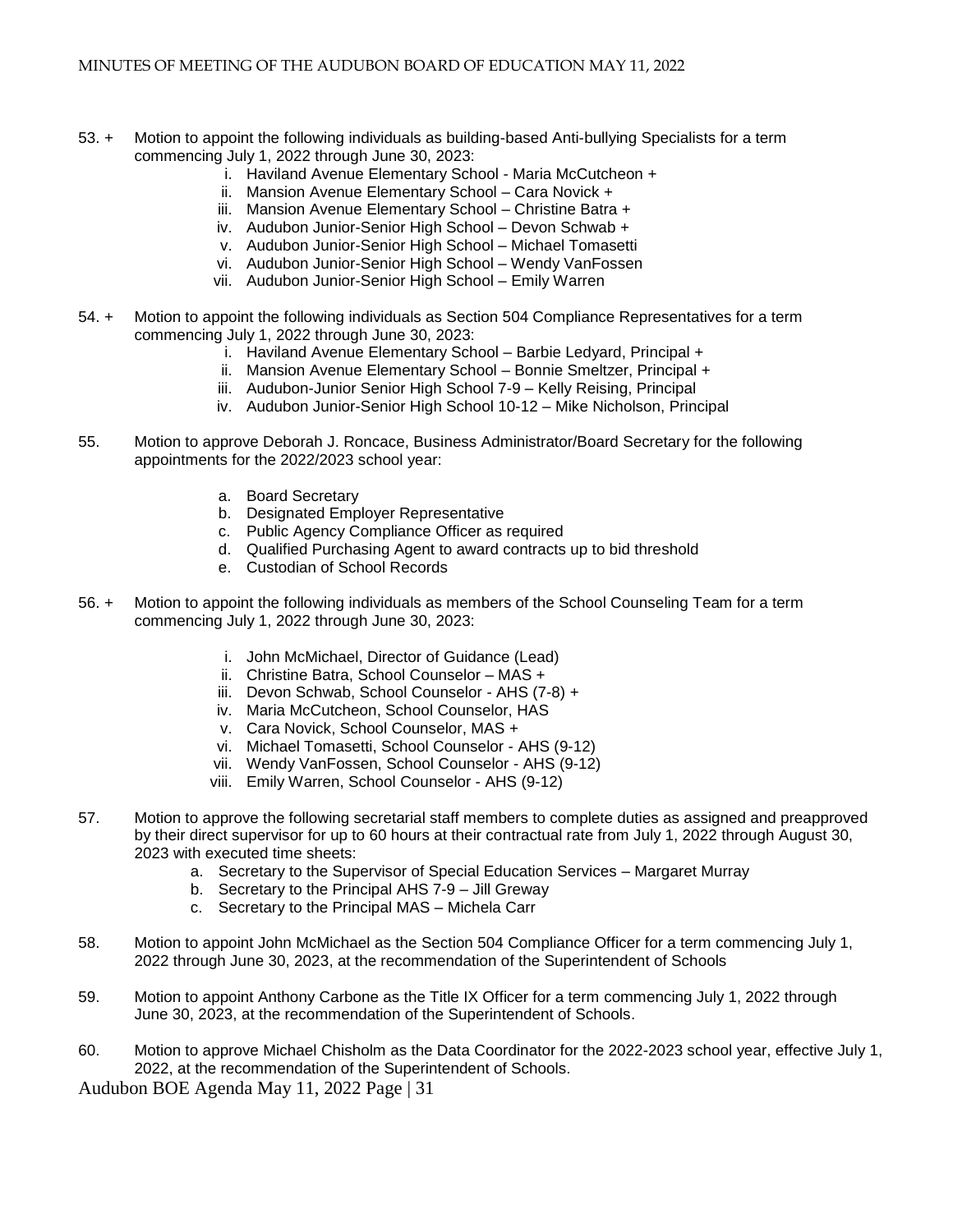- 61. Motion to approve Shamus Burke as the District Coordinator of State Testing for the 2022-2023 school year, effective July 1, 2022, at the recommendation of the Superintendent of Schools.
- 62. Motion to approve Shamus Burke as the District ESEA Coordinator for the 2022-2023 school year, effective July 1, 2022, at the recommendation of the Superintendent of Schools.
- 63. Motion to approve Shamus Burke as the District Bilingual/ESL Point of Contact for the 2022-2023 school year, effective July 1, 2022, at the recommendation of the Superintendent of Schools.
- 64. Motion to approve Noelle Bisinger as the District Educational Stability Liaison for the 2022-2023 school year, effective July 1, 2022, at the recommendation of the Superintendent of Schools.
- 65. + Motion to approve Barbara Ledyard as the Early Childhood Contact for the 2022-2023 school year, effective July 1, 2022, at the recommendation of the Superintendent of Schools.
- 66. Motion to appoint Anthony Carbone as the District School Safety Specialist for a term commencing July 1, 2022 through June 30, 2023, at the recommendation of the Superintendent of Schools.
- 67. Motion to appoint Elizabeth L. Scotto Di Perta, Substance Awareness Coordinator through Family First Counseling, LLC, as the Audubon Public School District Municipal Alliance Coordinator for the term commencing July 1, 2022 through June 30, 2023 at a stipend of \$1,400.00. Compensation for duties will be through the Grant and paid in two equal installments on January 15, 2023 and June 15, 2023.
- 68. Motion to appoint the following individuals as District Registrars for a term commencing July 1, 2022 through June 30, 2023, as recommended by the Superintendent of Schools. Heather Weil, Secretary to the Assistant Principal of Student Personnel Services Melissa Chisholm, Secretary the Havilland Avenue Elementary School Principal
- 69, Motion to appoint Elizabeth L. Scotto Di Perta, Substance Awareness Coordinator through Family First Counseling, LLC, as the Audubon Public School District Intergenerational Advisor for the term commencing July 1, 2022 through June 30, 2023 at a stipend of \$1,400.00. Compensation for duties will be through the Municipal Alliance Grant and paid in two equal installments on January 15, 2023 and June 15, 2023.
- 70. Motion to approve the following high school guidance counselors with duties assigned and pre-approved by the Director of School Counseling for up to 70 hours of summer work at their individual hourly rate with executed time sheets:
	- Mike Tomasetti Wendy VanFossen Devon Schwab Emily Warren
- 71. Motion to approve Erica Wenzel as a Credit Completion Monitor for the Audubon Junior-Senior High School from May 19. 2022 through June 16, 2022. Hours of program run from 2:45 pm – 4:45pm (\$30.00/hour); Up to three (3) days per week. Compensation will not exceed \$720.00. Paid through the ARP-ESSER Grant. Full motion at the recommendation of the Superintendent of Schools.
- 72. Motion to approve Valeria Henkel as a Credit Completion Monitor for the Audubon Junior-Senior High School from May 20, 2022 through June 30, 2022. Hours of program run from 8:00am – 12:00pm (\$30.00/hour); Up to nine (9) days. Compensation will not exceed \$1,080.00. Paid through the ARP-ESSER Grant. Full motion at the recommendation of the Superintendent of Schools.
- 73. Motion to revise a request from employee #1519, to extend a Paid Leave of Absence three (3) days per week, effective May 9, 2022 through July 4, 2022: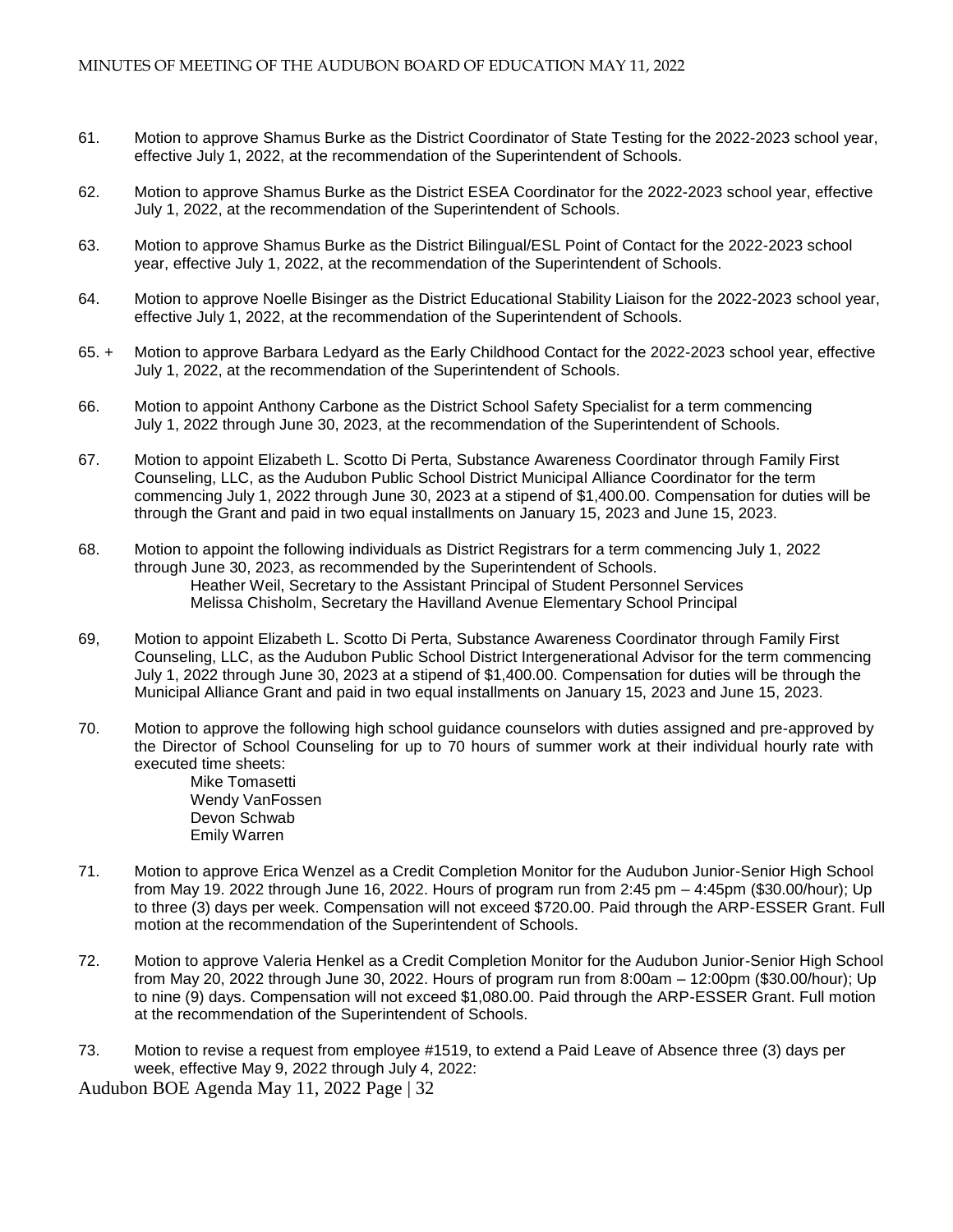| May 9, 2022 through July 4, 2022 |                                                   | Paid Leave (3 days per week) |                        |
|----------------------------------|---------------------------------------------------|------------------------------|------------------------|
|                                  | Motion to Approve Items 31 through 73: N. Schiavo | Second: U. Miller            |                        |
| <b>Roll Call</b>                 |                                                   |                              |                        |
| X Ammie Davis                    | $X$ Joseph Ryan                                   | _X_Tara Butrica              | <u>X</u> Nancy Schiavo |
| $X$ Joseph Miller                | X Christopher Proulx                              | _X_ Lori Cassidy             |                        |
| X James Blumenstein              | X Allison Cox                                     | X Andrea Robinson            |                        |

#### **VOTE FOR ITEMS 31-73**

Motions for Items 31-70 & 73 approved by unanimous roll call (10-0), Items 72 & 73 approved by majority roll call (9-1-0) Member Cassidy voted No

#### **XIV. REPORTS:**

**XV**. HIB District Report

| May 2022         | <b>BULLYING INCIDENTS REPORT</b> |         |              |  |
|------------------|----------------------------------|---------|--------------|--|
| <b>SCHOOL</b>    | <b>Confirmed HIB</b>             | Non-HIB | <b>Total</b> |  |
| AHS #8565, #8606 |                                  |         |              |  |
| MAS #8542        |                                  |         |              |  |
| <b>HAS</b>       |                                  |         |              |  |
| <b>APPS</b>      |                                  |         |              |  |

- **XVI**. Superintendent's Report Dr. Davis commented that many activities are planned for the end of the year. Dr.Davis will be implementing a Superintendent Advisory Committee in the 2022-2023.
- **XVII.** Special Program Representatives:
	- A. CCESC Rep. Rotation: **Joseph Miller**
	- B. CCSBA Rep. Rotation: **Ammie Davis**
	- C. Audubon Education Foundation: **Lori Cassidy**
- **XVIII.** Board Member Comments Board Member Davis commented that there will be an Ad Hoc Committee meeting with the Mt. Ephraim Board of Education on May 16, 2022 at 7:00pm. She also noted that petitions to run for the Audubon Board of Education are due at the end of July 2022.

Board Member Butrica questioned the scheduling change for the AP testing.

Board Member Proulx would like to look into the relationship with Nutri-Serve regarding nutrition and substance. He also read a statement from the NJ Commissioner of Education in regards to Health and PE Curriculum.

**XIX. Public Participation:** (Open Discussion)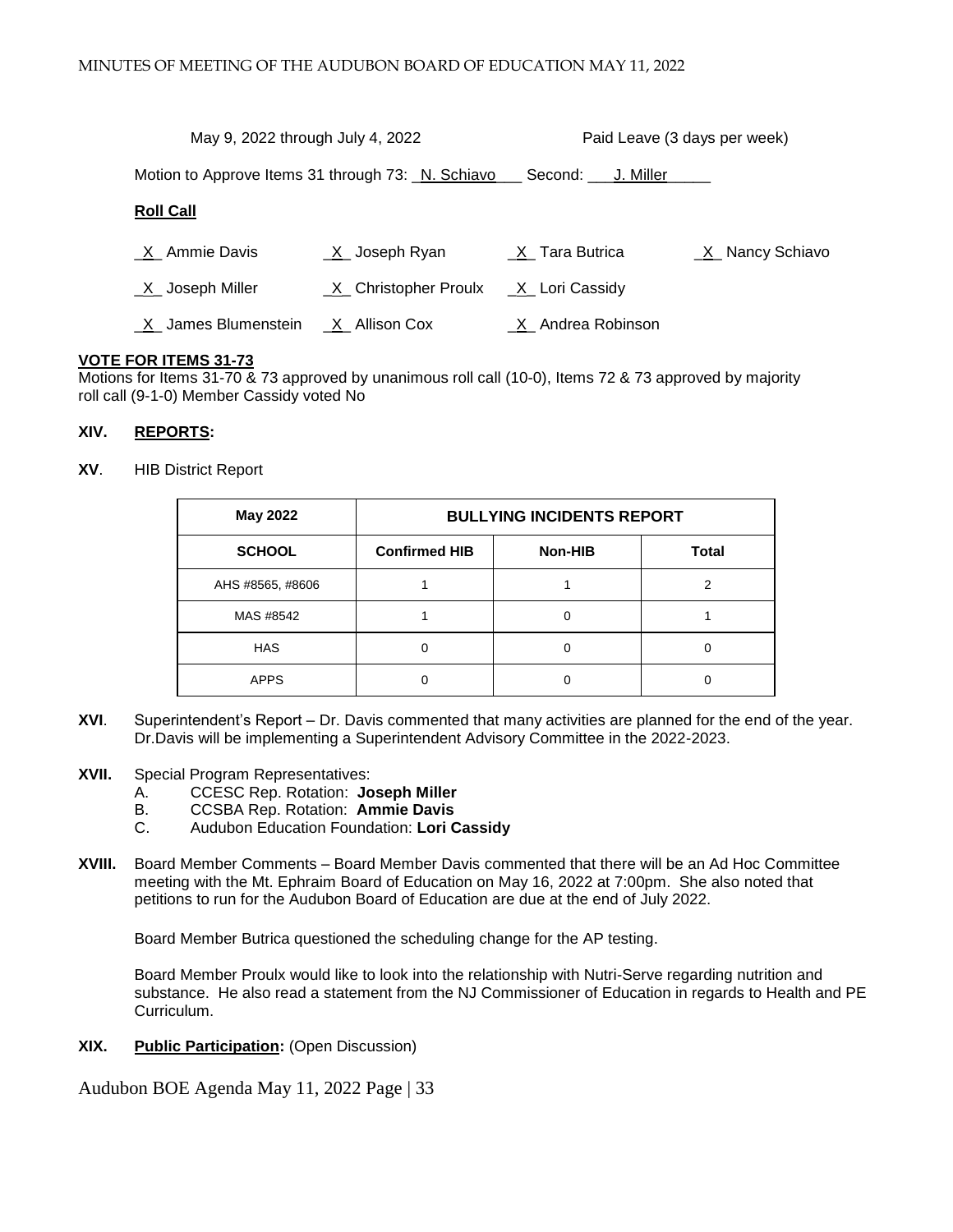Patricia Kline, non-resident, read a statement (not provided to Board Secretary) regarding the disagreement that Equality should not be taught in schools and parents need to be more involved.

Dominic Perry, Student, addressed the calculation of Grade Point Averages and items #71 & #72 under Human Resources.

Kelly Tomeo, resident, asked if there was an update on the vote of no confidence and would like to know from the AEA Union the actual breakdown of the vote.

Mrs. McCloskey, resident, commented that teachers do not feel support from the Administrators.

Luke Collazzo, staff member, read a statement, (not provided to Board Secretary) regarding the April 8<sup>th</sup> article in the Retrospect. Mr. Collazzo stated that this incident violated Code of Conduct and the AEA Union has exhausted the chain of command and they are frustrated with the High School Administration.

Mrs. McCloskey, resident, suggested that there be sited based committees at each school and commented that the teachers need to stop hiding behind the AEA Union.

Mrs. Whalen, resident, commented that parents need to know how the 79% vote was calculated and it is not fair to throw one person under the bus. She also commented that all Administrators should be present at Board meetings.

Dominic Perry, student, and Samantha McCloskey, student, made various comments regarding the trust of Administrators.

\*The Board took a 5 minute recess

President Blumenstein & Superintendent Davis addressed the concerns of residents regarding Health standards, Grade Point Averages, Code of Conduct and Administration of Jr./Sr. High School.

President Blumenstein stated that the Board will not make any other comments regarding the vote of no confidence. The vote is not legally binding and there are no tenured changes. President Blumenstein also explained the vote count.

The Board of Education recognizes the value of public comment on educational issues and the importance of allowing members of the public to express themselves on school matters of community interest.

In order to permit the fair and orderly expression of such comment, the Board has set aside two portions of this Board meeting for public comment on any school or school district issue that a member of the public feels may be of interest to the residents of the school district.

For the first portion, public comments are invited on matters pertaining only to the agenda for tonight's meeting. For the second portion, public comments are invited on all matters pertaining to the school district.

Participants should announce their name, address, and any group they may represent, if applicable. The Board reserves the right to limit public discussion. Public discussion of a topic will be limited to fifteen (15) minutes, and individual speakers will be limited to three (3) minutes. No participant may speak more than once on the same topic until all others who wish to speak on that topic have been heard. Reference bylaws #0167 of the Audubon Public Schools Board of Education Policy Manual.

The Board uses the public comment period as an opportunity to listen to citizen. Not all issues brought to a Board meeting will be resolved at that particular meeting. Complaints stated or actions requested by the public may be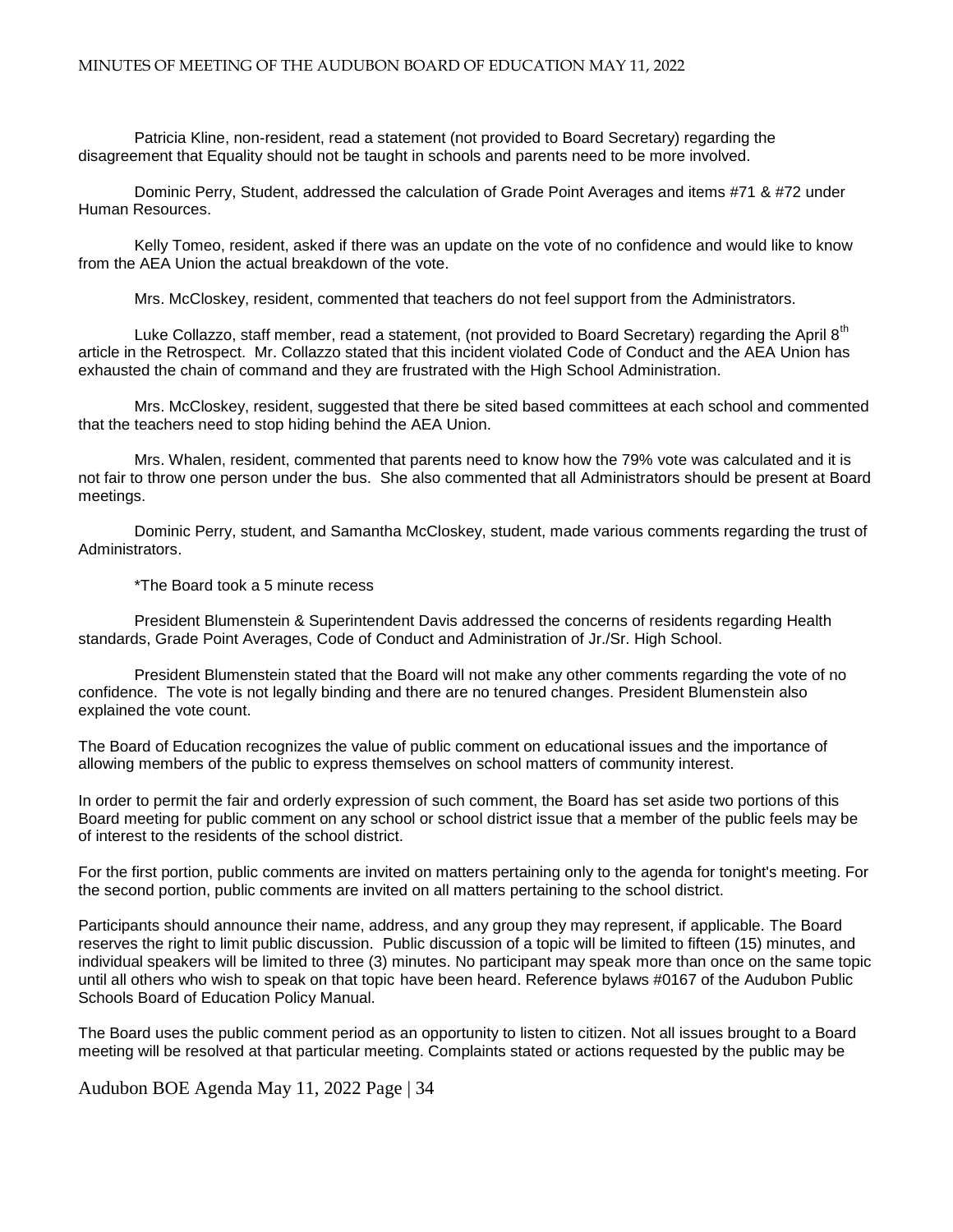taken under advisement by the Board for investigation, discussion, actions, or disposition at a later date or time. The public comments sessions are an opportunity for citizens to share their opinions and remarks with the Board; it is not a question and answer session. The Board may or may not respond to public comments at the time they are made and is under no obligation to do so.

The Board does not endorse public comments nor will the Board be held liable for comments made by members of the public. Any individuals who may be the subject of public comments, including district employees, shall retain all rights against defamation and slander according to the laws of New Jersey.

# **XX. Executive Session II**

Motion by Mrs. Davis seconded by Mrs. Cox to approve the resolution for board to enter into closed Authorizing Executive session at 9:19 pm for the following purposes. Motion approved by unanimous roll call (10-0)

# **III. Authorizing Executive Session:**

**WHEREAS,** while the Sen. Byron M. Baer Open Public Meetings Act (N.J.S.A. 10:4-12 et seq.) requires all meetings of the **Audubon Board of Education** to be held in public, N.J.S.A. 10:4-12(b) sets forth nine types of matters that may lawfully be discussed in Executive Session," i.e. without the public being permitted to attend; and

**WHEREAS,** the **Audubon Board of Education** has deemed it necessary to go into closed session to discuss certain matters which are exempted from the Public; and

**WHEREAS,** the nine exceptions to public meetings set forth in N.J.S.A. 10:4-12(b) are listed below, and next to each exception is a box within which the number of issues to be privately discussed that fall within that exception shall be written, and after each exception is a space where additional information that will disclose as much information about the decision as possible without undermining the purpose of the exception shall be written.

**NOW, THEREFORE, BE IT RESOLVED** that the **Audubon Board of Education** will go into closed session for the following reason(s) as outlined in N.J.S.A. 10:4-12(b):

 $X$  Any matter which, by express provision of Federal Law, State Statute or Rule of Court shall be rendered confidential or excluded from discussion in public;

Any matter in which the release of information would impair a right to receive funds from the federal government;

 X Any material the disclosure of which constitutes an unwarranted invasion of individual privacy such as any records, data, reports, recommendations, or other personal material of any educational, training, social service, medical, health, custodial, child protection, rehabilitation, legal defense, welfare, housing, relocation, insurance and similar program or institution operated by a public body pertaining to any specific individual admitted to or served by such institution or program, including but not limited to information relative to the individual's personal and family circumstances, and any material pertaining to admission, discharge, treatment, progress or condition of nay individual, unless the individual concerned (or, in the case of a minor or incompetent, his guardian) shall request in writing that the same be disclosed publically;

Any collective bargaining agreement, or the terms and conditions of which are proposed for inclusion in any collective bargaining agreement, including the negotiation of terms and conditions with employees or representatives of employees of the public body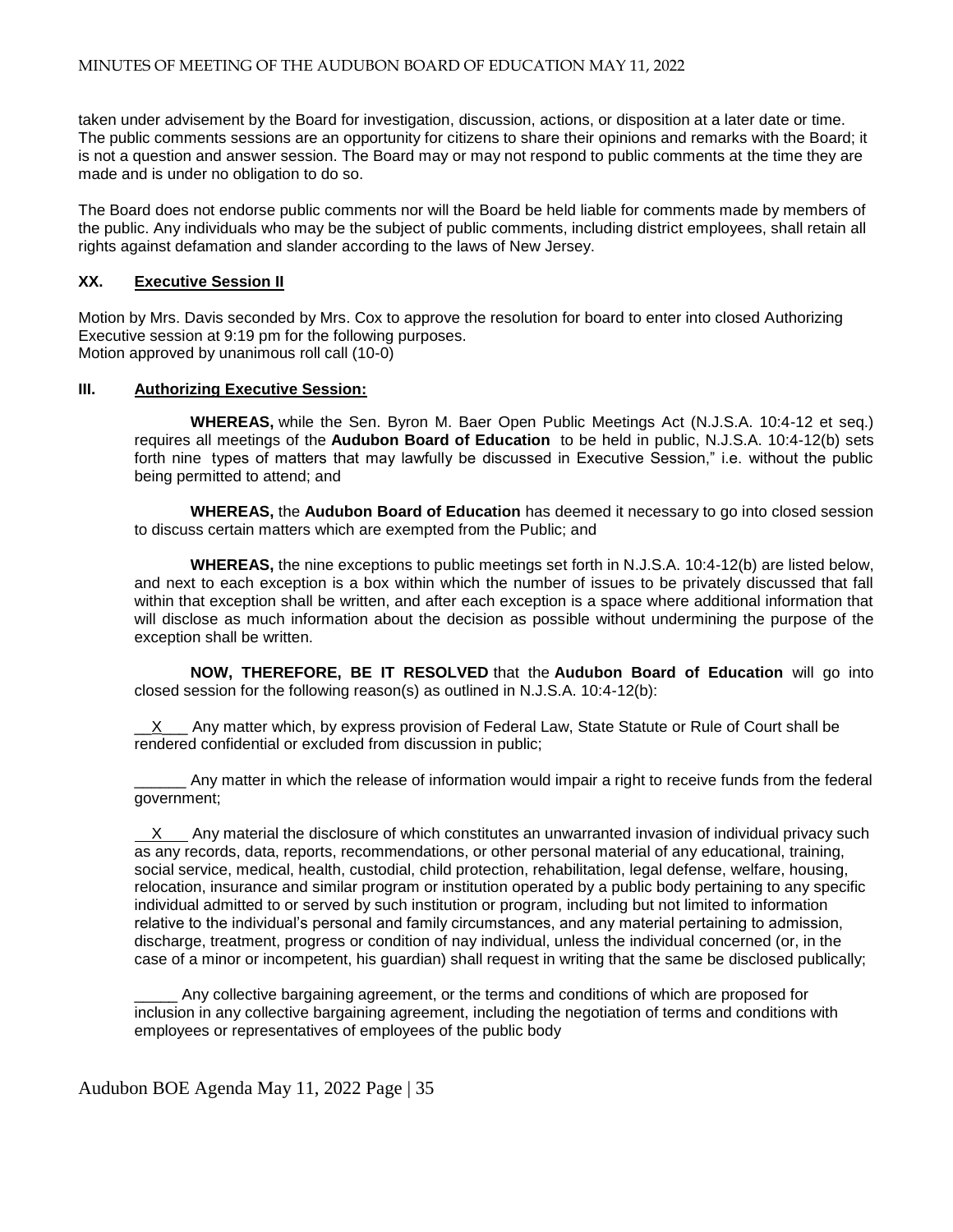Any matter involving the purchase lease or acquisition of real property with public funds, the setting of bank rates or investment of public funds where it could adversely affect the public interest if discussion of such matters were disclosed;

Any tactics and techniques utilized in protecting the safety and property of the public provided that their disclosure could impair such protection;

X Any investigations of violations or possible violations of the law;

Any pending or anticipated litigation or contract negotiation in which the public body is or may become a party. Any matters falling within the attorney-client privilege, to the extent that confidentiality is required in order for the attorney to exercise his ethical duties as a lawyer;

 $\underline{X}$  Any matter involving the employment, appointment, termination of employment, terms and conditions of employment, evaluation of the performance, promotion or disciplining of any specific prospective public officer or employee or current public officer or employee employed or appointed by the public body, unless all individual employees or appointees whose rights could be adversely affected request in writing that such matter or matters be discussed at a public; Specifically the evaluation of the Superintendent

Any deliberation of a public body occurring after a public hearing that may result in the imposition of a specific civil penalty upon the responding party or the suspension or loss of a license or permit belonging to the responding party as a result of an act of omission for which the responding party bears responsibility;

**WHEREAS,** the length of the Executive Session is undetermined; however, the **Audubon Board of Education** will make every attempt to estimate the time of the session prior to convening the session after which the public meeting shall reconvene and the **Audubon Board of Education** will proceed with business.

**NOW, THEREFORE, BE IT RESOLVED,** that the **Audubon Board of Education** will go into Executive Session for only the above stated reasons;

**BE IT FURTHER RESOLVED** that the **Audubon Board of Education** hereby declares that its discussion of the aforementioned subject(s) may be made public at a time when the **Audubon Board of Education** attorney advises that the disclosure of the discussion will not detrimentally affect any right, interest or duty of the school district or any other entity with respect to said discussion.

**BE IT FURTHER RESOLVED** that the **Board of Education**, for the aforementioned reasons, hereby declares that the public is excluded from the portion of the meeting during which the above discussion shall take place and hereby directs the board secretary to take the appropriate action to effectuate the terms of this resolution.

Motion by Mrs. Davis seconded by Mrs. Cox to adjourn closed Authorizing Executive session at 11:55pm. Motion approved by unanimous roll call (10-0)

# **XXI. ADJOURNMENT**

- 1. The next Regular Board of Education meeting is scheduled for Wednesday, June 8, 2022 at 6:30 PM in the Audubon Junior-Senior High School Auditorium.
- 2. Motion by Mrs. Davis seconded by Mrs. Cox to adjourn meeting at approximately 12:00am. Motion approved by unanimous roll call (10-0)